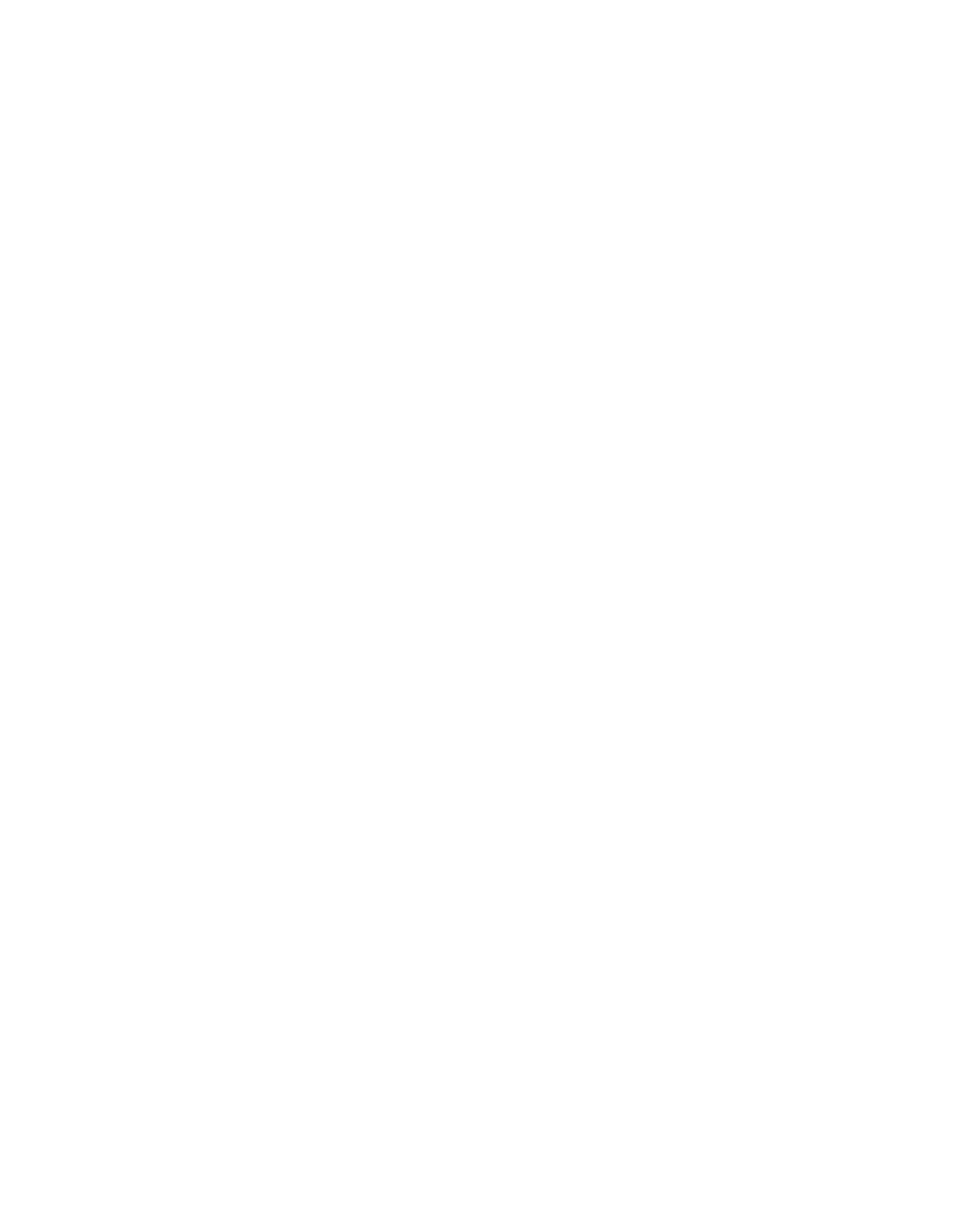|                                                                                                                                                                             | Page |
|-----------------------------------------------------------------------------------------------------------------------------------------------------------------------------|------|
| <b>Report of Independent Auditors</b>                                                                                                                                       | 1    |
| <b>Management's Discussion and Analysis</b>                                                                                                                                 | 3    |
| <b>Basic Financial Statements</b>                                                                                                                                           |      |
| Government-wide Financial Statements:                                                                                                                                       |      |
| <b>Statement of Net Position</b>                                                                                                                                            | 13   |
| <b>Statement of Activities</b>                                                                                                                                              | 14   |
| <b>Fund Financial Statements:</b>                                                                                                                                           |      |
| <b>Balance Sheet - Governmental Funds</b>                                                                                                                                   | 16   |
| Reconciliation of the Governmental Funds Balance Sheet to the Statement of Net Position<br>Statement of Revenues, Expenditures, and Changes in Fund Balances - Governmental | 17   |
| Funds                                                                                                                                                                       | 18   |
| Reconciliation of the Statement of Revenues, Expenditures, and Changes in Fund                                                                                              |      |
| Balances of Governmental Funds to the Statement of Activities                                                                                                               | 19   |
| Statement of Net Position - Proprietary Fund                                                                                                                                | 20   |
| Statement of Revenues, Expenses and Changes in Fund Net Position - Proprietary Fund                                                                                         | 21   |
| <b>Statement of Cash Flows - Proprietary Fund</b>                                                                                                                           | 22   |
| Notes to the Basic Financial Statements                                                                                                                                     | 23   |
| <b>Required Supplementary Information</b>                                                                                                                                   |      |
| General Fund - Schedule of Revenues, Expenditures, and Changes in Fund Balance -                                                                                            |      |
| <b>Budget and Actual</b>                                                                                                                                                    | 57   |
| Notes To Required Supplementary Budget Information                                                                                                                          | 58   |
| Schedule of Changes in Net Pension Liability and Related Ratios - TMRS                                                                                                      | 59   |
| Schedule of the City's Pension Contributions - TMRS                                                                                                                         | 60   |
| Schedule of Changes in Total OPEB Liability and Related Ratios - TMRS Death Benefit                                                                                         | 61   |
| Schedule of Changes in Total OPEB Liability and Related Ratios - Retiree Health CarePlan                                                                                    | 62   |
| <b>Other Supplementary Information</b>                                                                                                                                      |      |
| Combining and Individual Fund Statements and Schedules                                                                                                                      |      |
| Non-major Governmental Funds:                                                                                                                                               |      |
| <b>Combining Balance Sheet</b>                                                                                                                                              | 64   |
| Combining Statement of Revenues, Expenditures and Changes in Fund Balances<br>Debt Service Fund:                                                                            | 66   |
| Schedule of Revenues, Expenditures, and Changes in Fund Balance -                                                                                                           |      |
| <b>Budget and Actual</b>                                                                                                                                                    | 68   |
|                                                                                                                                                                             |      |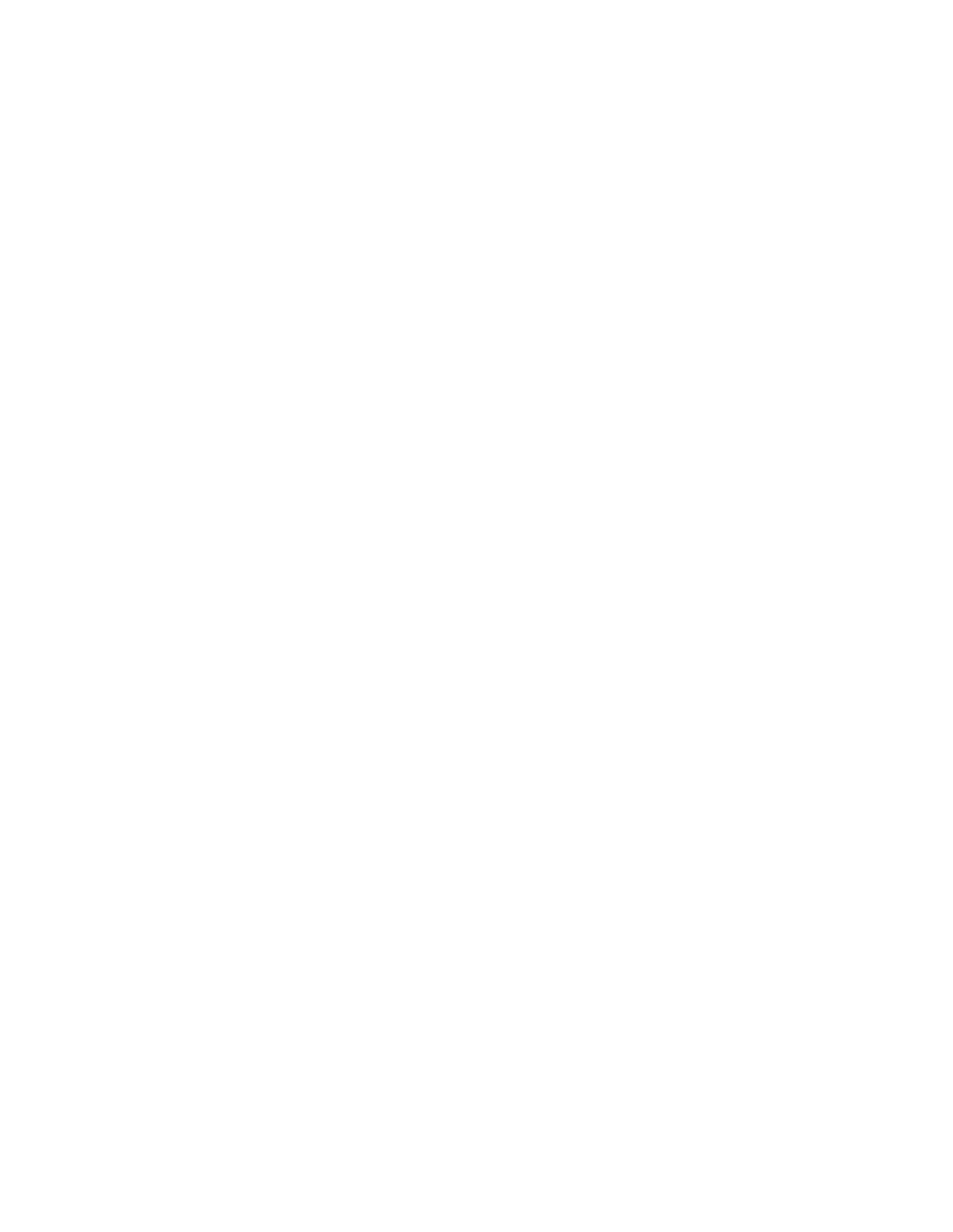

**Houston Office 3737 Buffalo Speedway Suite 1600 Houston, Texas 77098 713.621.1515 Main**

**whitleypenn.com**

# **REPORT OF INDEPENDENT AUDITORS**

To the Honorable Mayor and Members of the City Council City of Freeport, Texas

#### **Report on Financial Statements**

We have audited the accompanying financial statements of the governmental activities, the business-type activities, each major fund, and the aggregate remaining fund information of City of Freeport, Texas (the "City") as of and for the year ended September 30, 2019, and the related notes to the financial statements, which collectively comprise the City's basic financial statements as listed in the table of contents.

#### **Management's Responsibility for the Financial Statements**

Management is responsible for the preparation and fair presentation of these financial statements in accordance with accounting principles generally accepted in the United States of America; this includes the design, implementation, and maintenance of internal control relevant to the preparation and fair presentation of financial statements that are free from material misstatement, whether due to fraud or error.

#### **Auditor's Responsibility**

Our responsibility is to express opinions on these financial statements based on our audit. We conducted our audit in accordance with auditing standards generally accepted in the United States of America. Those standards require that we plan and perform the audit to obtain reasonable assurance about whether the financial statements are free from material misstatement.

An audit involves performing procedures to obtain audit evidence about the amounts and disclosures in the financial statements. The procedures selected depend on the auditor's judgment, including the assessment of the risks of material misstatement of the financial statements, whether due to fraud or error. In making those risk assessments, the auditor considers internal control relevant to the entity's preparation and fair presentation of the financial statements in order to design audit procedures that are appropriate in the circumstances, but not for the purpose of expressing an opinion on the effectiveness of the entity's internal control. Accordingly, we express no such opinion. An audit also includes evaluating the appropriateness of accounting policies used and the reasonableness of significant accounting estimates made by management, as well as evaluating the overall presentation of the financial statements.

We believe that the audit evidence we have obtained is sufficient and appropriate to provide a basis for our audit opinions.

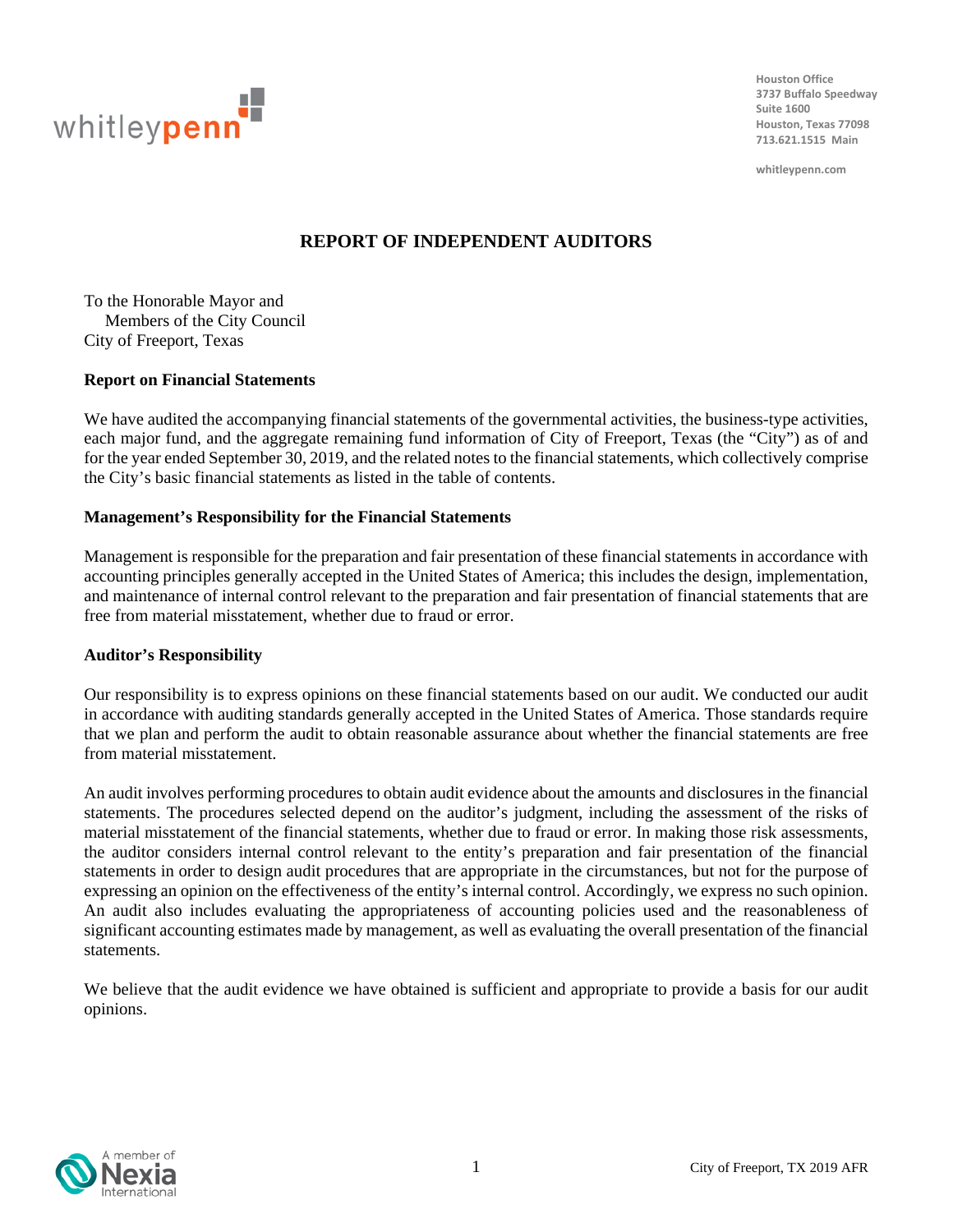To the Honorable Mayor and Members of the City Council City of Freeport, Texas

## **Opinions**

In our opinion, based on our audit the financial statements referred to above present fairly, in all material respects, the respective financial position of the governmental activities, the business-type activities, each major fund, and the aggregate remaining fund information of the City, as of September 30, 2019, and the respective changes in financial position and, where applicable, cash flows thereof for the year then ended in accordance with accounting principles generally accepted in the United States of America.

# **Other Matters**

#### *Required Supplementary Information*

Accounting principles generally accepted in the United States of America require that the management's discussion and analysis on pages 3 through 10 and budgetary comparison information, pension system and other postemployment benefit supplementary information on pages 57 through 62 be presented to supplement the basic financial statements. Such information, although not a part of the basic financial statements, is required by the Governmental Accounting Standards Board, who considers it to be an essential part of financial reporting for placing the basic financial statements in an appropriate operational, economic, or historical context. We have applied certain limited procedures to the required supplementary information in accordance with auditing standards generally accepted in the United States of America, which consisted of inquiries of management about the methods of preparing the information and comparing the information for consistency with management's responses to our inquiries, the basic financial statements, and other knowledge we obtained during our audit of the basic financial statements. We do not express an opinion or provide any assurance on the information because the limited procedures do not provide us with sufficient evidence to express an opinion or provide any assurance.

#### *Other Information*

Our audit was conducted for the purpose of forming opinions on the financial statements that collectively comprise the City's basic financial statements. The combining fund statements and debt service budgetary comparison schedule are presented for purposes of additional analysis and are not a required part of the basic financial statements.

The combining fund statements and debt service budgetary comparison schedule are the responsibility of management and were derived from and relate directly to the underlying accounting and other records used to prepare the basic financial statements. Such information has been subjected to the auditing procedures applied in the audit of the basic financial statements and certain additional procedures, including comparing and reconciling such information directly to the underlying accounting and other records used to prepare the basic financial statements or to the basic financial statements themselves, and other additional procedures in accordance with auditing standards generally accepted in the United States of America. In our opinion, the combining fund statements and debt service budgetary comparison schedule are fairly stated, in all material respects, in relation to the basic financial statements as a whole and debt service budgetary comparison schedule.

Whitley PENN LLP

Houston, Texas March 20, 2020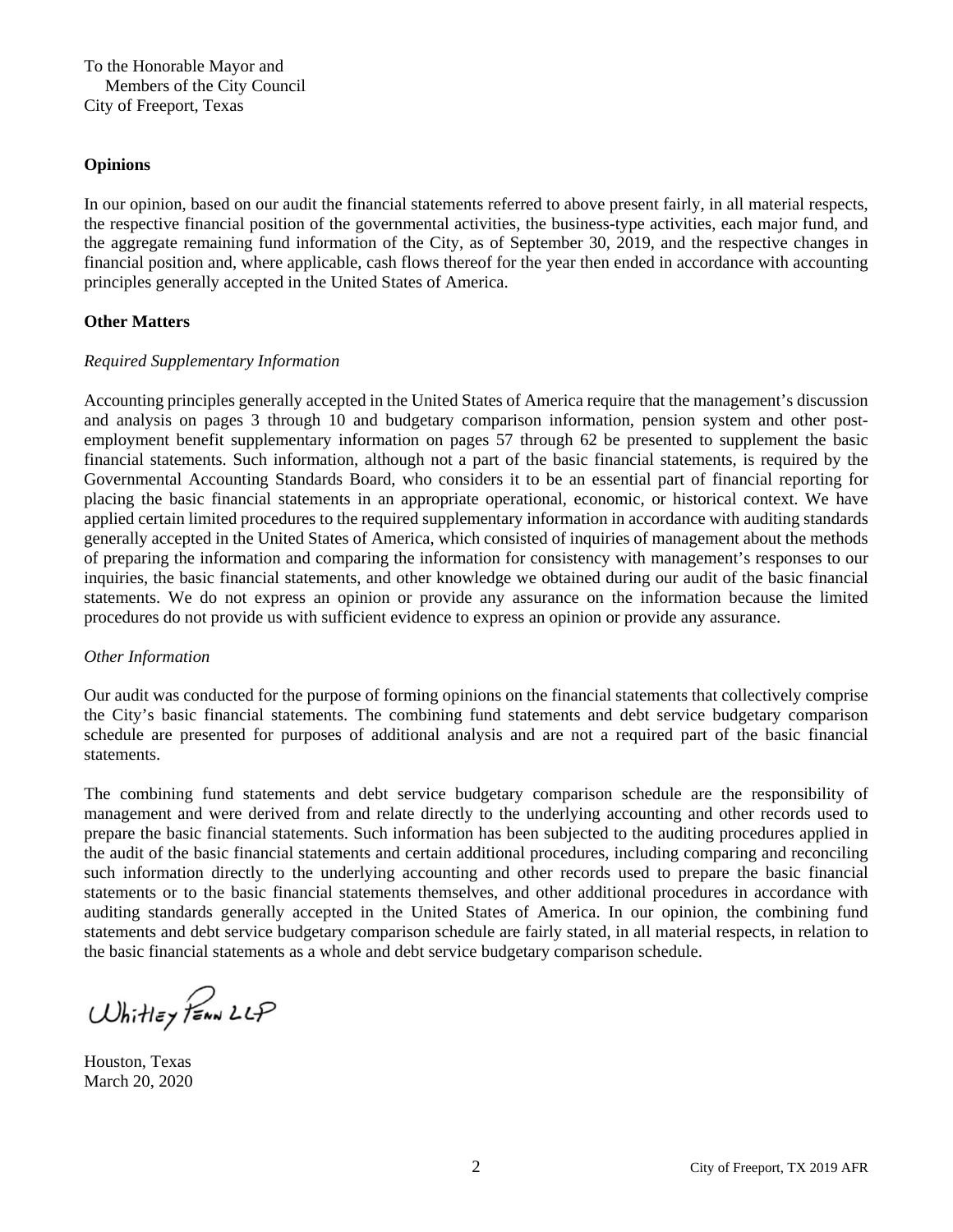As management of the City of Freeport (the "City"), we offer readers of the City's financial statements this narrative overview and analysis of the financial activities of the City for the fiscal year ended September 30, 2019.

# **Financial Highlights**

- The City's assets and deferred outflows of resources exceeded its liabilities and deferred inflows of resources at the close of the most recent fiscal year by \$29.3 million *(net position).* Of this amount, \$3.9 million *(unrestricted net position)* may be used to meet the government's ongoing obligations to citizens and creditors.
- The government's total net position increased by \$0.3 million.
- As of the close of the current fiscal year, the City's governmental funds reported combined ending fund balances of \$9.8 million, a decrease of \$0.6 million over the prior year. Approximately 90% of this total amount, \$8.8 million, is *available for spending* at the government's discretion *(unassigned fund balance).*
- At the end of the current fiscal year, unassigned fund balance for the general fund was 49% of total general fund expenditures.
- The City's long-term debt decreased by \$0.7 million over the prior year primarily due to scheduled principal payments made during the year.

# **Overview of the Financial Statements**

This discussion and analysis is intended to serve as an introduction to the City's basic financial statements. The City's basic financial statements comprise three components: (1) government-wide financial statements, (2) fund financial statements and (3) notes to the financial statements. This report also contains other supplementary information in addition to the basic financial statements themselves.

# **Government-wide Financial Statements**

The government-wide financial statements are designed to provide readers with a broad overview of the City's finances, in a manner similar to a private-sector business.

The statement of net position presents information on all of the City's assets, deferred outflows of resources, liabilities and deferred inflows of resources with the difference between the four reported as net position. Over time, increases or decreases in net position may serve as a useful indicator of whether the financial position of the City is improving or deteriorating.

The statement of activities presents information showing how the government's net position changed during the most recent fiscal year. All changes in net position are reported as soon as the underlying event giving rise to the change occurs, regardless of the timing of related cash flows. Thus, revenues and expenses are reported in this statement for some items that will only result in cash flows in future fiscal periods (e.g. uncollected taxes and earned but unused vacation leave).

Both of the government-wide financial statements distinguish functions of the City that are principally supported by taxes and intergovernmental revenues (governmental activities) from functions that are intended to recover all or a significant portion of their costs through user fees and charges (business-type activities). The governmental activities of the City include general government and administration, economic development, public safety, streets and drainage, sanitation, service center, and culture and recreation. The business- type activities of the City include the operations of the water and sewer system. The government-wide financial statements can be found on pages 13 through 15 of this report.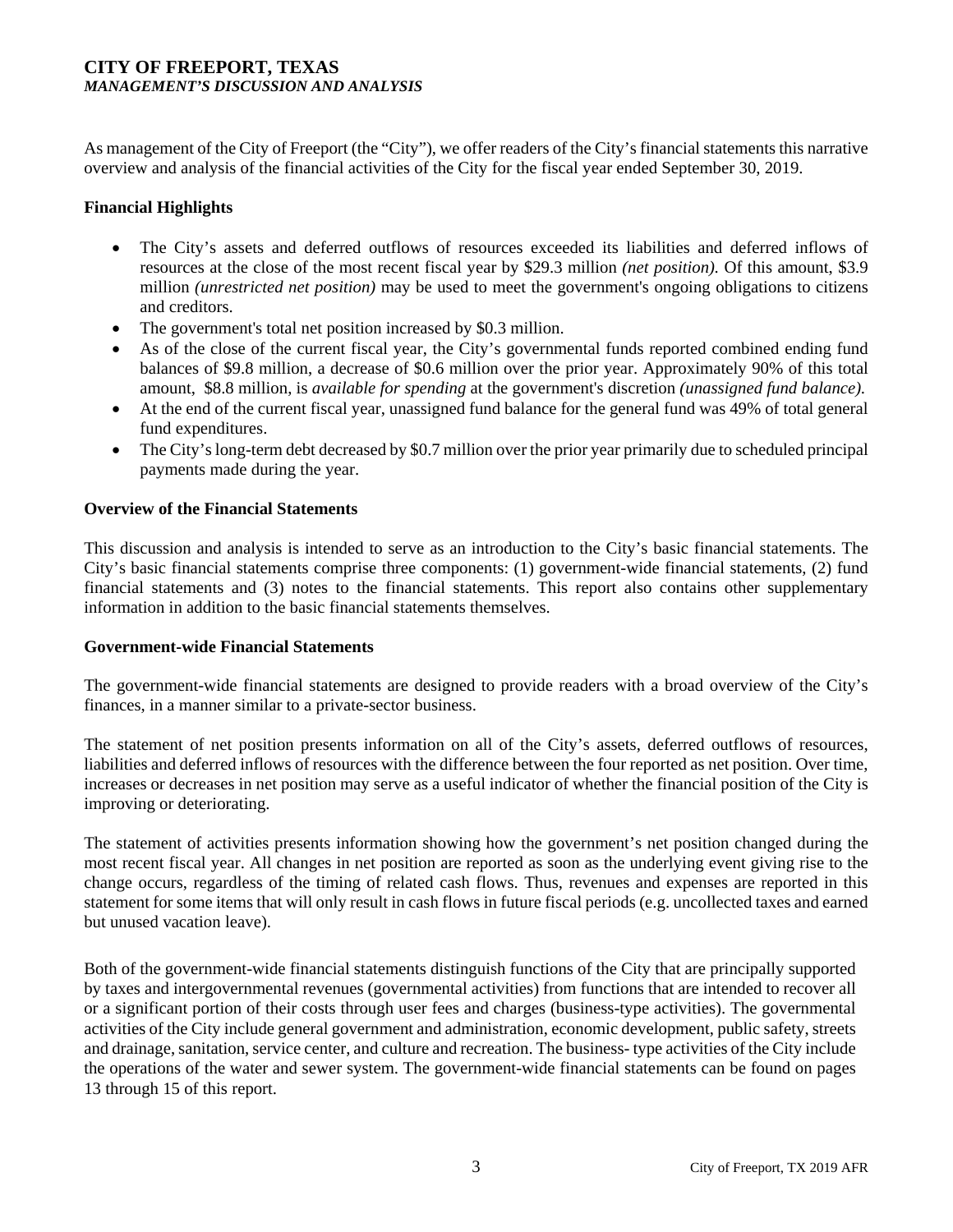#### **Fund Financial Statements**

A fund is a grouping of related accounts that is used to maintain control over resources that have been segregated for specific activities or objectives. The City, like other state and local governments, uses fund accounting to ensure and demonstrate compliance with finance-related legal requirements. All of the funds of the City can be divided into two categories: governmental funds and a proprietary fund.

#### **Governmental Funds**

Governmental funds are used to account for essentially the same functions reported as governmental activities in the government-wide financial statements. However, unlike the government-wide financial statements, governmental fund financial statements focus on near-term inflows and outflows of spendable resources, as well as on balances of spendable resources available at the end of the fiscal year. Such information may be useful in evaluating a government's near-term financing requirements.

Because the focus of governmental funds is narrower than that of the government-wide financial statements, it is useful to compare the information presented for governmental funds with similar information presented for governmental activities in the government-wide financial statements. By doing so, readers may better understand the long-term impact of the government's near-term financing decisions. Both the governmental fund balance sheet and the governmental fund statement of revenues, expenditures and changes in fund balances provide a reconciliation to facilitate this comparison between governmental funds and governmental activities.

The City maintains six individual governmental funds. Information is presented separately in the governmental fund balance sheet and in the governmental fund statement of revenues, expenditures and changes in fund balances for the General Fund which is considered to be a major fund. Data from the other five governmental funds are combined into a single, aggregated presentation.

The City adopts an annual appropriated budget for its general fund and debt service fund. Budgetary comparison schedules have been provided for the general fund and debt service fund to demonstrate compliance with their budgets.

The basic governmental fund financial statements can be found on pages 16 through 19 of this report.

# **Proprietary Fund**

The City maintains one type of proprietary fund. Proprietary funds are used to report the same functions presented as business-type activities in the government-wide financial statements. The City uses an enterprise fund to account for its water and sewer utility.

Proprietary fund financial statements provide the same type of information as the government-wide financial statements, only in more detail. The proprietary fund financial statements provide separate information for the water and sewer operating fund that is considered to be a major fund of the City.

The basic proprietary fund financial statements can be found on pages 20 through 22 of this report.

#### **Notes to the Basic Financial Statements**

The notes provide additional information that is essential to a full understanding of the data provided in the government-wide and fund financial statements. The notes to the financial statements can be found on pages 23 through 54 of this report.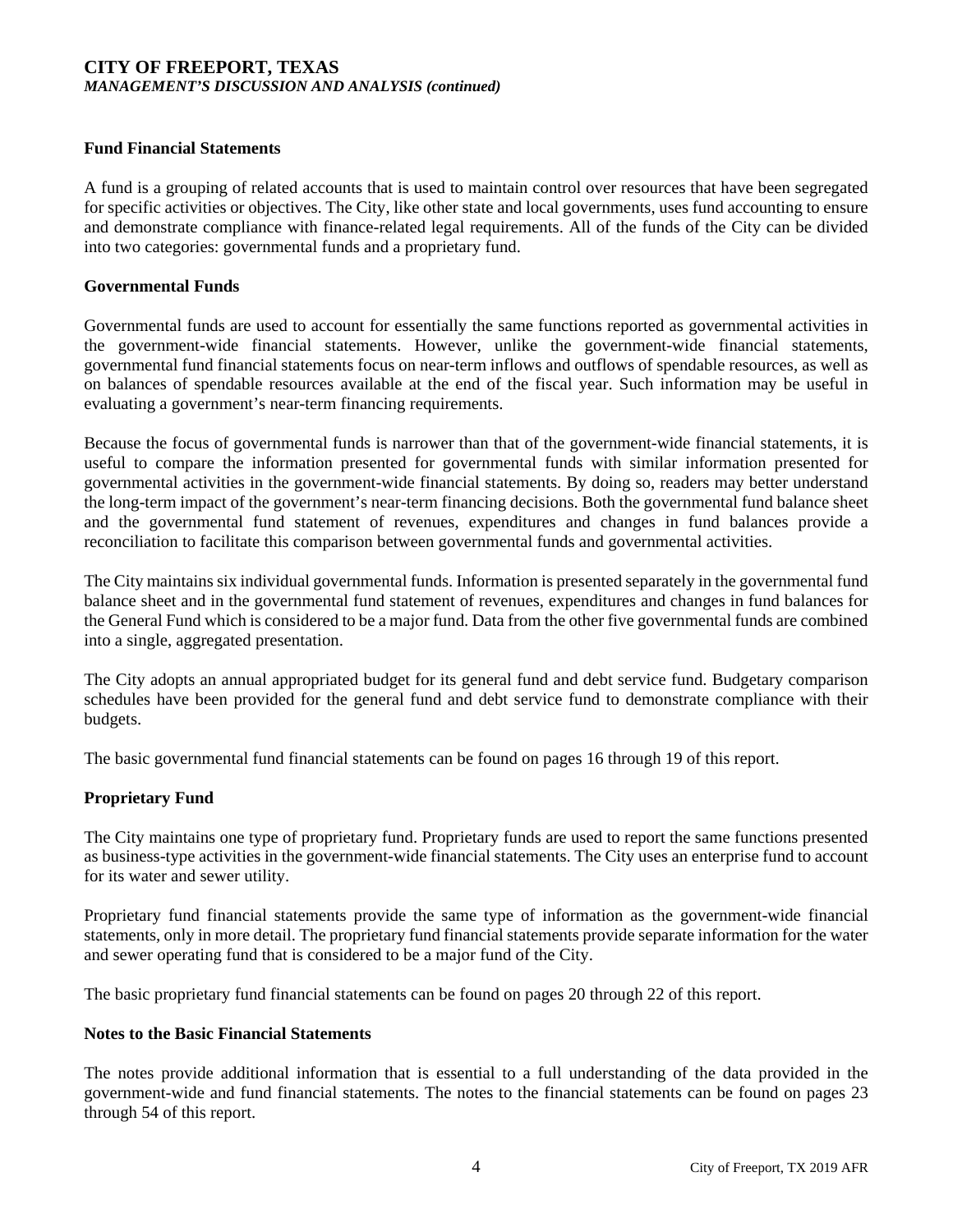# **Other information**

In addition to the basic financial statements and accompanying notes, this report also presents certain required supplementary information concerning the City's progress in funding its obligation to provide pension and other post-employment benefits to its employees and general fund budgetary comparisons. Required supplementary information can be found on pages 57 through 62 of this report

The combining statements referred to earlier in connection with non-major governmental funds are presented immediately following the required supplementary information on pensions. Combining and individual fund statements and schedules can be found beginning on page 68 of the City's financial statements.

#### **Government-wide Financial Analysis**

As noted earlier, net position may serve over time as a useful indicator of a government's financial position. The assets and deferred outflows of resources of the City exceeded its liabilities and deferred inflows at the close of the most recent fiscal year by \$29.3 million (net position). At the end of the current fiscal year, the City was able to report positive balances in all three categories of net position, both for the government as a whole, as well as for its separate governmental and business-type activities.

By far, the largest portion of the City's net position (83.3%) reflects its investment in capital assets (e.g., land, buildings, infrastructure, machinery and equipment), less any related debt used to acquire those assets that is still outstanding. Although the City's investment in its capital assets is reported net of related debt, it should be noted that the resources needed to repay this debt must be provided from other sources, since the capital assets themselves cannot be used to liquidate these liabilities.

An additional portion of the City's net position (3.3%) represents resources that are subject to external restrictions on how they may be used. The remaining balance of unrestricted net position, 13.3% or \$3.9 million, may be used to meet the government's ongoing obligations to citizens and creditors.

The following table summarizes the financial position of the City as of September 30, 2019 and 2018.

|                                       | <b>Governmental Activities</b> |        |      | <b>Business-type Activities</b> |    |       |      | <b>Total</b> |      |        |      |        |
|---------------------------------------|--------------------------------|--------|------|---------------------------------|----|-------|------|--------------|------|--------|------|--------|
|                                       | 2019                           |        | 2018 | 2019                            |    |       | 2018 |              | 2019 |        | 2018 |        |
| Current and other assets              | \$                             | 11,883 | \$   | 12,349                          | \$ | 748   | \$   | 1,095        | \$   | 12,631 | \$   | 13,444 |
| Capital assets                        |                                | 17,998 |      | 17,316                          |    | 8,615 |      | 8,265        |      | 26,613 |      | 25,581 |
| <b>Total Assets</b>                   |                                | 29,881 |      | 29,665                          |    | 9,363 |      | 9,360        |      | 39,244 |      | 39,025 |
| <b>Deferred Outflows of Resources</b> |                                | 2,050  |      | 1,026                           |    | 25    |      | 13           |      | 2,075  |      | 1,039  |
| Current and other liabilities         |                                | 1,177  |      | 919                             |    | 536   |      | 884          |      | 1,713  |      | 1,803  |
| Long-term liabilities                 |                                | 10,099 |      | 8,181                           |    | 94    |      | 68           |      | 10,193 |      | 8,249  |
| <b>Total Liabilities</b>              |                                | 11.276 |      | 9,100                           |    | 630   |      | 952          |      | 11,906 |      | 10,052 |
| <b>Deferred Inflows of Resources</b>  |                                | 106    |      | 585                             |    |       |      |              |      | 107    |      | 592    |
| Net position:                         |                                |        |      |                                 |    |       |      |              |      |        |      |        |
| Net investment in capital assets      |                                | 15,803 |      | 14.447                          |    | 8,615 |      | 8,265        |      | 24.418 |      | 22,712 |
| Restricted                            |                                | 978    |      | 265                             |    |       |      |              |      | 978    |      | 265    |
| Unrestricted                          |                                | 3,768  |      | 6,294                           |    | 142   |      | 149          |      | 3,910  |      | 6,443  |
| <b>Total Net Position</b>             | \$                             | 20,549 | \$   | 21,006                          | \$ | 8,757 | \$   | 8,414        | \$   | 29,306 | \$   | 29,420 |

The City's net position decreased by 0.4% or \$0.1 million during the current fiscal year due to normal operations of the City.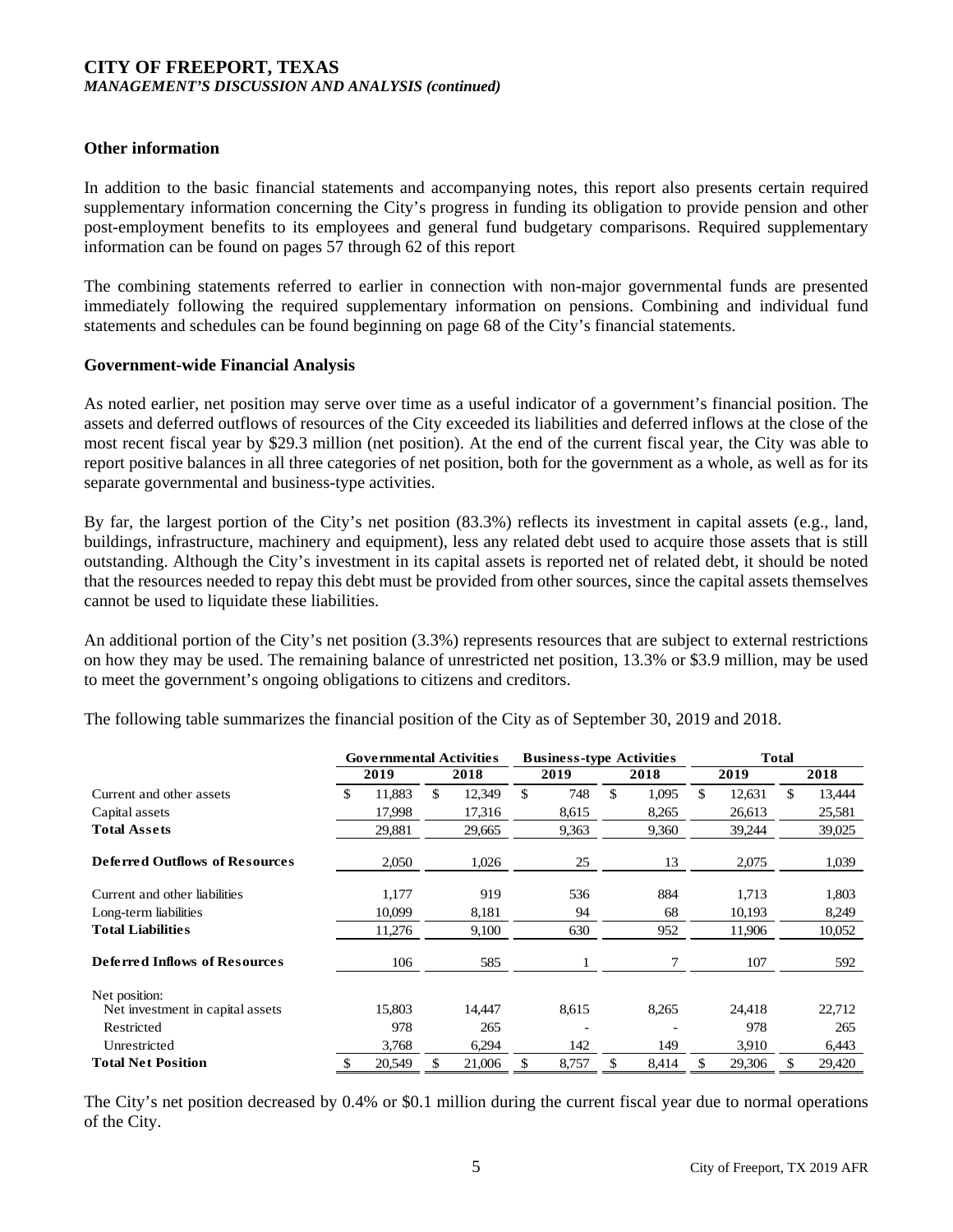#### *MANAGEMENT'S DISCUSSION AND ANALYSIS (continued)*

The following table summarizes the changes in net position for the City for the years ended September 30, 2019 and 2018.

|                                       | <b>Governmental Activities</b> |        |    | <b>Business-type Activities</b> |    |                |    | <b>Total</b> |    |        |    |        |
|---------------------------------------|--------------------------------|--------|----|---------------------------------|----|----------------|----|--------------|----|--------|----|--------|
|                                       |                                | 2019   |    | 2018                            |    | 2019           |    | 2018         |    | 2019   |    | 2018   |
| Revenues                              |                                |        |    |                                 |    |                |    |              |    |        |    |        |
| Program revenue:                      |                                |        |    |                                 |    |                |    |              |    |        |    |        |
| Charges for services                  | \$                             | 2,500  | \$ | 3.125                           | \$ | 4.844          | \$ | 4,836        | \$ | 7,344  | \$ | 7.961  |
| Operating grants and contributions    |                                | 224    |    | 136                             |    | 276            |    | 104          |    | 500    |    | 240    |
| Capital grants and contributions      |                                | 294    |    |                                 |    |                |    |              |    | 294    |    |        |
| General revenues:                     |                                |        |    |                                 |    |                |    |              |    |        |    |        |
| Property taxes                        |                                | 3,124  |    | 2,676                           |    |                |    |              |    | 3,124  |    | 2,676  |
| Industrial payments                   |                                | 7,533  |    | 5,971                           |    |                |    |              |    | 7,533  |    | 5,971  |
| Sales and use taxes                   |                                | 3,280  |    | 3,275                           |    |                |    |              |    | 3,280  |    | 3,275  |
| Franchise taxes                       |                                | 615    |    | 611                             |    |                |    |              |    | 615    |    | 611    |
| Unrestricted investment earnings      |                                | 249    |    | 177                             |    | $\overline{c}$ |    | 6            |    | 251    |    | 183    |
| Miscellaneous                         |                                | 444    |    | 6.062                           |    |                |    |              |    | 444    |    | 6,062  |
| <b>Total Revenues</b>                 |                                | 18,263 |    | 22,033                          |    | 5,122          |    | 4,946        |    |        |    | 26,979 |
| Expenses:                             |                                |        |    |                                 |    |                |    |              |    |        |    |        |
| General government                    |                                | 2,160  |    | 2,164                           |    |                |    |              |    | 2.160  |    | 2,164  |
| Public safety                         |                                | 8,061  |    | 7,006                           |    |                |    |              |    | 8,061  |    | 7,006  |
| Streets and drainage                  |                                | 1,851  |    | 1,865                           |    |                |    |              |    | 1,851  |    | 1,865  |
| Sanitation                            |                                | 900    |    | 962                             |    |                |    |              |    | 900    |    | 962    |
| Culture and recreation                |                                | 3,701  |    | 3,407                           |    |                |    |              |    | 3,701  |    | 3,407  |
| Service center                        |                                | 222    |    | 168                             |    |                |    |              |    | 222    |    | 168    |
| Economic development                  |                                | 383    |    | 296                             |    |                |    |              |    | 383    |    | 296    |
| Interest on long-term debt            |                                | 115    |    | 155                             |    |                |    |              |    | 115    |    | 155    |
| Water and sewer                       |                                |        |    |                                 |    | 5,738          |    | 5,294        |    | 5,738  |    | 5,294  |
| <b>Total Expenses</b>                 |                                | 17,393 |    | 16.023                          |    | 5,738          |    | 5,294        |    | 23,131 |    | 21,317 |
| Increase in net position before       |                                |        |    |                                 |    |                |    |              |    |        |    |        |
| transfers                             |                                | 870    |    | 6,010                           |    | (616)          |    | (348)        |    | 254    |    | 5,662  |
| <b>Transfers</b>                      |                                | (959)  |    | (503)                           |    | 959            |    | 503          |    |        |    |        |
| Change in net position                |                                | (89)   |    | 5,507                           |    | 343            |    | 155          |    | 254    |    | 5,662  |
| Net position - beginning, as restated |                                | 20,638 |    | 15,499                          |    | 8,414          |    | 8,259        |    | 29,052 |    | 23,758 |
| Net position - ending                 | \$                             | 20,549 | \$ | 21,006                          | \$ | 8,757          | \$ | 8,414        | \$ | 29,306 | \$ | 29,420 |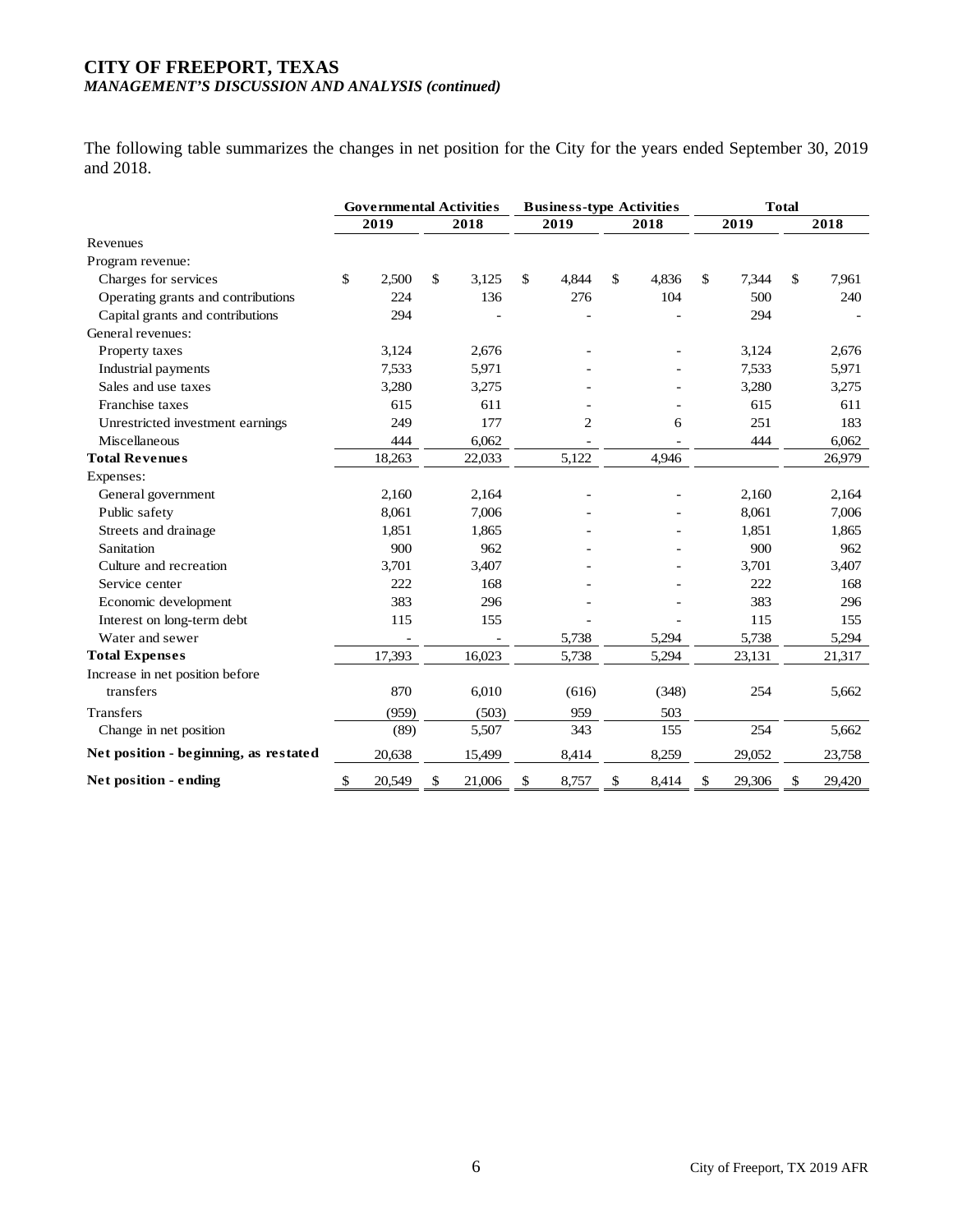# **Governmental Activities**

Governmental activities decreased the City's net position by approximately \$0.1 million due to normal operations.

A comparison of program expenses to program revenues follows:



Revenue sources for governmental activities were distributed as follows:

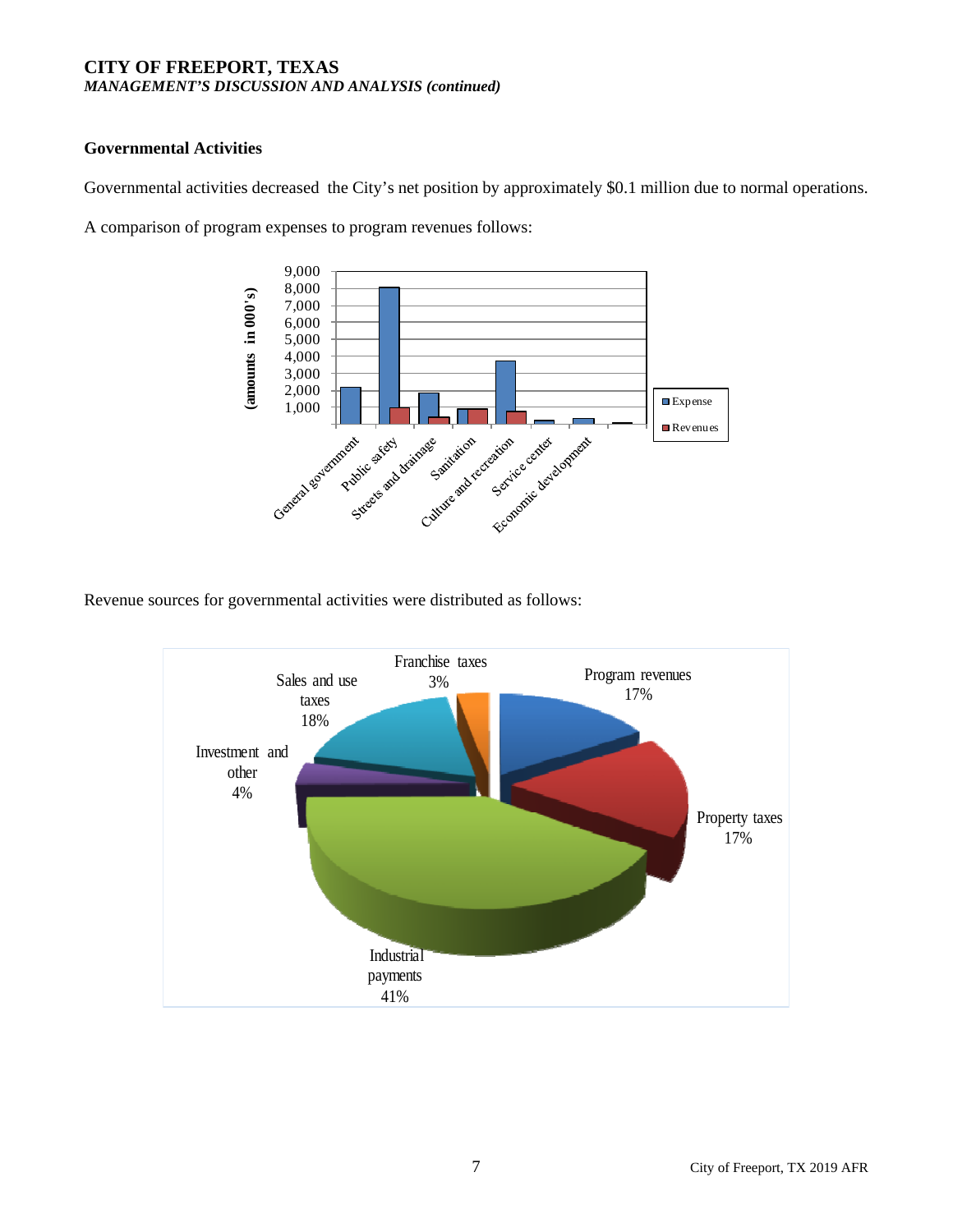# **Business-type Activities**



Business-type activities increased the City's net position by \$0.3 million. A comparison between expenses relating to water and sewer operations and program revenues (charges for services) for fiscal years 2019 and 2018 follows:

Revenue sources for business-type activities were almost entirely charges for water and sewer services.

## **Financial Analysis of the Government's Funds**

As noted earlier, the City used fund accounting to ensure and demonstrate compliance with finance-related legal requirements.

#### **Governmental Funds**

The focus of the City's governmental funds is to provide information on near-term inflows, outflows and balances of spendable resources. Such information is useful in assessing the City's financing requirements. In particular, unassigned fund balance may serve as a useful measure of a government's net resources available for spending at the end of the fiscal year.

The General Fund is the chief operating fund of the City. At the end of the current fiscal year, unassigned fund balance was \$8.8 million. The unassigned fund balance decreased by \$1.3 million from fiscal year 2018 due to the City paying off several lease-purchase agreements, totaling \$1.1 million, along with the normal debt payments made during the fiscal year.

As a measure of the general fund's liquidity, it may be useful to compare both unassigned fund balance and total fund balance to total fund expenditures. Unassigned fund balance represents 49% of annual general fund expenditures for the 2019 fiscal year.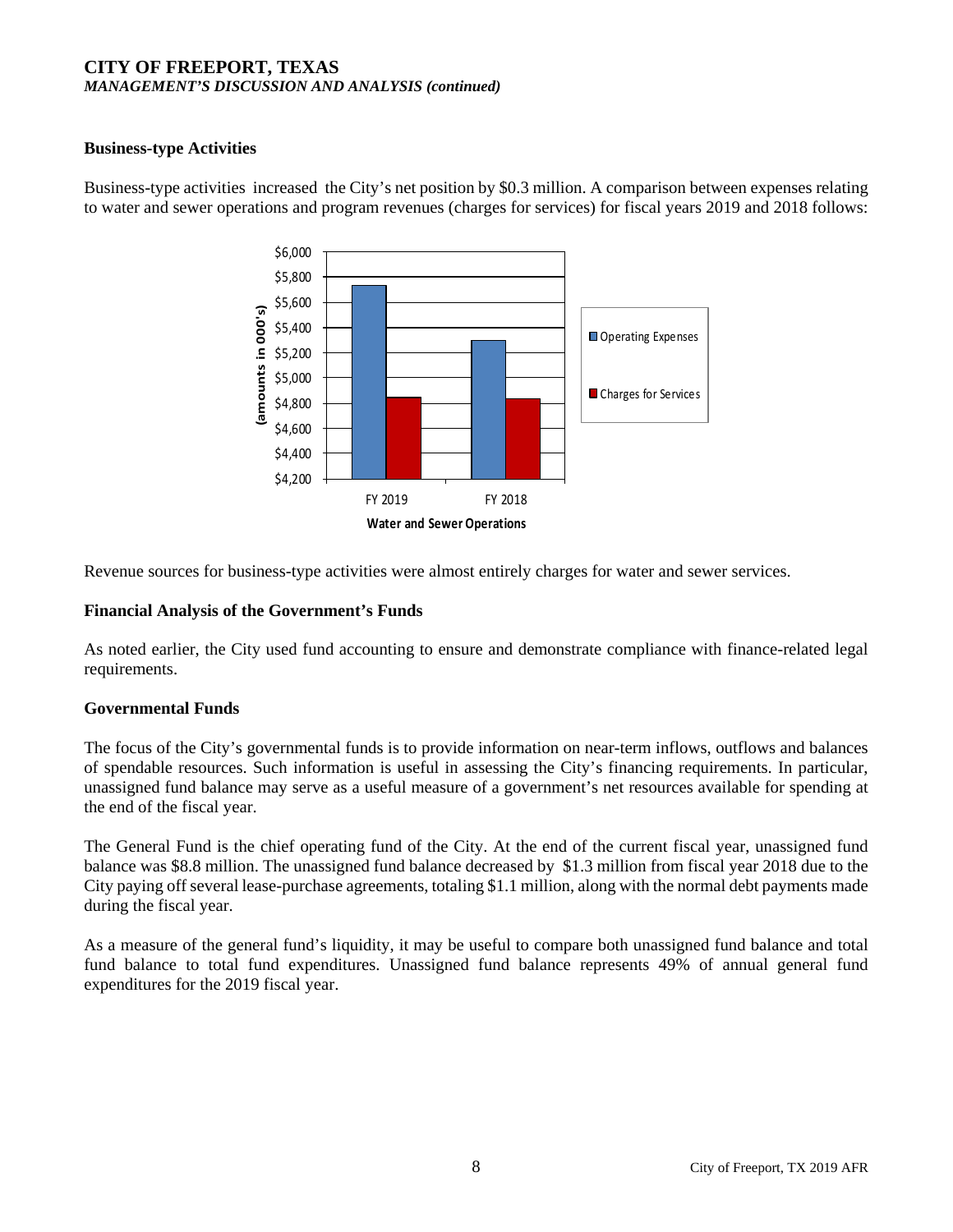# **Proprietary Funds**

The City's proprietary funds provide the same type of information found in the government-wide financial statements.

Unrestricted net position of the Water and Sewer Enterprise Fund at the end of the year amounted to \$0.1 million or 2% of annual operating expenses for the fund.

# **General Fund Budgetary Highlights**

Actual revenues differed from budgeted revenues by \$0.5 million primarily as a result of lower than expected sales tax revenue.

Appropriations in the final budget exceeded actual expenditures by \$1.3 million. Actual expenditures for public safety and streets and drainage were less than appropriations in the final budget by \$0.1 million and \$0.1 million, respectively, due to capital improvements that were budgeted in fiscal year 2019 but did not occur or were to take place in the next fiscal year.

# **Capital Asset and Debt Administration**

The City's investment in capital assets for its governmental and business-type activities as of September 30, 2019, amounted to \$26.6 million (net of accumulated depreciation). This investment in capital assets includes land, buildings, roads, park facilities, water and sewer plants and service lines, machinery and equipment, and construction in progress. Capital asset balances increased by approximately \$1.0 million from the prior year due to contributions and construction of infrastructure.

The following table shows the balances at September 30, 2019 and 2018:

|                                                 | 2019          |        | 2018         |
|-------------------------------------------------|---------------|--------|--------------|
| <b>Governmental Activities</b>                  |               |        |              |
| Capital assets, not being depreciated:          |               |        |              |
| Land                                            | \$            | 4,915  | \$<br>4,919  |
| Construction in progress                        |               | 551    |              |
| Capital assets being depreciated:               |               |        |              |
| Streets and improvements                        |               | 6,923  | 7,586        |
| Buildings and improvements                      |               | 1,723  | 1,493        |
| Furniture, equipment, and vehicles              |               | 3,886  | 3,319        |
| Total capital assets - Governmental Activities  | <sup>\$</sup> | 17,998 | \$<br>17,316 |
|                                                 |               |        |              |
| <b>Business-type Activities</b>                 |               |        |              |
| Capital assets, not being depreciated:          |               |        |              |
| Land                                            | \$            | 56     | \$<br>56     |
| Construction in progress                        |               |        | 294          |
| Capital assets being depreciated:               |               |        |              |
| Water and sewer infrastructure                  |               | 8,559  | 7,915        |
| Total capital assets - Business-Type Activities |               | 8,615  | \$<br>8,265  |

Additional information on the City's capital assets can be found in Note 5 to the basic financial statements of this report.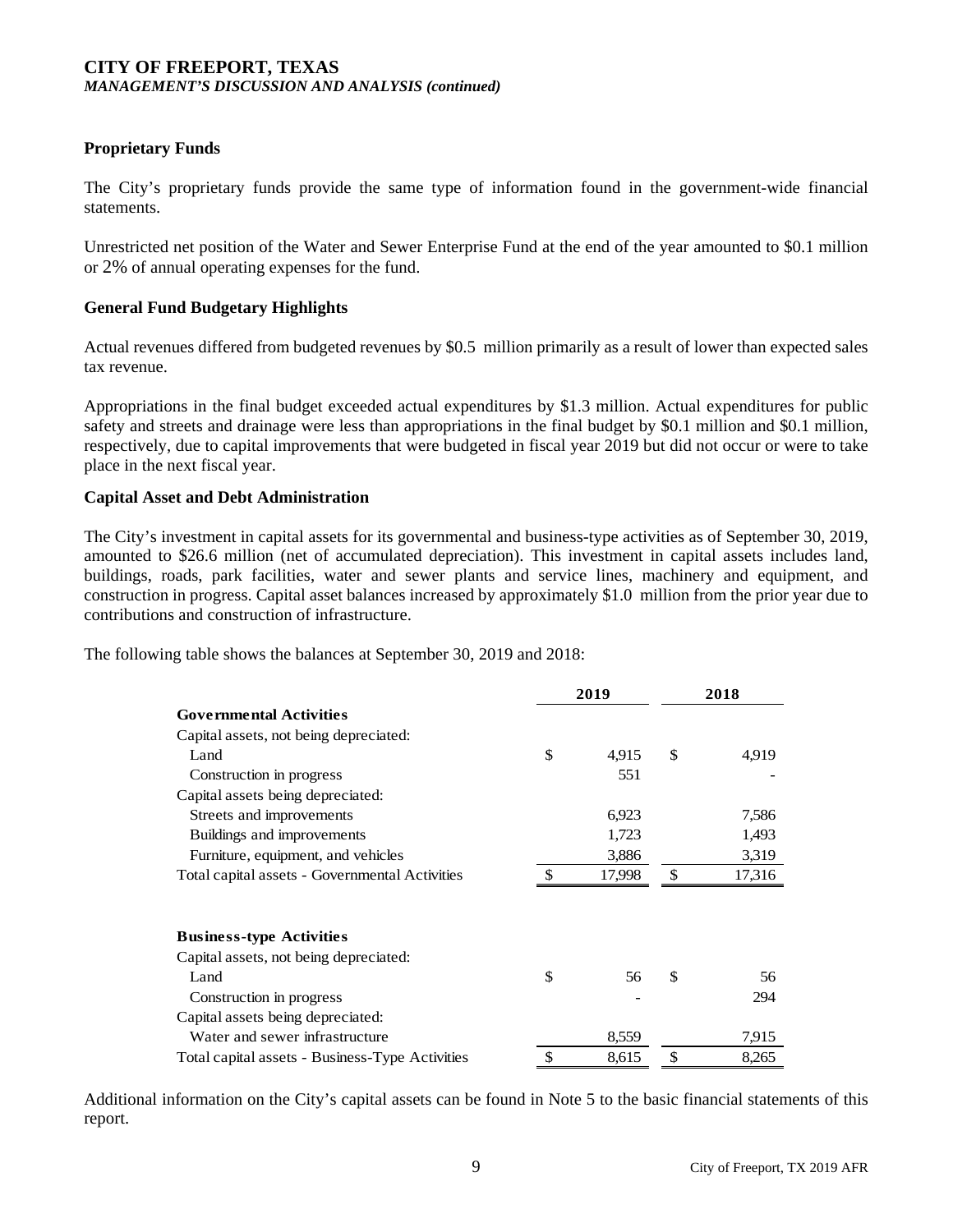# **Long-term Liabilities**

At the end of the current fiscal year, the City had total debt outstanding of \$2.2 million. This is a decrease from the prior year of \$0.7 million due to scheduled principal payments made during the year. The entire amount of debt is backed by the full faith and credit of the City. A schedule of long-term liabilities at September 30, 2019 and 2018 follows (in \$000's):

|                              |    | 2019  | 2018 |       |  |  |
|------------------------------|----|-------|------|-------|--|--|
| General obligation bonds     | \$ | 1.080 | S    | 1.797 |  |  |
| Notes payable/capital leases |    | 1.115 |      | 1.073 |  |  |
|                              | S  | 2.195 |      | 2.870 |  |  |

The City has no legal debt limit provision in its charter. Additional information on the City's long-term debt can be found in Note 6 to the basic financial statements of this report.

# **Economic Factors and Next Year's Budget and Rates**

Each year the budget is prepared on key objectives and assumptions.

The property tax rate for fiscal 2020 (tax year 2019) remained the same \$0.628005 per \$100 of assessed value. The Maintenance and Operation rate increased by \$0.051000 per \$100 of assessed value while the Interest and Sinking rate decreased by the same amount. Property tax revenue for the City is budgeted \$205,557 higher than the previous year which is a 6.97% increase. Of this revenue, \$182,753 is expected be from new property added to the tax roll.

# **Requests for Information**

This financial report is designed to provide a general overview of the City's finances for all those with an interest in the government's finances. Questions concerning any of the information should be addressed to the Finance Director, City of Freeport, 200 W. 2nd Street, Freeport, TX 77541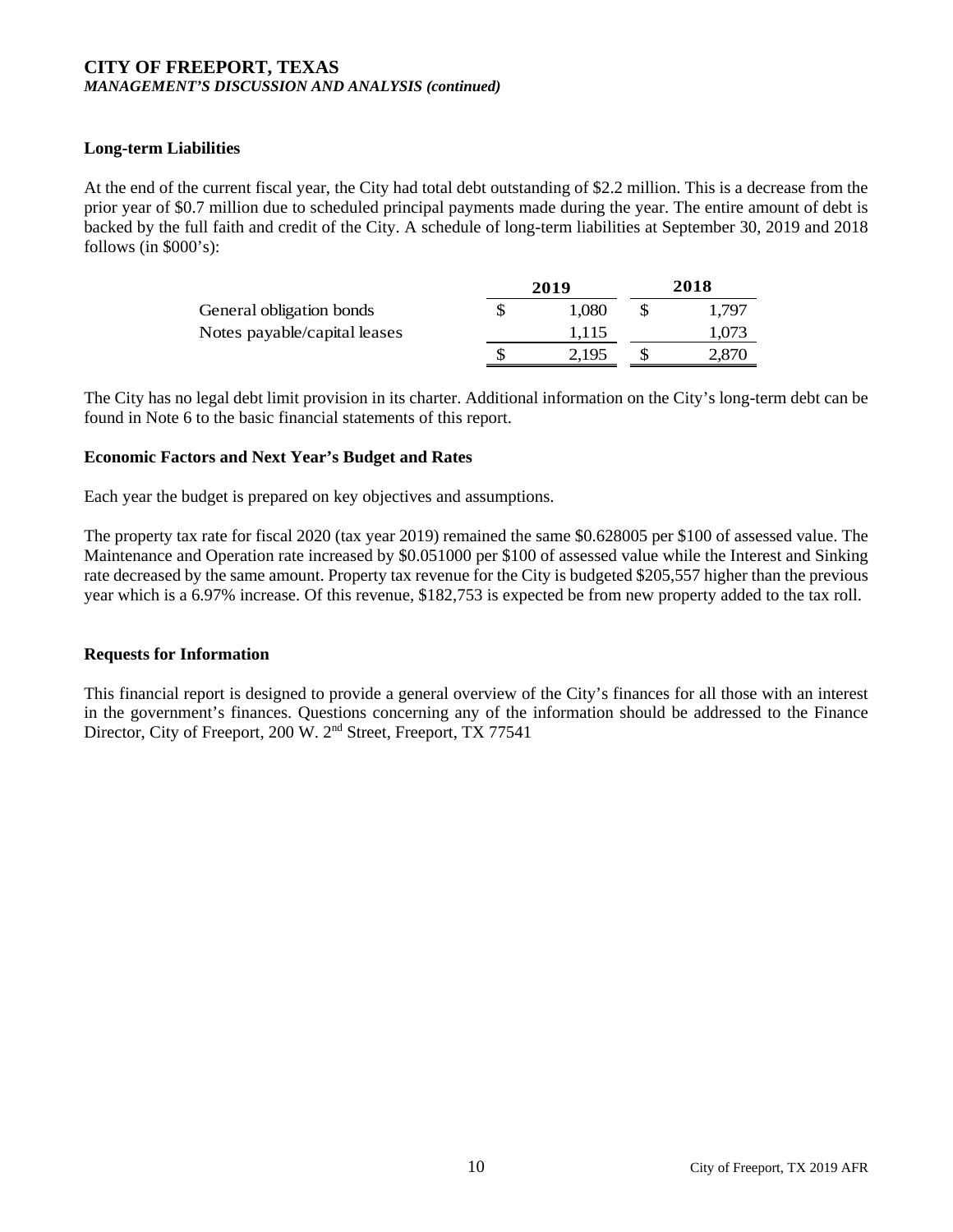# **BASIC FINANCIAL STATEMENTS**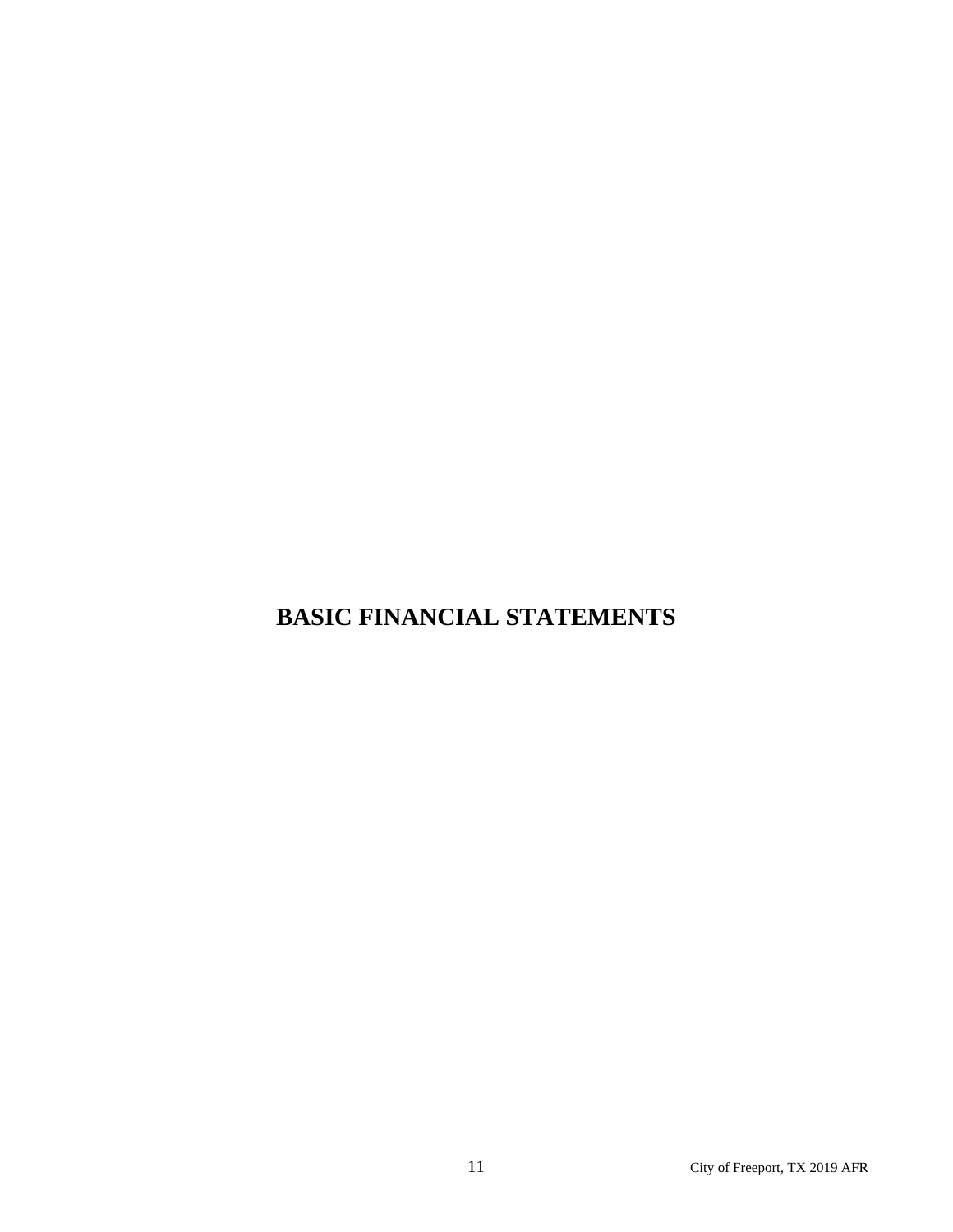*(This page intentionally left blank.)*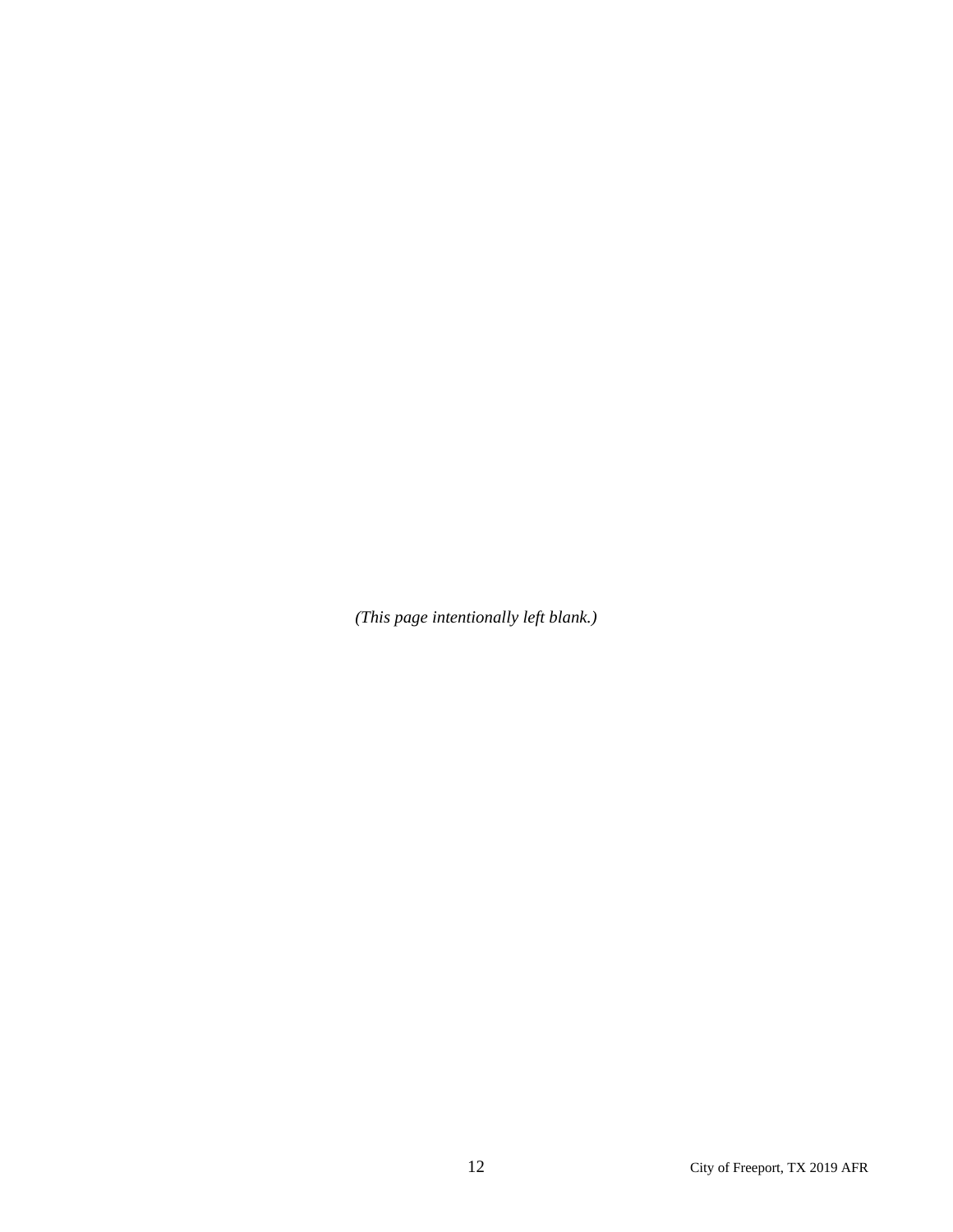*STATEMENT OF NET POSITION*

*September 30, 2019*

|                                               | <b>Primary Government</b>         |                                           |                            |
|-----------------------------------------------|-----------------------------------|-------------------------------------------|----------------------------|
|                                               | Governmental<br><b>Activities</b> | <b>Business-type</b><br><b>Activities</b> | <b>Total</b>               |
| Assets                                        |                                   |                                           |                            |
| Cash and cash equivalents                     | \$<br>9,682,468                   | \$<br>11,383                              | \$<br>9,693,851            |
| Receivables, net of allowance                 | 1,897,620                         | 868,007                                   | 2,765,627                  |
| Due from other governments                    | 171,401                           |                                           | 171,401                    |
| <b>Internal balances</b>                      | 131,294                           | (131,294)                                 |                            |
| Capital assets, not subject to depreciation:  |                                   |                                           |                            |
| Land                                          | 4,915,116                         | 56,200                                    | 4,971,316                  |
| Construction in progress                      | 550,820                           |                                           | 550,820                    |
| Capital assets, net of depreciation:          |                                   |                                           |                            |
| Streets and improvements                      | 6,923,135                         |                                           | 6,923,135                  |
| Buildings and improvements                    | 1,723,151                         |                                           | 1,723,151                  |
| Furniture, equipment, & vehicles              | 3,885,738                         |                                           | 3,885,738                  |
| Water and Sewer System                        |                                   | 8,558,729                                 | 8,558,729                  |
| <b>Total Capital Assets</b>                   | 17,997,960                        | 8,614,929                                 | 26,612,889                 |
| <b>Total Assets</b>                           | 29,880,743                        | 9,363,025                                 | 39,243,768                 |
| <b>Deferred Outflows of Resources</b>         |                                   |                                           |                            |
| Deferred outflows of resources for pensions   | 2,001,967                         | 25,100                                    | 2,027,067                  |
| Deferred outflows of resources for OPEB       | 48,061                            | 200                                       | 48,261                     |
| <b>Total Deferred Outflows of Resources</b>   | 2,050,028                         | 25,300                                    | 2,075,328                  |
| <b>Liabilities</b>                            |                                   |                                           |                            |
| Accounts payable                              | 599,753                           | 263,913                                   | 863,666                    |
| <b>Accrued</b> liabilities                    | 556,348                           | 4,053                                     | 560,401                    |
| Accrued interest                              | 20,354                            |                                           | 20,354                     |
| Customer deposits                             |                                   | 268,886                                   | 268,886                    |
| Noncurrent liabilities:                       |                                   |                                           |                            |
| Due within one year                           | 1,336,593                         | 2,758                                     | 1,339,351                  |
| Due in more than one year                     | 1,320,022                         | 4,138                                     | 1,324,160                  |
|                                               | 6,636,871                         |                                           | 6,719,871                  |
| Net Pension Liability<br>Total OPEB liability |                                   | 83,000<br>3,800                           |                            |
| <b>Total Liabilities</b>                      | 805,928                           |                                           | 809,728                    |
|                                               | 11,275,869                        | 630,548                                   | 11,906,417                 |
| <b>Deferred Inflows of Resources</b>          |                                   |                                           |                            |
| Deferred intflows of resources for pensions   | 64,264                            | 800                                       | 65,064                     |
| Deferred intflows of resources for OPEB       | 41,912                            | 300                                       | 42,212                     |
| <b>Total Deferred Inflows of Resources</b>    | 106,176                           | 1,100                                     | 107,276                    |
| <b>Net Position</b>                           |                                   |                                           |                            |
| Net investment in capital assets              | 15,803,204                        | 8,614,929                                 | 24,418,133                 |
| <b>Restricted for:</b>                        |                                   |                                           |                            |
| Debt service                                  | 94,289                            |                                           | 94,289                     |
| Municipal court operations                    | 139,611                           |                                           | 139,611                    |
| Economic development                          | 743,631                           |                                           | 743,631                    |
| Unrestricted                                  |                                   | 141,748                                   |                            |
| <b>Total Net Position</b>                     | 3,767,991<br>20,548,726<br>\$     | \$<br>8,756,677                           | 3,909,739<br>\$ 29,305,403 |
|                                               |                                   |                                           |                            |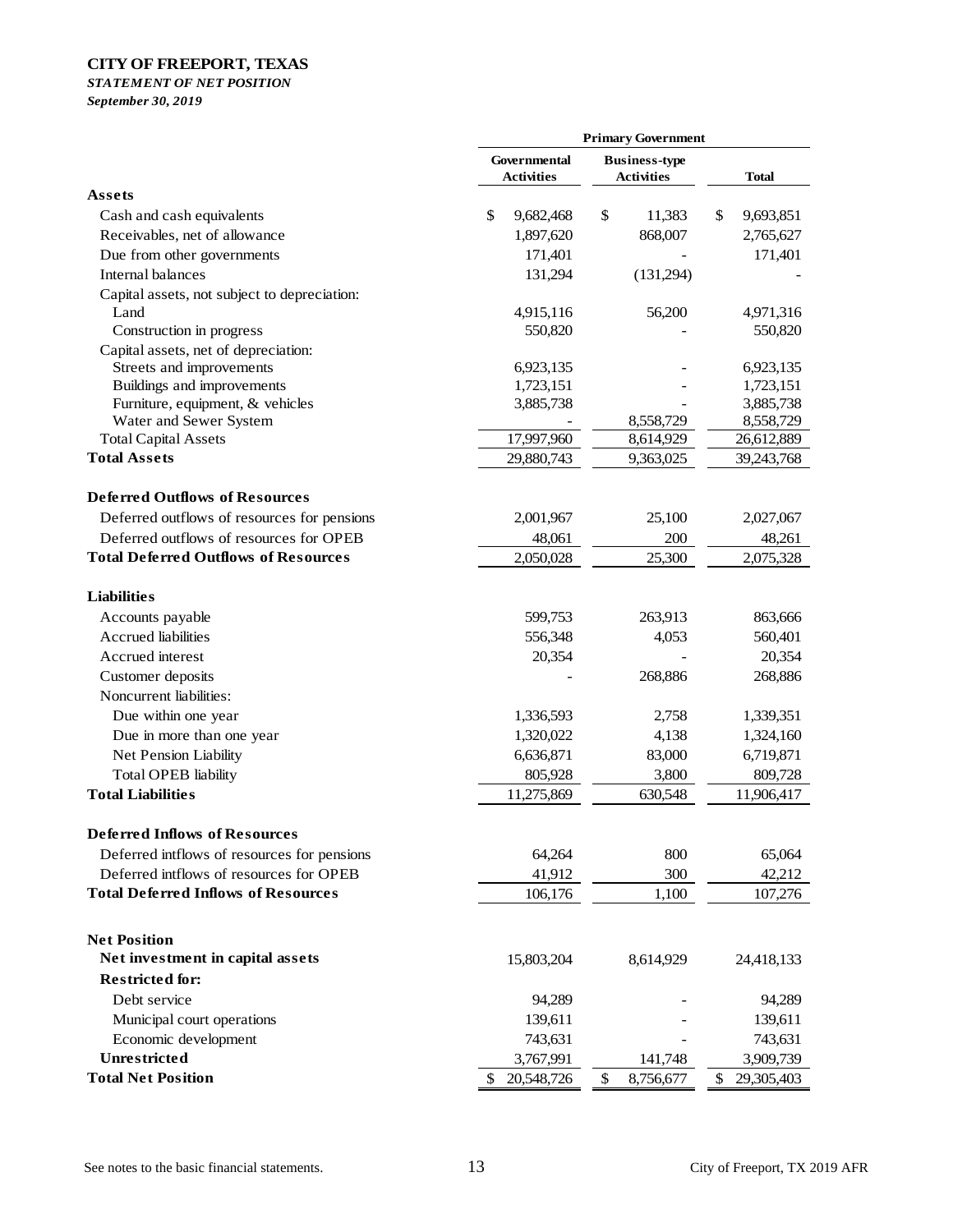# *STATEMENT OF ACTIVITIES*

*For the Year Ended September 30, 2019*

|                                  |                 |            |                                       | <b>Program Revenue</b>                                        |                                                      |         |
|----------------------------------|-----------------|------------|---------------------------------------|---------------------------------------------------------------|------------------------------------------------------|---------|
| <b>Functions/Programs</b>        | <b>Expenses</b> |            | <b>Charges for</b><br><b>Services</b> | <b>Operating</b><br><b>Grants</b> and<br><b>Contributions</b> | <b>Capital Grants</b><br>and<br><b>Contributions</b> |         |
| <b>Primary government</b>        |                 |            |                                       |                                                               |                                                      |         |
| <b>Governmental Activities:</b>  |                 |            |                                       |                                                               |                                                      |         |
| General government               | \$              | 2,160,475  | \$                                    | \$                                                            | \$                                                   |         |
| Public safety                    |                 | 8,060,384  | 744,978                               | 189,385                                                       |                                                      |         |
| Streets and drainage             |                 | 1,851,391  | 111,835                               |                                                               |                                                      | 293,545 |
| Sanitation                       |                 | 899,603    | 898,695                               |                                                               |                                                      |         |
| Service Center                   |                 | 221,588    |                                       |                                                               |                                                      |         |
| Culture and recreation           |                 | 3,700,755  | 744,640                               | 34,526                                                        |                                                      |         |
| Economic development             |                 | 382,586    |                                       |                                                               |                                                      |         |
| Interest on long-term debt       |                 | 115,029    |                                       |                                                               |                                                      |         |
| Total governmental activities    |                 | 17,391,811 | 2,500,148                             | 223,911                                                       |                                                      | 293,545 |
| <b>Business-type activities:</b> |                 |            |                                       |                                                               |                                                      |         |
| Water and sewer                  |                 | 5,737,983  | 4,843,887                             | 275,594                                                       |                                                      |         |
| Total business-type activities   |                 | 5,737,983  | 4,843,887                             | 275,594                                                       |                                                      |         |
| Total primary government         |                 | 23,129,794 | 7,344,035                             | 499,505                                                       |                                                      | 293,545 |
|                                  |                 |            |                                       |                                                               |                                                      |         |

**General revenues:**

Taxes:

Property taxes Sales and use taxes Franchise taxes Industrial district revenues Unrestricted investment earnings Miscellaneous Transfers Total general revenues and transfers Change in net position **Net Position - beginning, as restated**

**Net Position - Ending**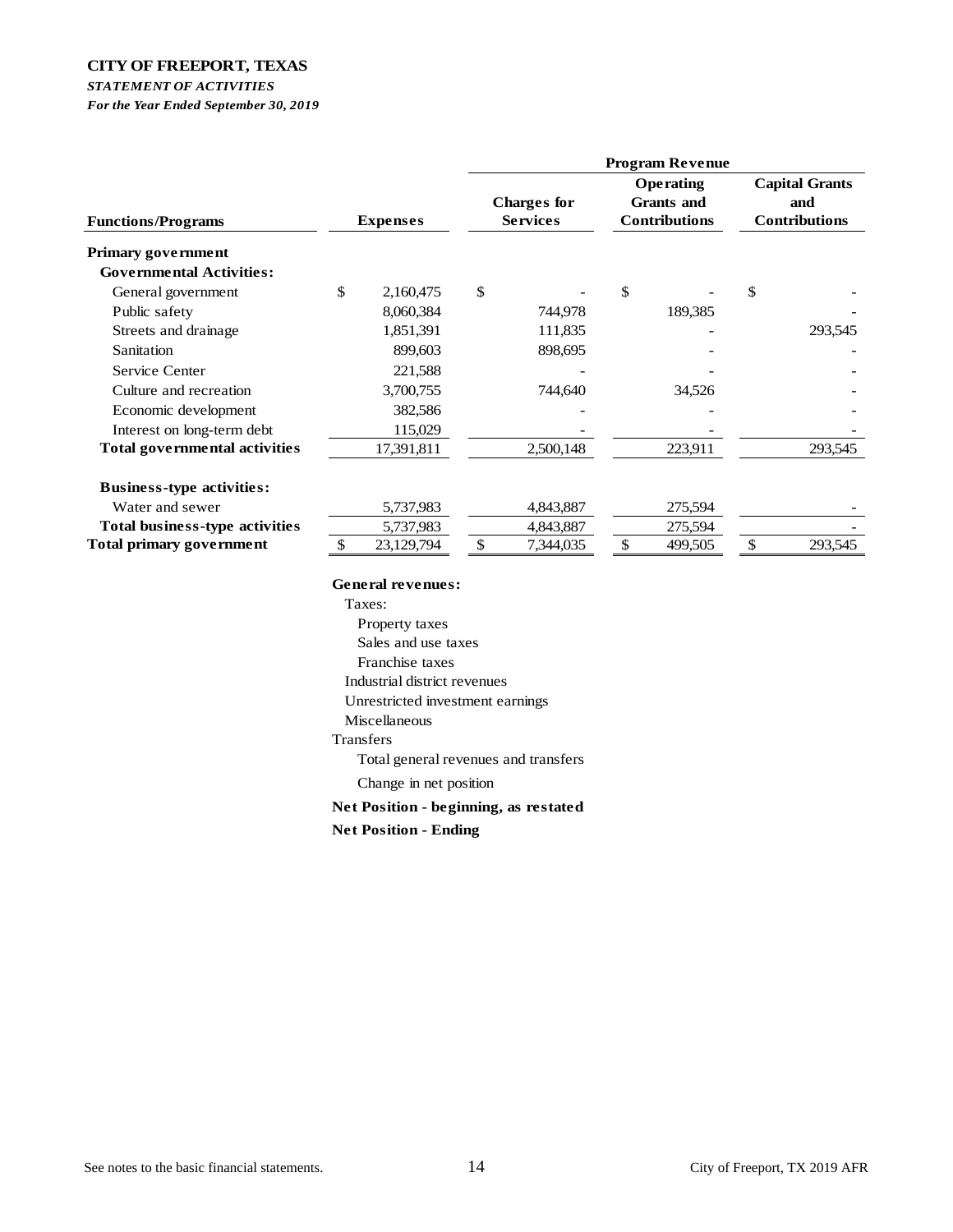| <b>Governmental</b><br><b>Activities</b> | <b>Business-type</b><br><b>Activities</b> | <b>Total</b>                             |
|------------------------------------------|-------------------------------------------|------------------------------------------|
| \$<br>(2,160,475)                        | \$                                        | \$<br>(2,160,475)                        |
| (7,126,021)                              |                                           | (7, 126, 021)                            |
| (1,446,011)                              |                                           | (1,446,011)                              |
| (908)                                    |                                           | (908)                                    |
| (221, 588)                               |                                           | (221, 588)                               |
| (2,921,589)                              |                                           | (2,921,589)                              |
| (382, 586)                               |                                           | (382, 586)                               |
| (115,029)                                |                                           | (115,029)                                |
| (14, 374, 207)                           |                                           | (14, 374, 207)                           |
| (14, 374, 207)                           | (618,502)<br>(618, 502)<br>(618,502)      | (618, 502)<br>(618, 502)<br>(14,992,709) |
| 3,123,786                                |                                           | 3,123,786                                |
| 3,279,952                                |                                           | 3,279,952                                |
| 614,940                                  |                                           | 614,940                                  |
| 7,532,865<br>249,377                     | 2,009                                     | 7,532,865<br>251,386                     |
| 443,621                                  |                                           | 443,621                                  |
| (959, 159)                               | 959,159                                   |                                          |
| 14,285,382                               | 961,168                                   | 15,246,550                               |
| (88, 825)                                | 342,666                                   | 253,841                                  |
| 20,637,551                               | 8,414,011                                 | 29,051,562                               |
| \$<br>20,548,726                         | \$<br>8,756,677                           | \$<br>29,305,403                         |

| Net (Expense) Revenue and Changes in Net Position |  |
|---------------------------------------------------|--|
| <b>Primary Government</b>                         |  |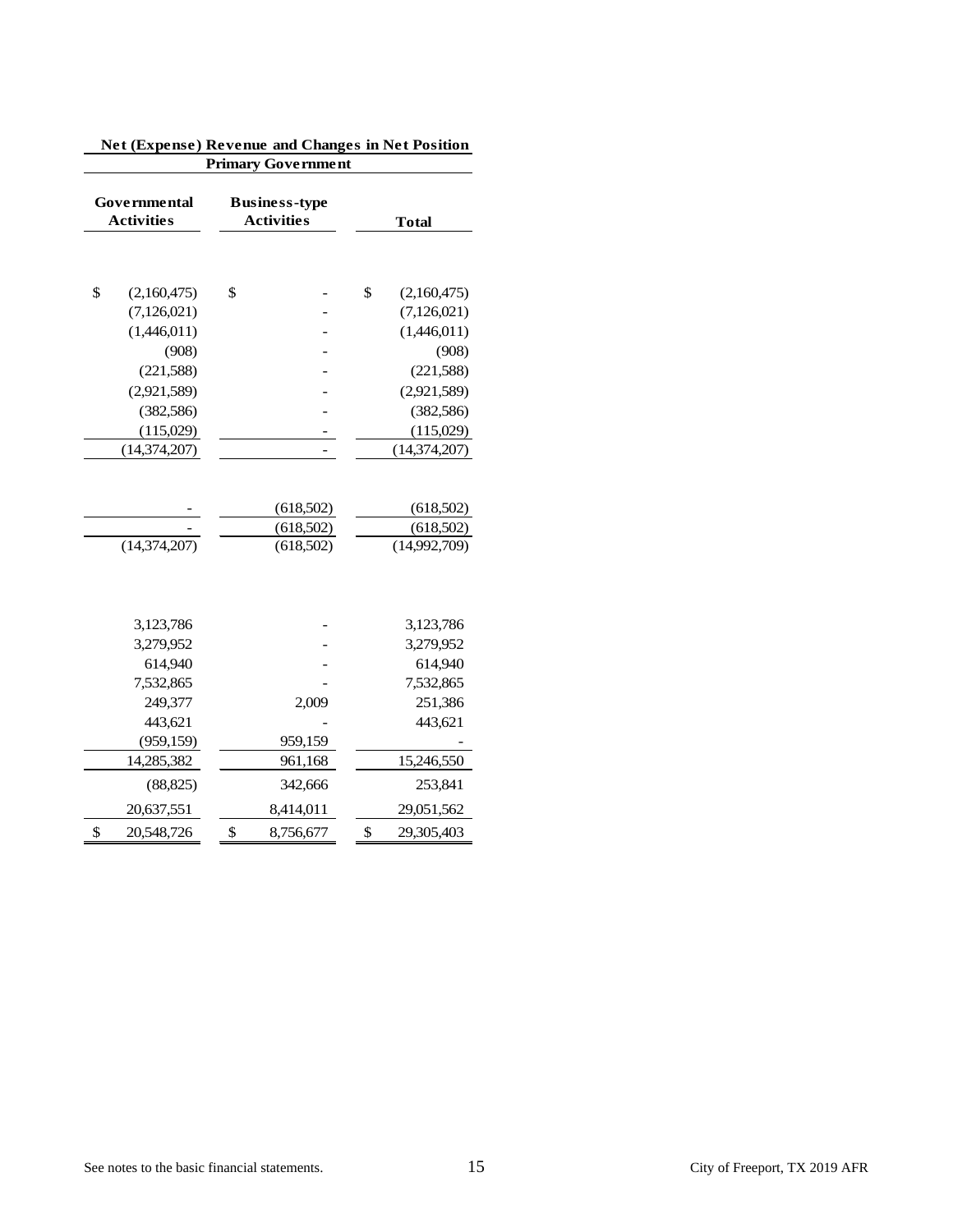# *BALANCE SHEET*

# *GOVERNMENTAL FUNDS*

*September 30, 2019*

|                                               | <b>General Fund</b> |            |        | Non-Major<br>Governmental<br><b>Funds</b> |               | <b>Total</b><br>Governmental<br><b>Funds</b> |
|-----------------------------------------------|---------------------|------------|--------|-------------------------------------------|---------------|----------------------------------------------|
| Assets                                        |                     |            |        |                                           |               |                                              |
| Cash and cash equivalents                     | \$                  | 8,886,544  | \$     | 795,924                                   | \$            | 9,682,468                                    |
| Receivables, net of allowance                 |                     |            |        |                                           |               |                                              |
| Taxes receivables                             |                     | 537,099    |        | 238,227                                   |               | 775,326                                      |
| Customer accounts                             |                     | 661,464    |        |                                           |               | 661,464                                      |
| Other receivables                             |                     | 454,355    |        | 6,475                                     |               | 460,830                                      |
| Due from other funds                          |                     | 244,359    |        | 140,074                                   |               | 384,433                                      |
| Due from other governments                    |                     | 171,401    |        |                                           |               | 171,401                                      |
| <b>Total Assets</b>                           | \$                  | 10,955,222 | $\$\,$ | 1,180,700                                 | \$            | 12,135,922                                   |
| <b>Liabilities</b>                            |                     |            |        |                                           |               |                                              |
| Accounts payable                              | \$                  | 530,170    | \$     | 69,583                                    | $\mathcal{S}$ | 599,753                                      |
| <b>Accrued liabilities</b>                    |                     | 555,995    |        | 353                                       |               | 556,348                                      |
| Due to other funds                            |                     | 182,810    |        | 70,329                                    |               | 253,139                                      |
| <b>Total Liabilities</b>                      |                     | 1,268,975  |        | 140,265                                   |               | 1,409,240                                    |
|                                               |                     |            |        |                                           |               |                                              |
| <b>Deferred Inflows of Resources</b>          |                     |            |        |                                           |               |                                              |
| Unavailable revenues                          |                     | 862,625    |        | 36,235                                    |               | 898,860                                      |
| <b>Total Deferred Inflows of Resources</b>    |                     | 862,625    |        | 36,235                                    |               | 898,860                                      |
| <b>Fund Balances (Deficits)</b>               |                     |            |        |                                           |               |                                              |
| <b>Restricted:</b>                            |                     |            |        |                                           |               |                                              |
| Debt service                                  |                     |            |        | 78,408                                    |               | 78,408                                       |
| Capital projects                              |                     |            |        | 54,068                                    |               | 54,068                                       |
| Municipal court operations                    |                     |            |        | 139,611                                   |               | 139,611                                      |
| Economic Development                          |                     |            |        | 743,631                                   |               | 743,631                                      |
| Unassigned                                    |                     | 8,823,622  |        | (11,518)                                  |               | 8,812,104                                    |
| <b>Total Fund Balances (Deficits)</b>         |                     | 8,823,622  |        | 1,004,200                                 |               | 9,827,822                                    |
| <b>Total Liabilities, Deferred Inflows of</b> |                     |            |        |                                           |               |                                              |
| <b>Resources, and Fund Balances</b>           | \$                  | 10,955,222 | \$     | 1,180,700                                 | \$            | 12,135,922                                   |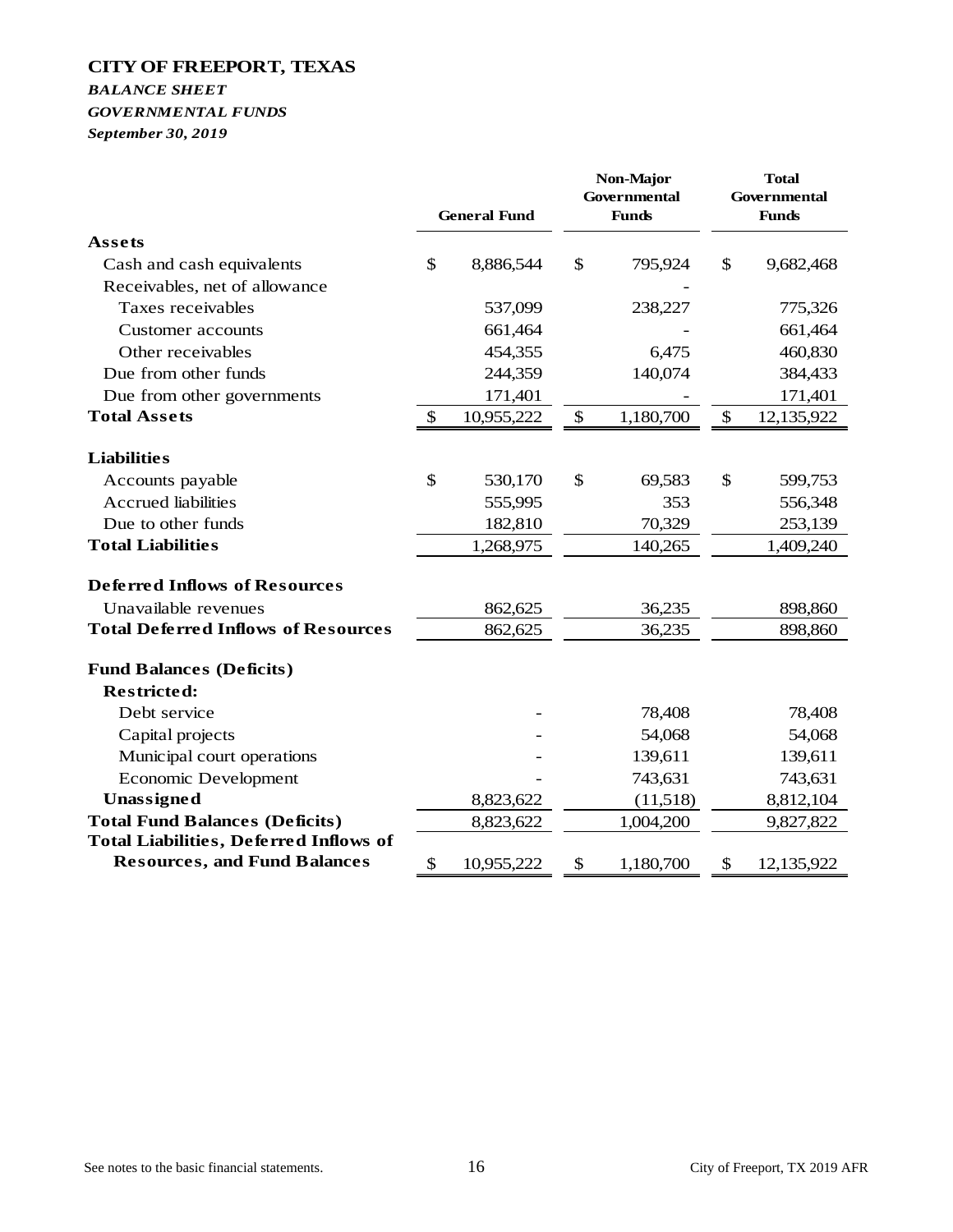#### *RECONCILIATION OF THE GOVERNMENTAL FUNDS BALANCE SHEET*

 *TO THE STATEMENT OF NET POSITION*

*September 30, 2019*

| Total fund balance, governmental funds                                                                                                                                                                                                         | \$<br>9,827,822  |
|------------------------------------------------------------------------------------------------------------------------------------------------------------------------------------------------------------------------------------------------|------------------|
| Amounts reported for governmental activities in the statement of<br>net position are different because:                                                                                                                                        |                  |
| Capital assets used in governmental activities are not financial resources and<br>therefore are not reported as assets in governmental funds. Capital assets at<br>historical cost, net of accumulated depreciation, where applicable          | 17,997,960       |
| Certain other unavailable assets are not available to pay current period<br>expenditures and therefore are not reported in this fund financial statement, but<br>are reported in the governmental activities of the Statement of Net Position. |                  |
| Unavailable revenue                                                                                                                                                                                                                            | 898,860          |
| Deferred inflows and outflows related to pension activities                                                                                                                                                                                    | 1,937,703        |
| Deferred inflows and outflows related to OPEB activities                                                                                                                                                                                       | 6,149            |
| Long-term liabilities are not due in the current period and, therefore, are not<br>reported as liabilities in the fund financial statements, but are included in the<br>governmental activities of the Statement of Net Position.              |                  |
| Bonds payable                                                                                                                                                                                                                                  | (1,080,000)      |
| Notes payable                                                                                                                                                                                                                                  | (774, 277)       |
| Capital leases payable                                                                                                                                                                                                                         | (340, 479)       |
| Accrued interest payable                                                                                                                                                                                                                       | (20, 354)        |
| Net pension liability                                                                                                                                                                                                                          | (6,636,871)      |
| <b>Total OPEB liability</b>                                                                                                                                                                                                                    | (805,928)        |
| Compensated absences                                                                                                                                                                                                                           | (461, 859)       |
| Net Position of Governmental Activities in the Statement of Net Position                                                                                                                                                                       | \$<br>20,548,726 |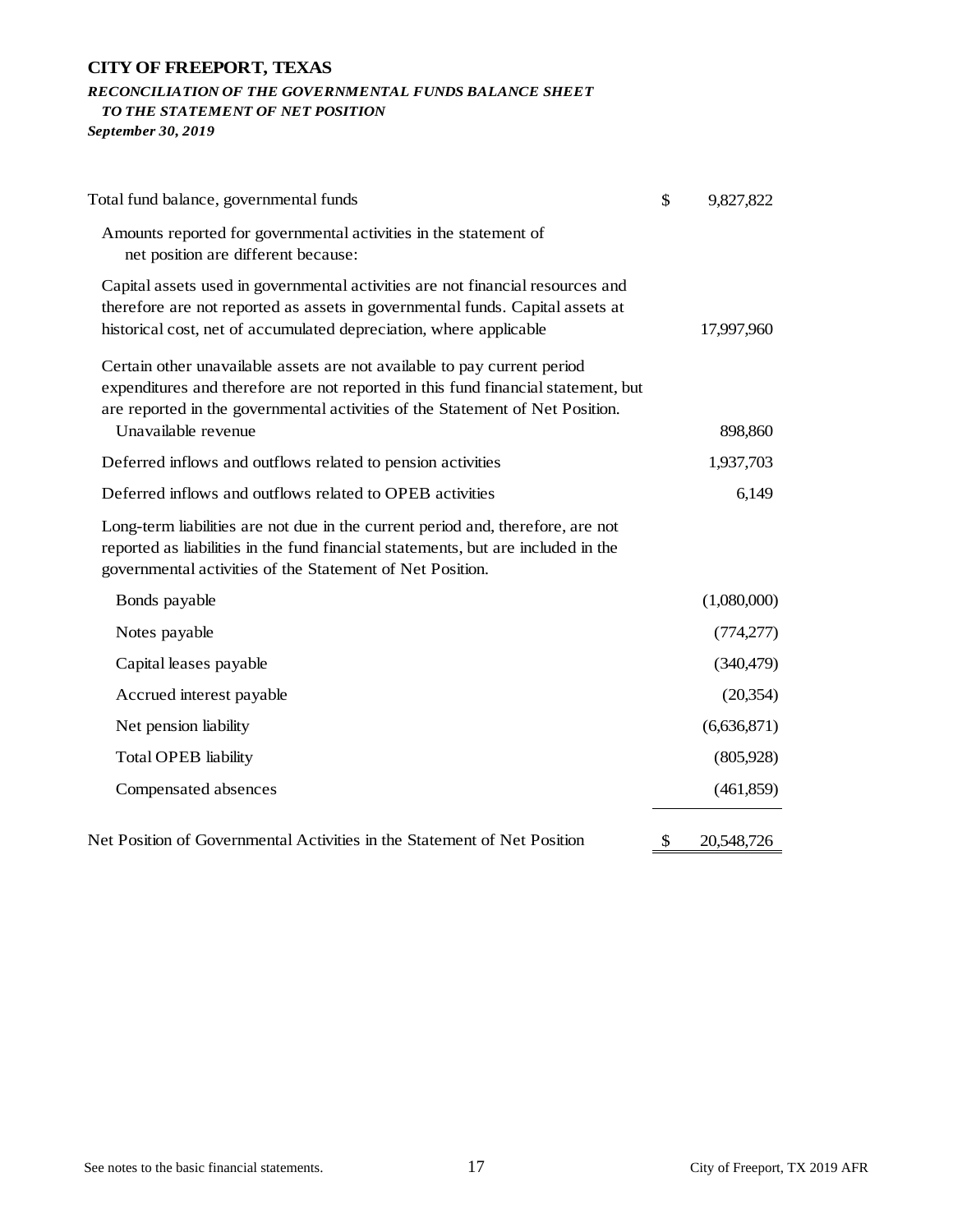# *STATEMENT OF REVENUES, EXPENDITURES AND*

 *CHANGES IN FUND BALANCES*

*GOVERNMENTAL FUNDS*

*For the Year Ended September 30, 2019*

|                                       |    |                     | <b>Non-Major</b><br>Governmental | <b>Total</b><br>Governmental |             |  |  |
|---------------------------------------|----|---------------------|----------------------------------|------------------------------|-------------|--|--|
| <b>Revenues</b>                       |    | <b>General Fund</b> | Funds                            |                              | Funds       |  |  |
|                                       |    |                     |                                  |                              |             |  |  |
| Taxes:                                | \$ |                     | \$                               | \$                           |             |  |  |
| Property taxes                        |    | 2,423,536           | 599,048                          |                              | 3,022,584   |  |  |
| Sales and use taxes                   |    | 2,134,644           | 1,067,322                        |                              | 3,201,966   |  |  |
| Franchise fees and other              |    | 656,340             | 36,586                           |                              | 692,926     |  |  |
| <b>Industrial district</b>            |    | 7,532,865           |                                  |                              | 7,532,865   |  |  |
| Fines and forfeitures                 |    | 367,728             | 61,882                           |                              | 429,610     |  |  |
| Licenses and permits                  |    | 111,835             |                                  |                              | 111,835     |  |  |
| Intergovernmental                     |    | 283,820             | 9,405                            |                              | 293,225     |  |  |
| Charges for services                  |    | 2,355,053           |                                  |                              | 2,355,053   |  |  |
| Investment earnings                   |    | 246,756             | 2,621                            |                              | 249,377     |  |  |
| Miscellaneous                         |    | 199,376             | 11,003                           |                              | 210,379     |  |  |
| Lease income                          |    | 261,127             |                                  |                              | 261,127     |  |  |
| <b>Total Revenues</b>                 |    | 16,573,080          | 1,787,867                        |                              | 18,360,947  |  |  |
| <b>Expenditures</b>                   |    |                     |                                  |                              |             |  |  |
| Current:                              |    |                     |                                  |                              |             |  |  |
| General government                    |    | 1,773,256           |                                  |                              | 1,773,256   |  |  |
| Public safety                         |    | 6,756,492           | 77,597                           |                              | 6,834,089   |  |  |
| Streets and drainage                  |    | 1,135,290           |                                  |                              | 1,135,290   |  |  |
| Sanitation                            |    | 899,603             |                                  |                              | 899,603     |  |  |
| Service center                        |    | 157,600             |                                  |                              | 157,600     |  |  |
| Culture and recreaction               |    | 2,940,884           | 9,398                            |                              | 2,950,282   |  |  |
| Economic development                  |    | 25,000              | 285,239                          |                              | 310,239     |  |  |
| Capital outlay                        |    | 3,179,214           |                                  |                              | 3,179,214   |  |  |
| Debt service:                         |    |                     |                                  |                              |             |  |  |
| Principal                             |    | 1,222,117           | 805,849                          |                              | 2,027,966   |  |  |
| Interest and other charges            |    | 59,723              | 92,088                           |                              | 151,811     |  |  |
| <b>Total Expenditures</b>             |    | 18,149,179          | 1,270,171                        |                              | 19,419,350  |  |  |
| Excess (deficiency) of revenues over  |    |                     |                                  |                              |             |  |  |
| (under) expenditures                  |    | (1,576,099)         | 517,696                          |                              | (1,058,403) |  |  |
| <b>Other Financing Sources (Uses)</b> |    |                     |                                  |                              |             |  |  |
| Proceeds from capital lease           |    | 1,353,113           |                                  |                              | 1,353,113   |  |  |
| Insurance recoveries                  |    | 36,913              |                                  |                              | 36,913      |  |  |
| Transfers in                          |    |                     | 153,454                          |                              | 153,454     |  |  |
| Transfers out                         |    | (1, 112, 613)       |                                  |                              | (1,112,613) |  |  |
| Total other financing sources (uses)  |    | 277,413             | 153,454                          |                              | 430,867     |  |  |
| Net changes in fund balances          |    | (1,298,686)         | 671,150                          |                              | (627, 536)  |  |  |
| <b>Fund balances - beginning</b>      |    | 10,122,308          | 333,050                          |                              | 10,455,358  |  |  |
| <b>Fund balances - ending</b>         | \$ | 8,823,622           | \$<br>1,004,200                  | \$                           | 9,827,822   |  |  |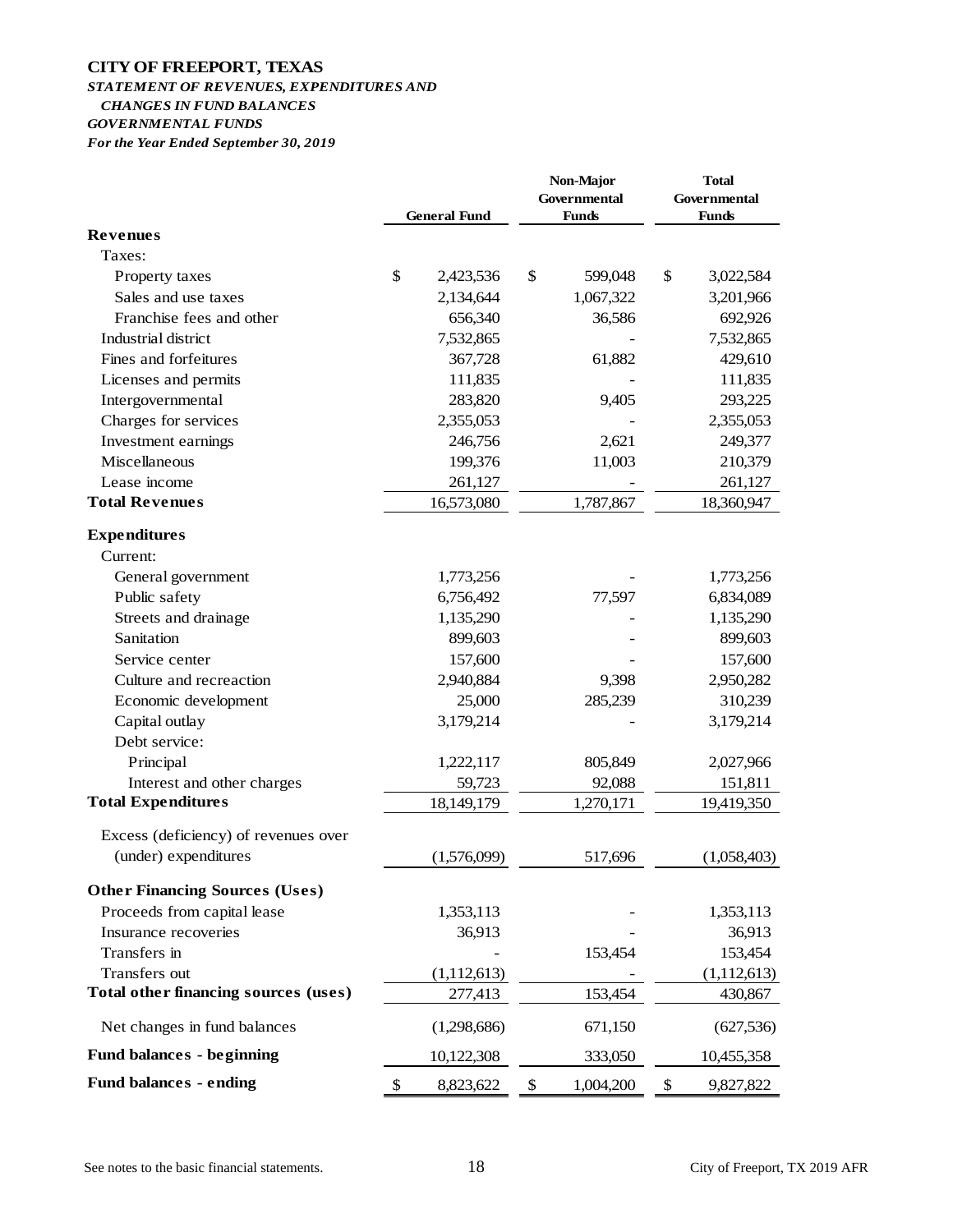#### **CITY OF FREEPORT, TEXAS** *RECONCILIATION OF THE STATEMENT OF REVENUES, EXPENDITURES AND CHANGES IN FUND BALANCES OF GOVERNMENTAL FUNDS TO THE STATEMENT OF ACTIVITIES For the Year Ended September 30, 2019*

| Net change in fund balances - total governmental funds:                                                                                                                                                                                                                                                                                                                              | \$<br>(627, 536)         |
|--------------------------------------------------------------------------------------------------------------------------------------------------------------------------------------------------------------------------------------------------------------------------------------------------------------------------------------------------------------------------------------|--------------------------|
| Amounts reported for Governmental Activities in the Statement of Activities are different<br>because:                                                                                                                                                                                                                                                                                |                          |
| Governmental funds report outlays for capital assets as expenditures because such<br>outlays use current financial resources. In contrast, the Statement of Activities reports<br>only a portion of the outlay as expense. The capital asset expenditures are allocated over<br>the assets' estimated useful lives as depreciation expense for the period.                           |                          |
| Capital Outlay<br>Depreciation                                                                                                                                                                                                                                                                                                                                                       | 3,174,661<br>(2,459,719) |
| Governmental funds report the entire net sales price (proceeds) from sale of an asset as<br>revenue because it provides current financial resources. In contrast, the Statement of<br>Activities reports only the gain or loss on the sale of the assets. Thus, the change in net<br>position differs from the change in fund balance by the book value of the asset sold.           | (33, 471)                |
| Governmental funds do not present revenues that are not available to pay current<br>obligations. In contrast, such revenues are reported in the Statement of Activities when<br>earned.                                                                                                                                                                                              |                          |
| Unavailable property tax revenue                                                                                                                                                                                                                                                                                                                                                     | 101,202                  |
| Unavailable fines and forefeiture's                                                                                                                                                                                                                                                                                                                                                  | (29,153)                 |
| Unavailable EMS revenue                                                                                                                                                                                                                                                                                                                                                              | (375, 482)               |
| Unavailable FEMA Disaster Recovery revenue                                                                                                                                                                                                                                                                                                                                           | 171,401                  |
| Contributions are treated as expenditures in the fund based financial statements, but are<br>treated as reductions in the City's net pension/OBEB liability in the statement of net<br>position. This amount is the difference between contributions and net pension/OPEB<br>expense (revenue) for the current fiscal year.                                                          |                          |
| Pension related activities                                                                                                                                                                                                                                                                                                                                                           | (527,216)                |
| <b>OPEB</b> related activities                                                                                                                                                                                                                                                                                                                                                       | (43,715)                 |
| Governmental funds report proceeds from long-term debt as current financial resources.<br>In contrast, the Statement of Activities treats such issuance of debt as a liability.<br>Governmental funds report repayment of long-term debt principal as an expenditure, In<br>contrast, the Statement of Activities treats such repayments as a reduction in long-term<br>liabilities. |                          |
| Debt service principal                                                                                                                                                                                                                                                                                                                                                               | 2,027,966                |
| Proceeds from capital leases                                                                                                                                                                                                                                                                                                                                                         | (1,353,113)              |
| Some expenses reported in the statement of activities do not require the use of current<br>financial resources and these are not reported as expenditures in governmental funds:                                                                                                                                                                                                     |                          |
| (Increase) decrease in accrued interest                                                                                                                                                                                                                                                                                                                                              | 36,782                   |
| (Increase) decrease in compensated absences                                                                                                                                                                                                                                                                                                                                          | (151, 432)               |
| Change in net position of governmental activities                                                                                                                                                                                                                                                                                                                                    | \$<br>(88, 825)          |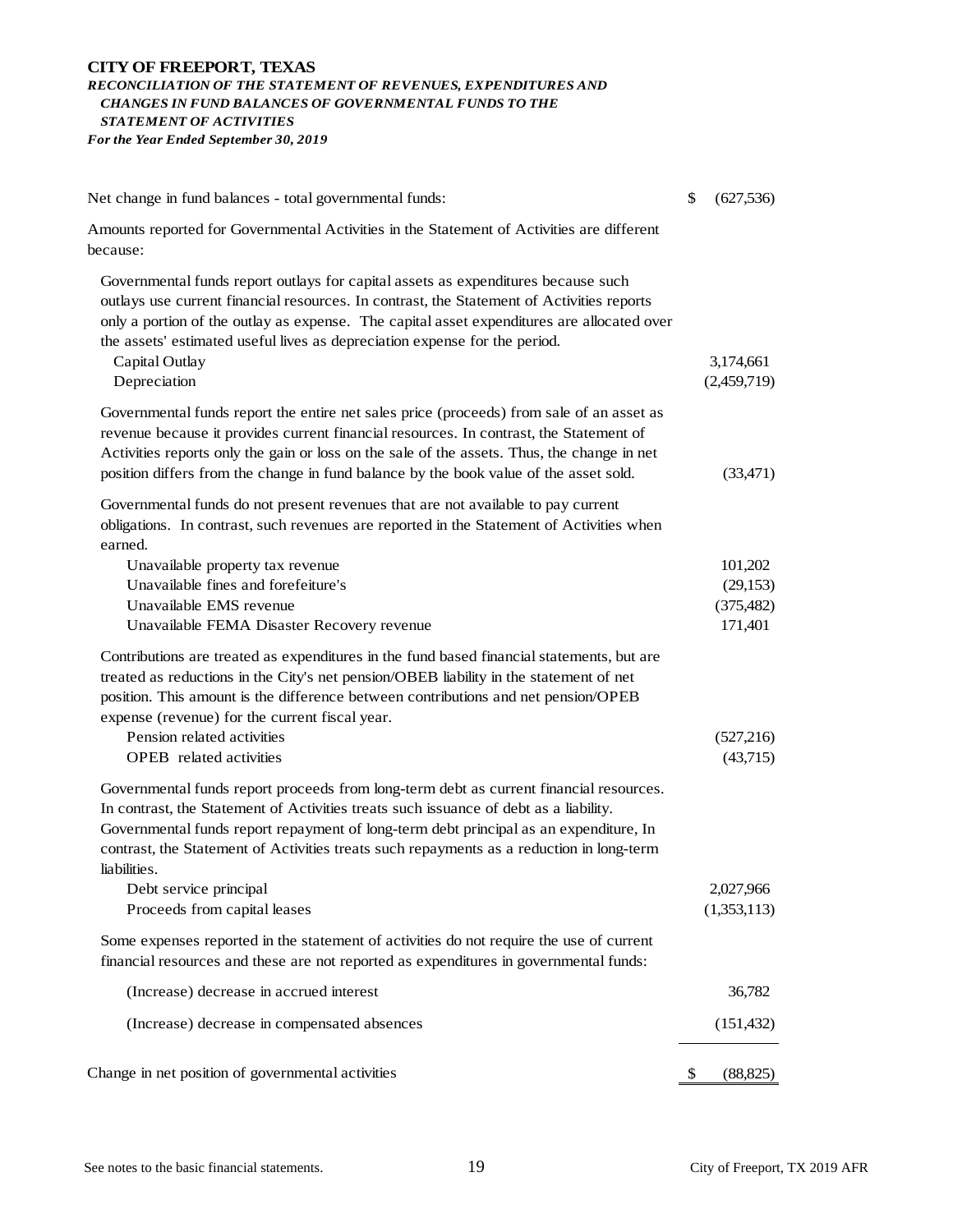#### *STATEMENT OF NET POSITION PROPRIETARY FUND*

*September 30, 2019*

|                                             | <b>Business-type</b><br><b>Activities</b><br>Water and |
|---------------------------------------------|--------------------------------------------------------|
|                                             | Sewer                                                  |
| Assets                                      |                                                        |
| Current assets:                             |                                                        |
| Cash and cash equivalents                   | \$<br>11,383                                           |
| Receivables, net of allowance               |                                                        |
| Customer accounts                           | 806,624                                                |
| Other receivables                           | 3,240                                                  |
| Due from other funds                        | 56,607                                                 |
| Receivables from other governments          | 58,143                                                 |
| <b>Total Current Assets</b>                 | 935,997                                                |
| Non-current assets:                         |                                                        |
| Capital Assets                              |                                                        |
| Land                                        | 56,200                                                 |
| Utility system                              | 25,346,653                                             |
| Equipment and furniture                     | 146,765                                                |
| Less accumulated depreciation               | (16,934,688)                                           |
| <b>Total Non-Current Assets</b>             | 8,614,930                                              |
| <b>Total Assets</b>                         | 9,550,927                                              |
| <b>Deferred Outflows of Resources</b>       |                                                        |
| Deferred outflows of resources for pensions | 25,100                                                 |
| Deferred outflows of resources for OPEB     | 200                                                    |
| <b>Total Deferred Outflows of Resources</b> | 25,300                                                 |
| <b>Liabilities</b>                          |                                                        |
| Current liabilities:                        |                                                        |
| Accounts payable                            | 263,913                                                |
| <b>Accrued liabilities</b>                  | 4,054                                                  |
| Due to other funds                          | 187,901                                                |
| Customer deposits                           | 268,886                                                |
| <b>Total Current Liabilities</b>            | 724,754                                                |
| Non-current liabilities:                    |                                                        |
| Compensated absences                        | 6,896                                                  |
| Net pension liability                       | 83,000                                                 |
| Total OPEB liability                        | 3,800                                                  |
| <b>Total Non-Current Liabilities</b>        | 93,696                                                 |
| <b>Total Liabilities</b>                    | 818,450                                                |
| <b>Deferred Inflows of Resources</b>        |                                                        |
| Deferred intflows of resources for pensions | 800                                                    |
| Deferred intflows of resources for OPEB     | 300                                                    |
| <b>Total Deferred Inflows of Resources</b>  | 1,100                                                  |
| <b>Net Position</b>                         |                                                        |
| Investment in capital assets                | 8,614,930                                              |
| Unrestricted                                | 141,747                                                |
| <b>Total Net Position</b>                   | \$<br>8,756,677                                        |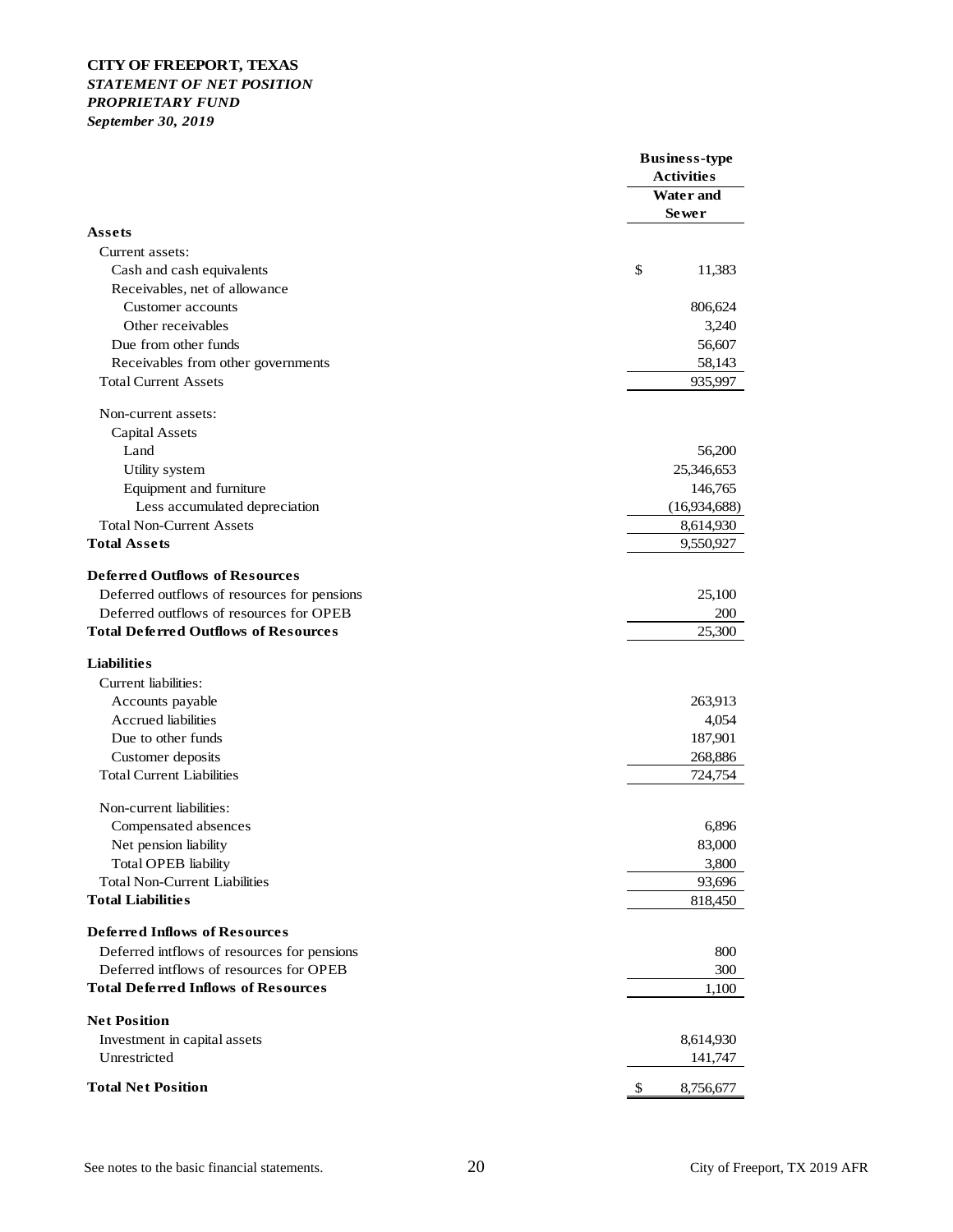## *STATEMENT OF REVENUES, EXPENSES AND*

 *CHANGES IN FUND NET POSITION*

# *PROPRIETARY FUND*

*For the Year Ended September 30, 2019*

|                                                | <b>Business-type</b><br><b>Activities</b> |
|------------------------------------------------|-------------------------------------------|
|                                                | <b>Water and Sewer</b>                    |
| <b>Operating Revenues</b>                      |                                           |
| Charges for services                           | $\mathcal{S}$<br>4,843,887                |
| <b>Total Operating Revenues</b>                | 4,843,887                                 |
| <b>Operating Expenses</b>                      |                                           |
| Personnel services                             | 125,512                                   |
| <b>Supplies</b>                                | 24,526                                    |
| Contracted services                            | 2,695,782                                 |
| Other                                          | 127,776                                   |
| Water purchased                                | 2,281,123                                 |
| Depreciation                                   | 483,264                                   |
| <b>Total Operating Expenses</b>                | 5,737,983                                 |
| Operating income (loss)                        | (894,096)                                 |
| <b>Non-Operating Revenues (Expenses)</b>       |                                           |
| Interest and investment revenue                | 2,009                                     |
| Operating grants and contributions             | 275,594                                   |
| <b>Total Non-Operating Revenues (Expenses)</b> | 277,603                                   |
| Income (loss) before transfers                 | (616, 493)                                |
| Transfers in                                   | 959,159                                   |
| Change in net position                         | 342,666                                   |
| Net position - beginning                       | 8,414,011                                 |
| Net position - ending                          | $\boldsymbol{\mathsf{S}}$<br>8,756,677    |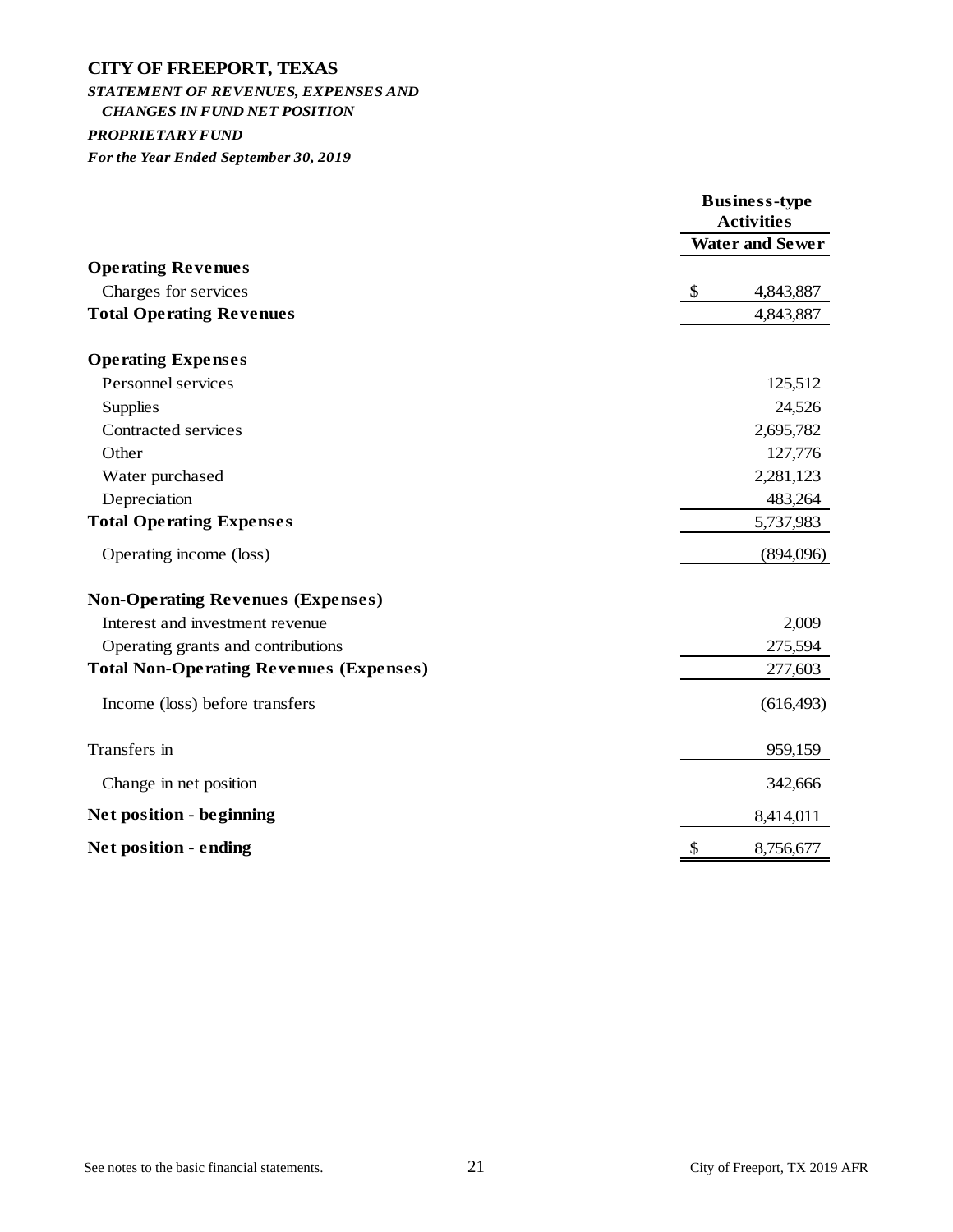#### *STATEMENT OF CASH FLOWS*

*PROPRIETARY FUND*

*For the Year Ended September 30, 2019*

|                                                                                                              | <b>Business-type</b><br><b>Activities</b> |                        |
|--------------------------------------------------------------------------------------------------------------|-------------------------------------------|------------------------|
|                                                                                                              |                                           | <b>Water and Sewer</b> |
| <b>Cash Flows From Operating Activities</b>                                                                  |                                           |                        |
| Receipts from customers and users                                                                            | \$                                        | 4,739,720              |
| Cash payments to employees for services                                                                      |                                           | (119,074)              |
| Cash payments to suppliers for goods and services                                                            |                                           | (5,301,698)            |
| Net cash provided by (used for) operating activities                                                         |                                           | (681,052)              |
| <b>Cash Flows from Noncapital Financing Activities</b>                                                       |                                           |                        |
| Transfers from other funds                                                                                   |                                           | 959,159                |
| Net cash (used for) by noncapital financing activities                                                       |                                           | 959,159                |
| <b>Cash Flows From Capital and Related Financing Activities</b>                                              |                                           |                        |
| Transfer of proceeds to fiscal agent                                                                         |                                           | 275,594                |
| Acquisition and construction of capital assets                                                               |                                           | (833,222)              |
| Net cash provided by (used for) capital and related financing activities                                     |                                           | (557, 628)             |
| <b>Cash Flows From Investing Activities</b>                                                                  |                                           |                        |
| Investment earnings                                                                                          |                                           | 2,009                  |
| Net cash provided by investing activities                                                                    |                                           | 2,009                  |
| Net increase (decrease) in cash and cash equivalents                                                         |                                           | (277,512)              |
| Cash and cash equivalents - beginning of year                                                                |                                           | 288,895                |
| Cash and cash equivalents - end of year                                                                      | \$                                        | 11,383                 |
| Reconciliation of operating lincome (loss) to net cash provided by<br>(used for) operating activities:       |                                           |                        |
| Operating income (loss)                                                                                      | \$                                        | (894,096)              |
| Adjustments to reconcile operating income (loss) to net cash provided by<br>(used for) operating activities: |                                           |                        |
| Depreciation                                                                                                 |                                           | 483,264                |
| (Increase) decrease in accounts receivable                                                                   |                                           | (118, 867)             |
| (Increase) decrease in pension deferred outflows                                                             |                                           | (12,200)               |
| (Increase) decrease in OPEB deferred outflows                                                                |                                           | (200)                  |
| Increase (decrease) in interfund payables                                                                    |                                           | 187,901                |
| Increase (decrease) in accounts payable                                                                      |                                           | (360, 392)             |
| Increase (decrease) in other liabilities                                                                     |                                           | (335)                  |
| Increase (decrease) in customer deposits                                                                     |                                           | 14,700                 |
| Increase (decrease) in accrued compensated absences                                                          |                                           | 909                    |
| Increase (decrease) in OPEB liability                                                                        |                                           | (1,536)                |
| Increase (decrease) in net pension liability                                                                 |                                           | 26,000                 |
| Increase (decrease) in pension deferred inflows                                                              |                                           | (6,500)                |
| Increase (decrease) in OPEB deferred inflows                                                                 |                                           | 300                    |
| Total adjustments                                                                                            |                                           | 213,044                |
| Net cash provided by (used for) operating activities                                                         | \$                                        | (681,052)              |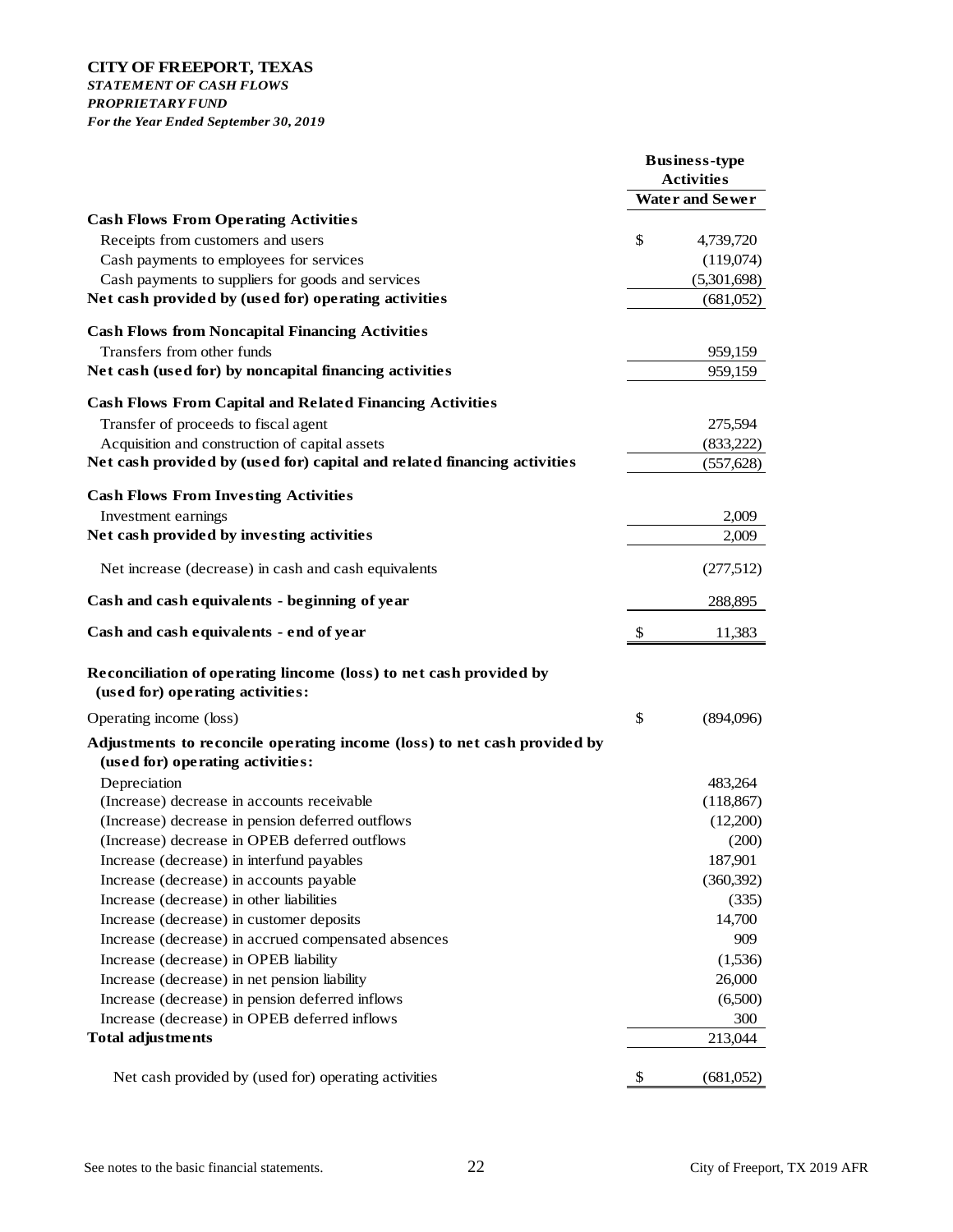# **CITY OF FREEPORT, TEXAS**  *NOTES TO THE BASIC FINANCIAL STATEMENTS*

# **Note 1 - Organization**

The City of Freeport (City) operates under a Home Rule Charter adopted in a special election on June 20, 1960. The City operates under a Council-Manager form of government and provides the following services as authorized by its charter: public services, streets and drainage, sanitation, health and building inspections, culture-recreation, public improvements, planning and zoning, and general administrative services.

#### **Note 2 - Summary of Significant Accounting Policies**

The financial statements of the City have been prepared in conformity with generally accepted accounting principles (GAAP) as applied to government units. The Governmental Accounting Standards Board (GASB) is the accepted standard-setting body for establishing governmental accounting and financial reporting principles. The more significant of the government's accounting policies are described below.

# **A. Reporting Entity**

#### *Primary government*

The City is considered an independent entity for financial reporting purposes and is considered a primary government. As required by generally accepted accounting principles, these basic financial statements have been prepared, based on considerations regarding the potential for inclusion of other entities, organizations, or functions, as part of the City's financial reporting entity. Based on these considerations, the City's basic financial statements do not include any other entities. Additionally, as the City is considered a primary government for financial reporting purposes, its activities are not considered a part of any other governmental or other type of reporting entity.

Considerations regarding the potential for inclusion of other entities, organizations, or functions in the City's financial reporting entity are based on criteria prescribed by generally accepted accounting principles. These same criteria are evaluated in considering whether the City is part of any other governmental or other type of reporting entity. The overriding elements associated with prescribed criteria considered in determining that the City's financial reporting entity status is that of a primary government are: that it has a separately elected governing body; it is legally separate; and it is fiscally independent of other state and local governments.

Additionally prescribed criteria under generally accepted accounting principles include considerations pertaining to organizations for which the primary government is financially accountable; and considerations pertaining to other organizations for which the nature and significance of their relationship with the primary government are such that exclusion would cause the reporting entity's financial statements to be misleading or incomplete.

The members of City council (the "members") are elected by the public and have the authority to make decisions, appoint administrators and managers, and significantly influence operations. It also has the primary accountability for fiscal matters. Therefore, the City is considered a primary government for financial reporting purposes.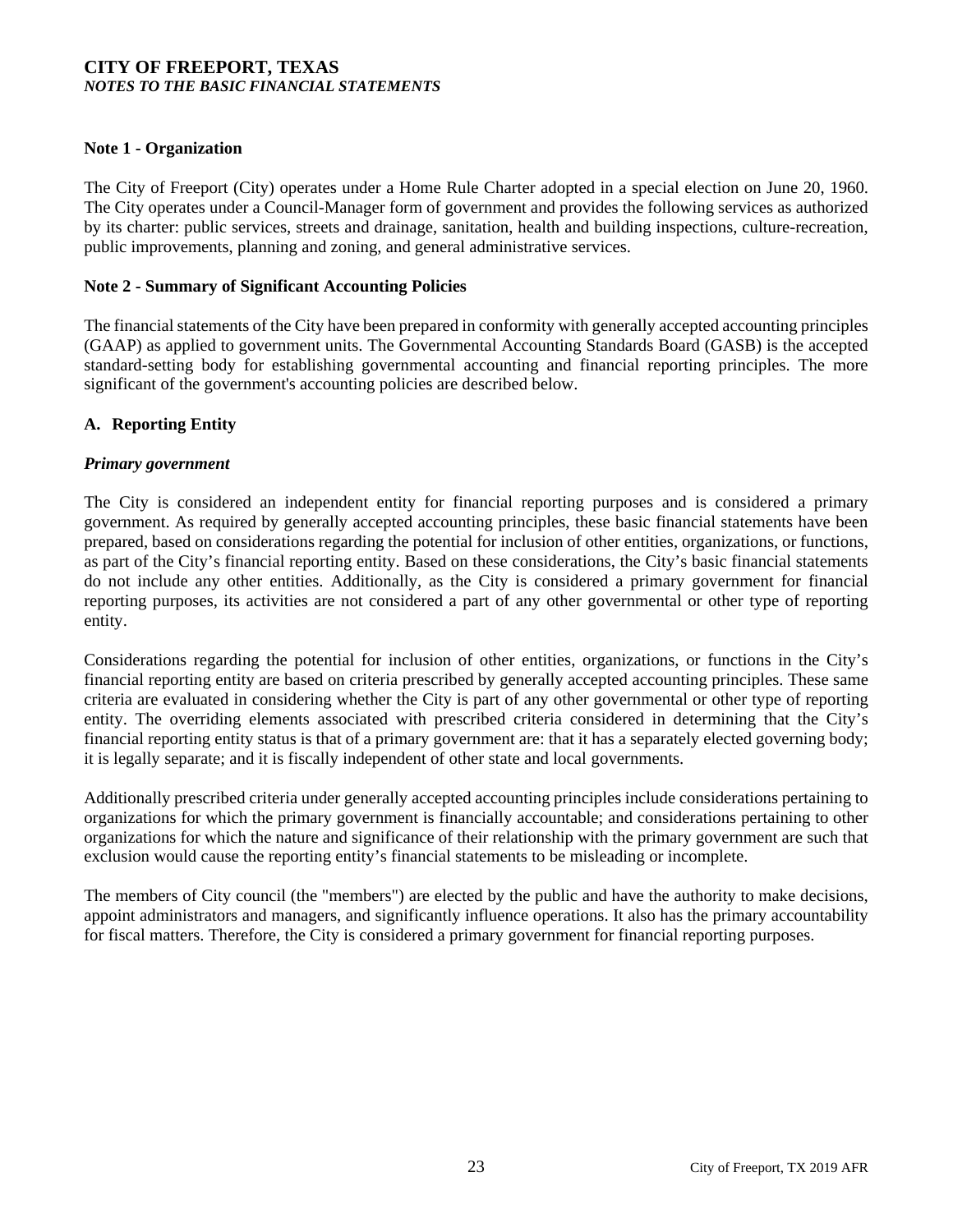#### **CITY OF FREEPORT, TEXAS**  *NOTES TO THE BASIC FINANCIAL STATEMENTS (continued)*

# **Note 2 - Summary of Significant Accounting Policies (continued)**

# **A. Reporting Entity (continued)**

# *Blended Component Unit*

The City Council authorized the creation and approved the Articles of Incorporation and the Bylaws of the Freeport Economic Development Corporation (the Corporation). The Articles of Incorporation were filed with the Office of the Secretary of State of Texas on December 20, 1999. The Corporation, a nonprofit corporation, organized under Section 4B of the development Corporation Act of 1979 was created to act on behalf of the City in the promotion and financing of projects so as to promote the public welfare.

The Corporation is governed by a seven member board of directors appointed by the City Council. All projects must have prior approval of the City Council. The voters of Freeport approved collection of a one- half cent sales tax, effective November 2, 1999, to fund the cost of land, buildings, equipment, facilities, improvements and maintenance and operation costs for public park purposes, recreational facilities and infrastructure improvements for development of new or expanded business enterprises. In prior years, the Freeport Economic Development Corporation (the "Corporation") provided services entirely or, almost entirely, to the City or otherwise exclusively or almost exclusively benefited the City even though it did not provide services directly to it and is reported as a blended component unit. However, during the years ended September 30, 2007 through 2014, the Corporation constructed and entered into a long-term lease for a marina with a company unrelated to the City. Because of this, the City was reported as a discretely presented component unit until it divested itself of the marina operations. During the current year, it was reported as a blended component unit.

# **B. Government-wide and Fund Financial Statements**

The government-wide financial statements (i.e., the statement of net position and the statement of activities) report information on all of the non-fiduciary activities of the primary government and its blended component units. For the most part, the effect of interfund activity has been eliminated from these statements. However, interfund services provided and used are not eliminated in the consolidation process. Governmental activities, which normally are supported by taxes and intergovernmental revenues, are reported separately from business-type activities, which rely to a significant extent on user fees and charges for support.

The Statement of Activities demonstrates the degree to which the direct expenses of a given function are offset by program revenues. Direct expenses are those that are clearly identifiable with a specific function or segment. Program revenues include charges to customers or applicants who purchase, use, or directly benefit from goods, services, or privileges provided by a given function or segment; and grants and contributions that are designated to meeting the operational or capital requirements of a particular function or segment. Taxes and other items not properly included among program revenues are reported instead as general revenues.

Separate financial statements are provided for governmental funds, proprietary funds, and fiduciary funds, even though the latter are excluded from the government-wide financial statements. Major individual governmental funds and major individual enterprise funds are reported as separate columns in the fund financial statements.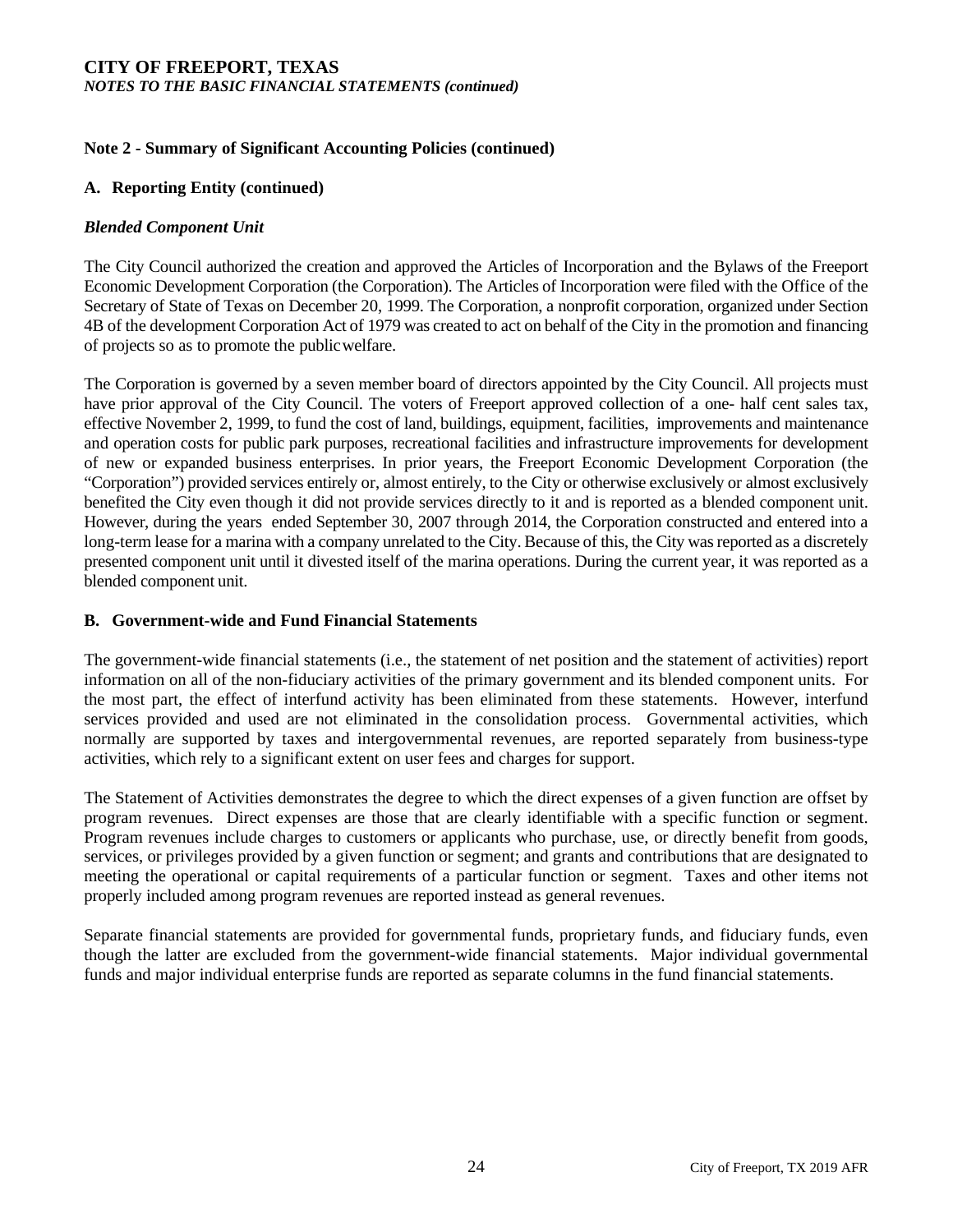*NOTES TO THE BASIC FINANCIAL STATEMENTS (continued)* 

# **Note 2 - Summary of Significant Accounting Policies (continued)**

# **C. Measurement Focus, Basis of Accounting and Financial Statement Presentation**

The government-wide financial statements are reported using the *economic resources measurement focus* and the *accrual basis of accounting*, as are the proprietary fund and fiduciary fund financial statements. Revenues are recorded when earned and expenses are recorded when a liability is incurred, regardless of the timing of related cash flows. Property taxes are recognized as revenues in the year for which they are levied. Grants and similar items are recognized as revenue as soon as all eligibility requirements imposed by the provider have been met.

Governmental fund financial statements are reported using the *current financial resources measurement focus* and the *modified accrual basis of accounting*. Revenues are recognized as soon as they are both measurable and available. Revenues are considered to be available if they are collectible within the current period or soon enough thereafter to pay liabilities of the current period. For this purpose the government considers revenues to be available if they are collected within 60 days of the end of the current fiscal period. Expenditures are generally recorded when a liability is incurred, as under accrual accounting. However, debt service expenditures, as well as expenditures related to compensated absences and claims and judgments, are recorded only when payment is due.

Property taxes, franchise taxes, licenses, and interest associated with the current fiscal period are all considered to be susceptible to accrual and have been recognized as revenues of the current fiscal period. All other revenue items are considered to be measurable and available only when cash is received by the City.

Property taxes collected within 60 days subsequent to September 30, 2019, have not been recorded as revenue as the amount is not considered material. Franchise taxes and sales taxes relating to underlying transactions that occurred prior to September 30, 2019, have been recorded as receivables and revenue. Licenses and permits and fines are not susceptible to accrual since they are not measurable until received. Revenue on federal and state costreimbursement grants is accrued when the related expenditures are incurred. Interest is recorded when earned.

The City reports one major governmental fund:

The *General Fund* is used to account for all financial transactions that are not accounted for in other funds of the City. The principal sources of revenue of the General Fund are property taxes, sales and use taxes, franchise taxes, licenses and permits, and fines and forfeitures. Expenditures are for general government, public safety, public works and parks and recreation.

The City reports one major proprietary fund:

The *Water and Sewer Enterprise Fund* is used to account for operations of the water and sewer division and the construction of related facilities. The fund is financed and operated in a manner similar to private business enterprises -- where the intent of the City is that the cost (expenses, including depreciation) of providing goods or services to the general public on a continuing basis be financed or recovered primarily through user charges. The acquisition, maintenance and improvement of the physical plant facilities required to provide these goods and services are financed from existing cash resources, the issuance of bonds (revenue or general obligation), impact fees and other City funds.

Amounts reported as program revenues include (1) charges to customers or applicants for goods, services or privileges provided, (2) operating grants and contributions and (3) capital grants and contributions, including special assessments. Internally dedicated resources are reported as general revenues rather than program revenues. Likewise, general revenues include all taxes.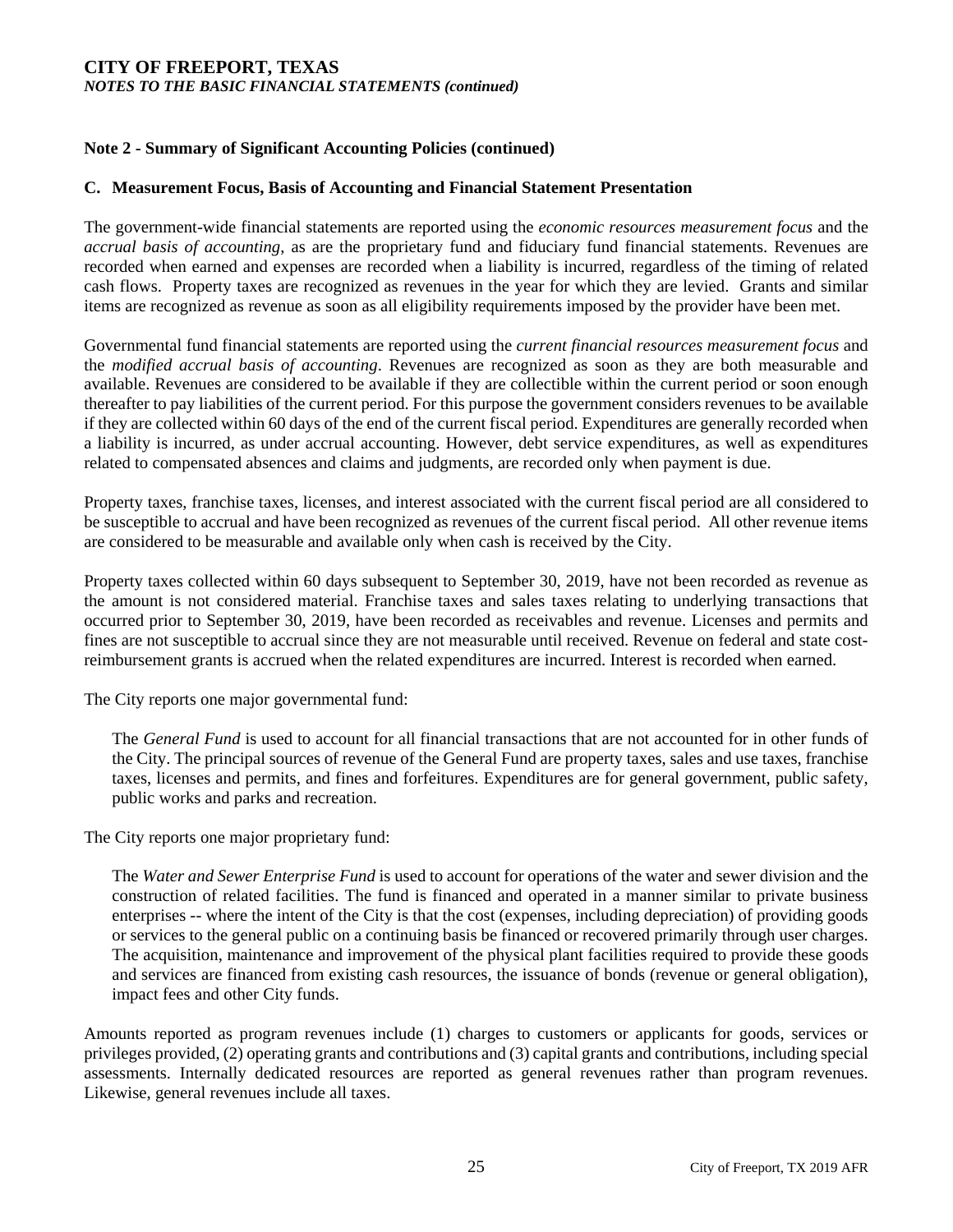*NOTES TO THE BASIC FINANCIAL STATEMENTS (continued)* 

# **Note 2 - Summary of Significant Accounting Policies (continued)**

# **C. Measurement Focus, Basis of Accounting and Financial Statement Presentation (continued)**

Proprietary funds distinguish operating revenues and expenses from non-operating items. Operating revenues and expenses generally result from providing services and producing and delivering goods in connection with the proprietary fund's principal ongoing operations. The principal operating revenues of the water and sewer enterprise fund are charges to customers for sales and services. Operational expenses for the fund include the cost of sales and services, administrative expenses and depreciation on capital assets. All revenues not meeting this definition are reported as non-operating revenues and expenses.

Net position is categorized into three components – net investment in capital assets, restricted, and unrestricted. These classifications are as follows:

- Net investment in capital assets This component of net position consists of capital assets, including restricted capital assets, net of accumulated depreciation and reduced by the outstanding balances of any bonds, notes or other borrowings.
- Restricted This component of net position consists of constraints placed on net position use through external constraints imposed by creditors, grantors, contributors or laws or regulations of other governments or constraints imposed by law through contractual provisions or enabling legislation.
- Unrestricted net position This component of net position consists of the balance of net position that does not meet the definition of the other components noted above.

# **D. Cash and Cash Equivalents**

The City reports cash and cash equivalents in the City's statement of cash flows for Proprietary Fund types and in all other financial statements of financial position. The City considers cash and cash equivalents to be cash on hand, demand deposits, certificates of deposit, balances in public funds investment pools and short-term investments with original maturities of three months or less from the date of acquisition.

The City's local government investment pools are recorded at amortized costs.

# **E. Receivables and payables**

Activities between funds that are representative of lending/borrowing arrangements outstanding at the end of the fiscal year are referred to as either "due to/from other funds" (i.e., the current portion of interfund loans) or "advances to/from other funds" (i.e., the non-current portion of interfund loans). Any residual balances outstanding between the governmental activities and business-type activities are reported in the government-wide financial statements as "internal balances."

All trade and property tax receivables are shown net of an allowance for uncollectibles.

The City levies taxes on or about October 1, of each year. Property taxes attach as an enforceable lien on property as of January 1. These taxes are due by January 31, and are considered delinquent after that date, at which time interest is charged at a rate established by the state property tax code. Collections made on or after July 1, are subject to an additional fifteen percent collection fee.

Property tax revenue is recognized when levied to the extent that they are available. The combined tax rate to finance general governmental service and debt service for the year ended September 30, 2019 was \$0.62800 per \$100 of assessed valuation.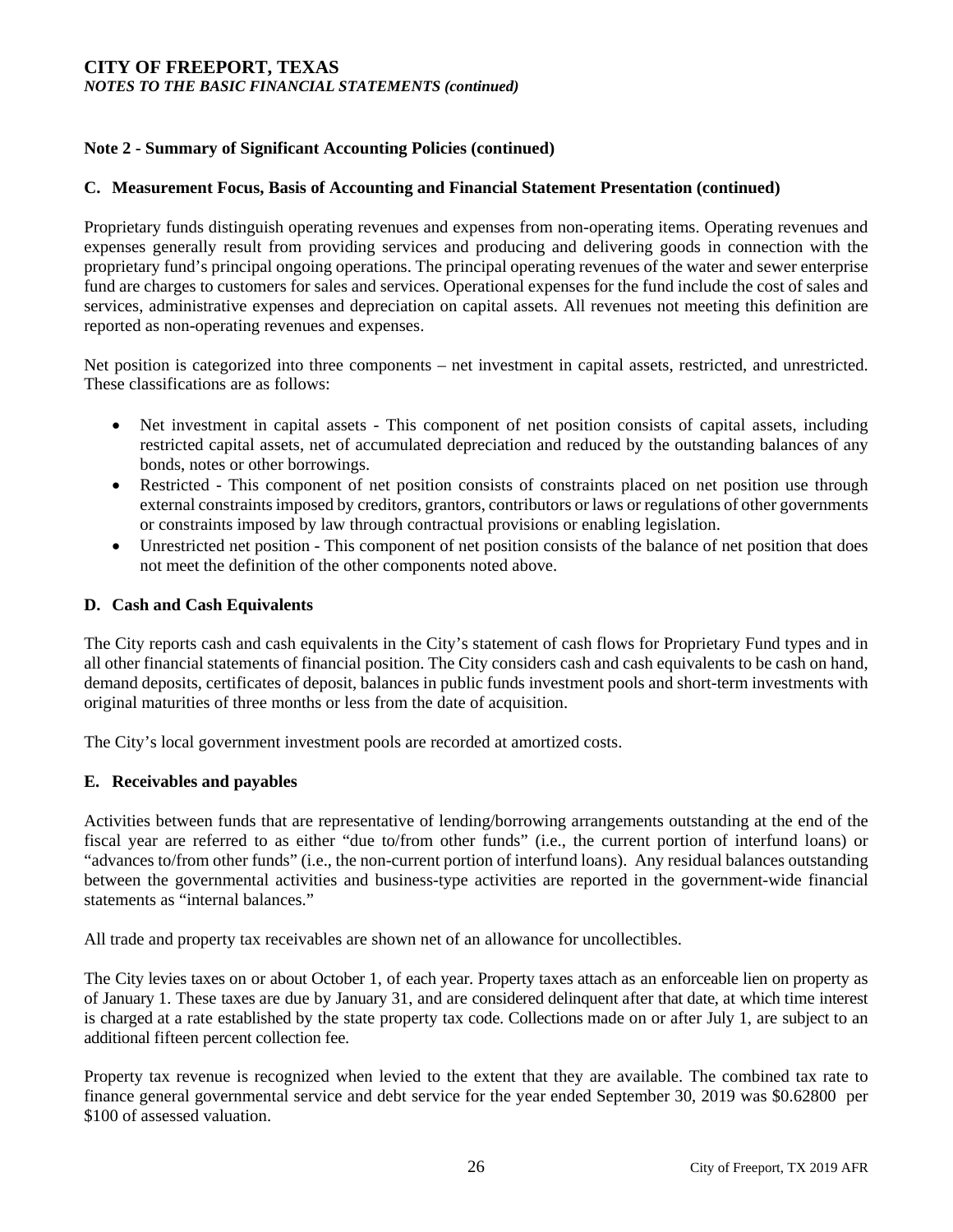#### **CITY OF FREEPORT, TEXAS**  *NOTES TO THE BASIC FINANCIAL STATEMENTS (continued)*

# **Note 2 - Summary of Significant Accounting Policies (continued)**

# **F. Inventories and Prepaid Items**

In accordance with the consumption method of accounting, both inventories and prepaid items of governmental funds are recorded as expenditures when consumed rather than when purchased.

Inventories of the General and Enterprise Funds are valued at the lesser of cost (weighted moving average) or fair value. Inventories for all funds consist of expendable supplies held for consumption, and the cost thereof is recorded as an expense/expenditure at the time the inventory items are issued (consumption method).

Certain payments to vendors reflect costs applicable to future accounting periods and are recorded as prepaid items in both government-wide and fund financial statements.

#### **G. Capital Assets**

Capital assets are reported in the applicable governmental or business-type activities column in the governmentwide financial statements. The government defines capital assets as assets with an initial, individual cost of \$5,000 and an estimated useful life in excess of one year. All purchased capital assets are valued at cost where historical records exist. Donated capital assets, donated works of art and similar items, and capital assets received in a service concession arrangement should be reported at acquisition value rather than fair value.

The costs of normal maintenance and repairs that do not add to the value of the asset or materially extend asset lives are not capitalized. Improvements, including public domain, and equipment are capitalized and depreciated over the remaining useful lives of the related capital assets using the straight line method, as applicable.

| Asset                     | <b>Estimated Useful</b><br><b>Lives</b> |
|---------------------------|-----------------------------------------|
| <b>Utility Plant</b>      | 40 years                                |
| Vehicles and Equipment    | $5-15$ years                            |
| Building and improvements | $10-20$ years                           |

#### **H. Compensated Absences**

Employees earn vacation based on years of service with the City. In accordance with GAAP, the liability for accumulated vacation at September 30, 2019, has been recorded as a liability in the Government-Wide Statement of Net Position.

Eligible City employees accrue vacation time monthly at various rates based on length of service with the City. Employees may elect to carry over a maximum of fifteen (15) days past his/her yearly anniversary date. It is possible for employees to have accrued vacation time at September 30, which has not yet been lost. The City's sick leave policy provides fifteen paid sick days per year for full-time employees. Unused sick leave can be accumulated to a maximum of ninety (90) days.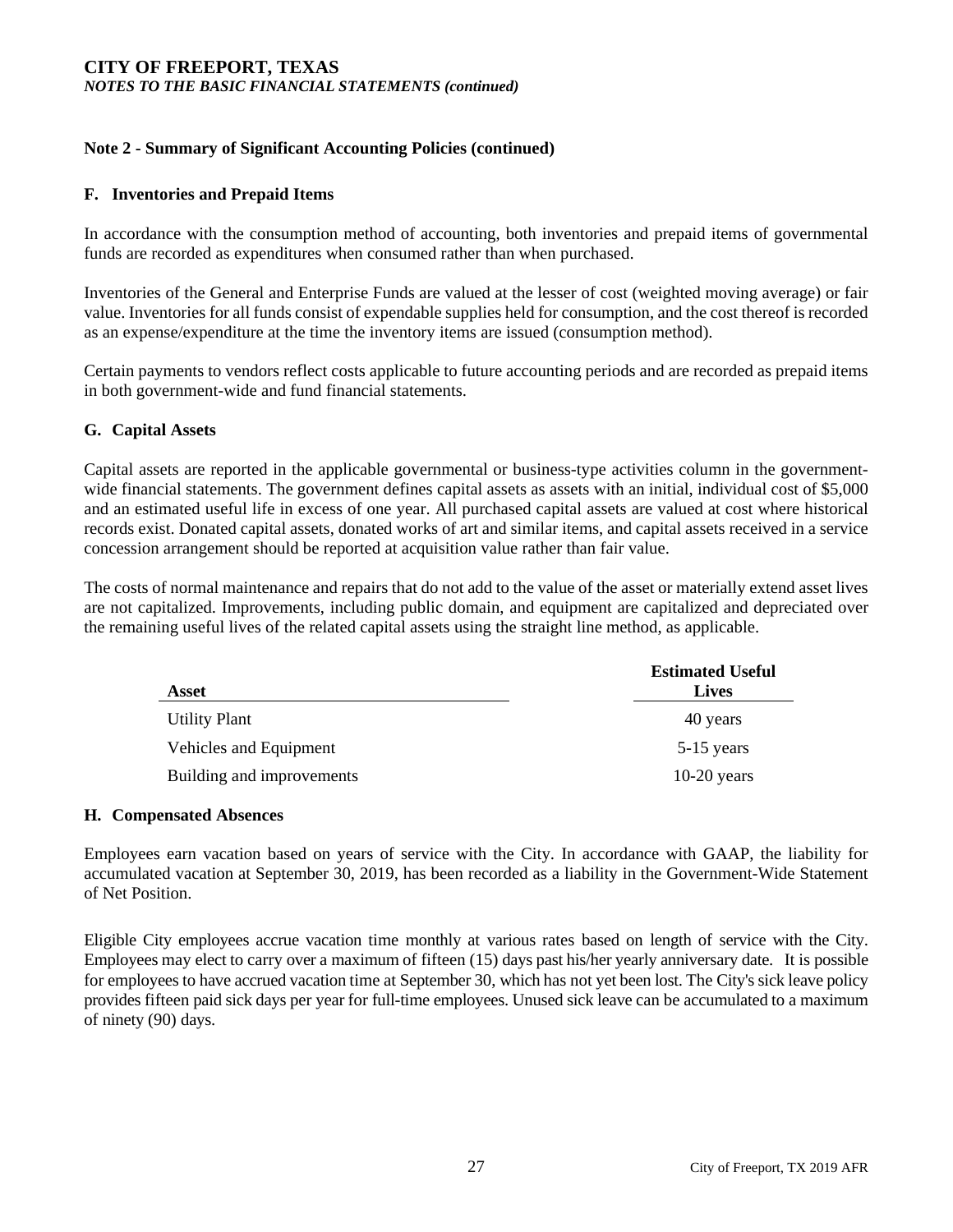#### **CITY OF FREEPORT, TEXAS**  *NOTES TO THE BASIC FINANCIAL STATEMENTS (continued)*

# **Note 2 - Summary of Significant Accounting Policies (continued)**

# **I. Deferred Outflows/Inflows of Resources**

In addition to assets, the statement of financial position and/or balance sheet will sometimes report a separate section for deferred outflows of resources. This separate financial statement element, deferred outflows of resources, represents a consumption of net position that applies to a future period(s) and so will not be recognized as an outflow of resources (expense/expenditure/reduction of liability) until then. The City has the following items that qualify for reporting in this category.

- Deferred outflows of resources for pension Reported in the government wide financial statement of net position, this deferred outflow results from pension plan contributions made after the measurement date of the net pension liability and the results of 1) differences between projected and actual earnings on pension plan investments; 2) changes in actuarial assumptions; 3) differences between expected and actual actuarial experiences and 4) changes in the City's proportional share of pension liabilities. The deferred outflows of resources related to pensions resulting from City contributions subsequent to the measurement date will be recognized as a reduction of the net pension liability in the next fiscal year. The deferred outflows resulting from differences between projected and actual earnings on pension plan investments will be amortized over a closed five-year period. The remaining pension related deferred outflows will be amortized over the expected remaining service lives of all employees (active and inactive employees) that are provided with pensions through the plan.
- Deferred outflows of resources for other post-employment benefits ("OPEB") Reported in the government wide financial statement of net position, this deferred outflow results from OPEB plan contributions made after the measurement date of the net OPEB liability and the results of 1) differences between projected and actual earnings on OPEB plan investments and 2) changes in the City's proportional share of OPEB liabilities. The deferred outflows of resources related to OPEB resulting from City contributions subsequent to the measurement date will be recognized as a reduction of the net OPEB liability in the next fiscal year. The deferred outflows resulting from differences between projected and actual earnings on OPEB plan investments will be amortized over a closed five-year period. The remaining OPEB related deferred outflows will be amortized over the expected remaining service lives of all employees (active and inactive employees) that are provided with OPEB through the plan.

In addition to liabilities, the statement of financial position and/or balance sheet will sometimes report a separate section for deferred inflows of resources. This separate financial statement element, deferred inflows of resources, represents an acquisition of net position that applies to a future period(s) and so will not be recognized as an inflow of resources (revenue or reduction of expense) until that time. The City has the following items that qualify for reporting in this category.

 Deferred inflows of resources for unavailable revenues - Reported only in the governmental funds balance sheet, unavailable revenues from property taxes, EMS services, and other miscellaneous items arise under the modified accrual basis of accounting. These amounts are deferred and recognized as an inflow of resources in the period that the amounts become available.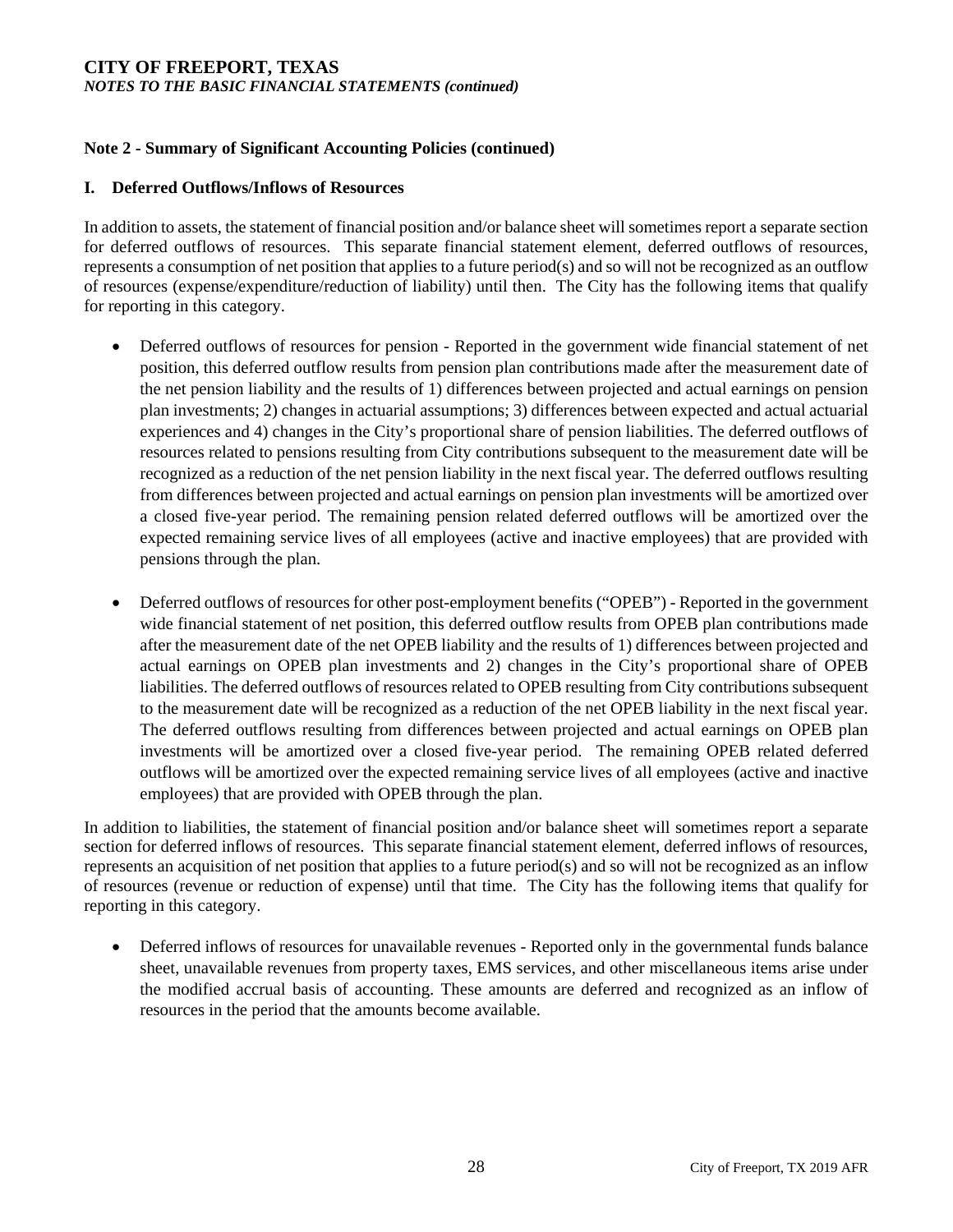*NOTES TO THE BASIC FINANCIAL STATEMENTS (continued)* 

# **Note 2 - Summary of Significant Accounting Policies (continued)**

# **I. Deferred Outflows/Inflows of Resources (continued)**

- Deferred inflows of resources for pension Reported in the government wide financial statement of net position, these deferred inflows result primarily from 1) changes in actuarial assumptions; 2) differences between expected and actual actuarial experiences and 3) changes in the City's proportional share of pension liabilities. These pension related deferred inflows will be amortized over the expected remaining service lives of all employees (active and inactive employees) that are provided with pensions through the pension plan.
- Deferred inflows of resources for other post-employment benefits ("OPEB") Reported in the government wide financial statement of net position, these deferred inflows result primarily from 1) changes in actuarial assumptions and 2) differences between expected and actual actuarial experiences. These OPEB related deferred inflows will be amortized over the expected remaining service lives of all employees (active and inactive employees) that are provided with OPEB through the plan.

# **J. Debt Service**

In the government-wide financial statements, and proprietary fund types in the fund financial statements, long-term debt and other long-term obligations are reported as liabilities in the applicable governmental activities or proprietary fund type statement of net position. Bond premiums and discounts, as well as issuance costs, are deferred and amortized over the life of the bonds using the straight-line method. Bonds payable are reported net of the applicable bond premium or discount. Bond issuance costs are reported as deferred charges and amortized over the term of the related debt.

In the fund financial statements, governmental fund types recognize bond premiums and discounts, as well as bond issuance costs, during the current period. The face amount of the debt is reported as other financing resources. Premiums received on debt issuances are reported as other financing sources while discounts on debt issuances are reported as other financing uses. Issuance costs, whether or not withheld from the actual debt proceeds received, are reported as debt service expenditures.

# **K. Use of Estimates**

The preparation of financial statements, in conformity with generally accepted accounting principles, requires management to make estimates and assumptions that affect the reported amounts of assets, liabilities and disclosures of contingent assets and liabilities at the date of the financial statements and the reported amounts of revenues and expenses during the reporting period. Actual amounts may differ from these estimates.

# **L. Fund Equity**

In the fund financial statements, the City categorizes portions of fund balance into categories to make the nature and extent of the constraints placed on a government's fund balances more transparent. The following classifications describe the relative strength of the spending constraints:

*Non-spendable fund balance* – amounts that are not in spendable form or are legally or contractually required to be maintained intact.

*Restricted fund balance* – amounts that are subject to external restrictions from creditors, grantors, contributors, or laws of other governments.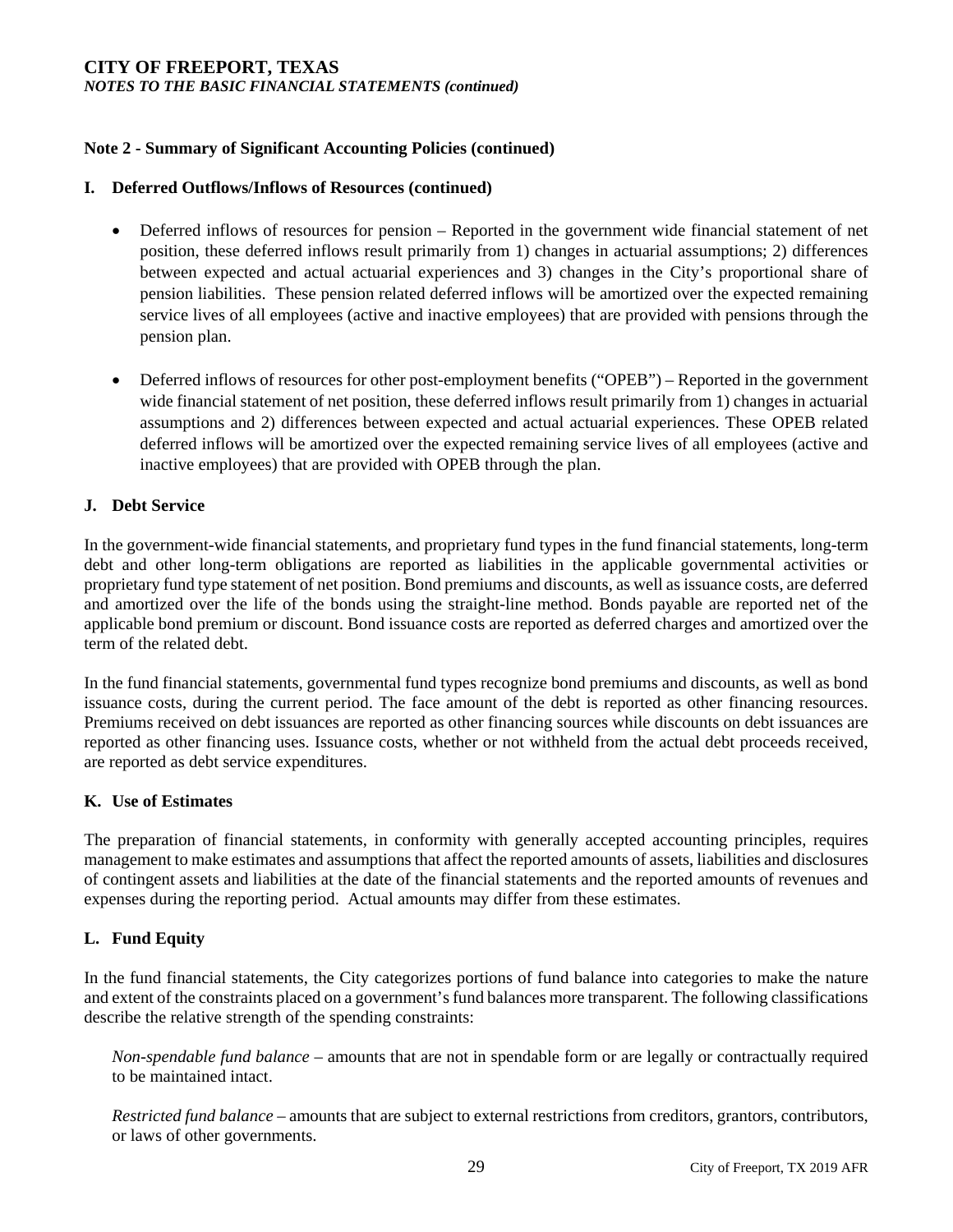*NOTES TO THE BASIC FINANCIAL STATEMENTS (continued)* 

# **Note 2 - Summary of Significant Accounting Policies (continued)**

# **L. Fund Equity (continued)**

*Committed fund balance -* amounts constrained for specific purposes as determined by a formal action of City Council. City Council is the highest level of decision-making authority for the City. Commitments may be established, modified, or rescinded only through ordinances approved by City Council. City Council will approve obligations of funds, such as multiyear contracts, prior to the end of the fiscal year.

*Assigned fund balance -* amounts the City intends to use for a specific purpose that is neither restricted or committed and includes the remaining positive fund balance of all governmental funds except for the General Fund. Balances for encumbrances, other than those committed by City Council, fall into this category. Under the City's adopted policy, Resolution No. 465, intent to assign fund balance can be established by City Council or delegated to the City Administrator.

*Unassigned fund balance -* amounts that are available for any purpose. Positive amounts are reported only in the General Fund.

The City's council meets on a regular basis to manage and review cash financial activities and to ensure compliance with established policies. The City's Unassigned General Fund Balance is maintained to provide the City with sufficient working capital and a margin of safety to address local and regional emergencies without borrowing. The unassigned General Fund Balance may only be appropriated by resolution of the council. Fund Balance of the City may be committed for a specific source by formal action of the council. Amendments or modifications of the committed fund balance must also be approved by formal action by the council. When it is appropriate for fund balance to be assigned, the City council has delegated authority to the City Manager or the Finance Director. In circumstances where an expenditure is to be made for a purpose for which amounts are available in multiple fund balance classifications, the order in which resources will be expended is as follows: restricted fund balance, followed by committed fund balance, followed by assigned fund balance, and lastly, unassigned fund balance.

# **M. Revenues and Expenditures/Expenses**

In the fund financial statements revenues for governmental funds are recorded when they are determined to be both measurable and available. Generally, tax revenues, fees and non-tax revenues are recognized when received. Grants from other governments are recognized when qualifying expenditures are incurred. Expenditures for governmental funds are recorded when the related liability is incurred. Revenues and expenses in the Government-wide Statement of Activities are recognized in essentially the same manner as used in commercial accounting.

# **N. Encumbrances**

Encumbrance accounting, under which purchase orders, contracts, and other commitments for the expenditure of funds are recorded in order to reserve that portion of the applicable appropriation, is employed in the governmental funds. Open encumbrances are reported as assigned fund balances since they do not constitute expenditures or liabilities. Encumbrances outstanding at year-end are appropriately provided for in the subsequent year's budget.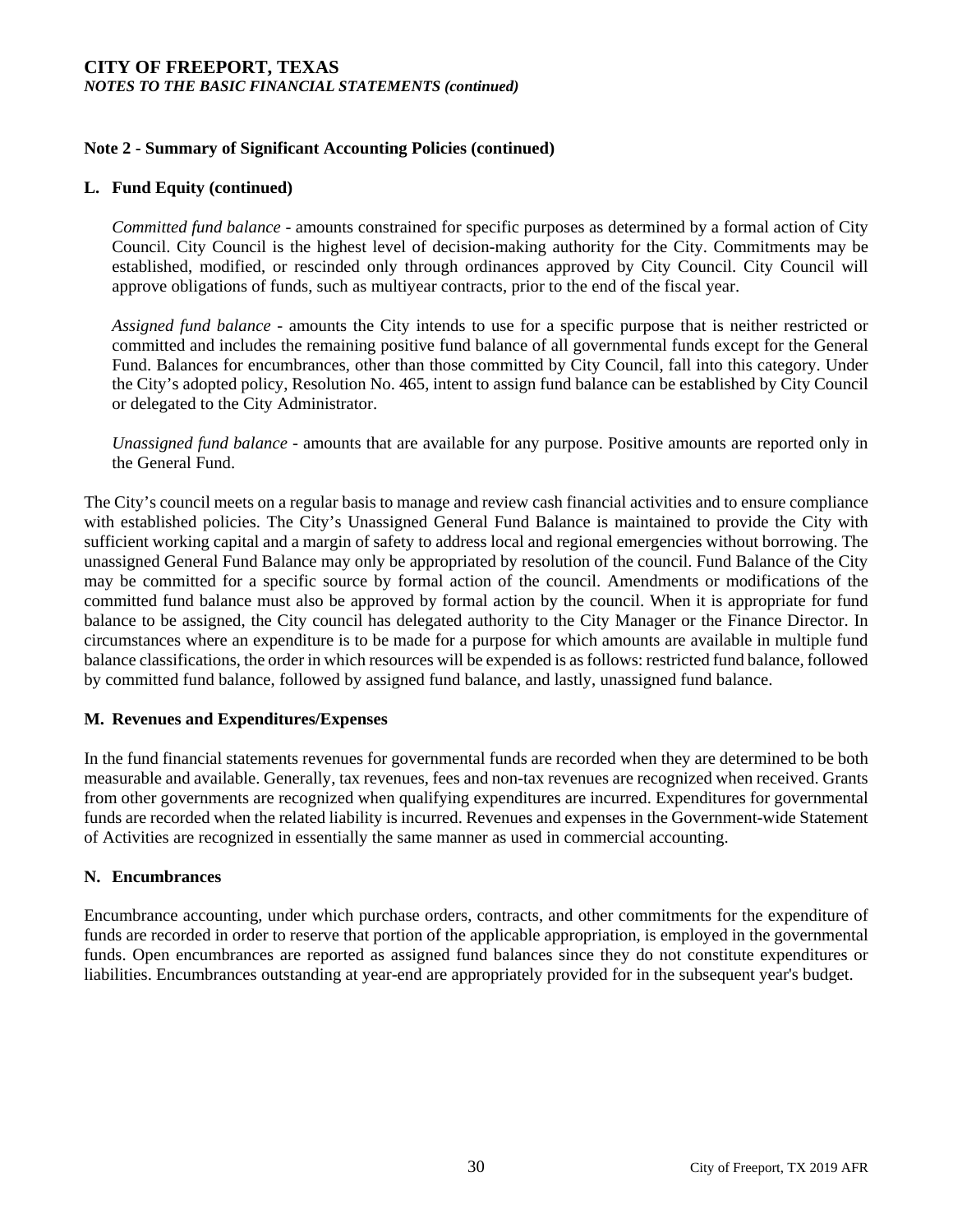*NOTES TO THE BASIC FINANCIAL STATEMENTS (continued)* 

# **Note 2 - Summary of Significant Accounting Policies (continued)**

## **O. Pensions**

For purposes of measuring the net pension liability, pension related deferred outflows and inflows of resources, and pension expense, City specific information about its Fiduciary Net Position in the Texas Municipal Retirement System (TMRS) and additions to/deductions from the City's Fiduciary Net Position have been determined on the same basis as they are reported by TMRS. For this purpose, plan contributions are recognized in the period that compensation is reported for the employee, which is when contributions are legally due. Benefit payments and refunds are recognized when due and payable in accordance with the benefit terms. Investments are reported at fair value. Information regarding the City's Total Pension Liability is obtained from TMRS through a report prepared for the City by TMRS consulting actuary, Gabriel Roeder Smith & Company.

#### **P. Other-Post Employment Benefits (OPEB)**

The City provides its retirees the opportunity to maintain health insurance coverage by participating in the City's insurance plan. The City reports the total liability for this plan on the government-wide and proprietary fund financial statements. The actual cost recorded in the governmental fund financial statements is the cost of the health benefits incurred on behalf of the retirees less the premiums collected from the retirees.

Additionally, the City participates in a defined-benefit group-term life insurance plan, both for current and retired employees, administered by the Texas Municipal Retirement System (TMRS). The City reports the total liability for this plan on the government-wide and proprietary fund financial statements. Information regarding the City's total OPEB liability is obtained from TMRS through a report prepared for the City by TMRS' consulting actuary, Gabriel Roeder Smith & Company.

# **Q. New Accounting Standards**

The GASB has issued the following statements which became effective for fiscal year 2019.

- Statement No. 83, *"Certain Asset Retirement Obligations."*  This statement will enhance comparability of financial statements among governments by establishing uniform criteria for governments to recognize and measure certain asset retirement obligations (AROs), including obligations that may not have been previously reported. An ARO is a legally enforceable liability associated with the retirement of a tangible capital asset. A government that has legal obligations to perform future asset retirement activities related to its tangible capital assets will use this statement to recognize a liability. This statement will also enhance the decision-usefulness of the information provided to financial statement users by requiring disclosures related to those AROs. The City does not have any Asset Retirement Obligations to report.
- Statement No. 88, *"Certain Disclosures Related to Debt, including Direct Borrowings and Direct Placements."* - This statement will improve financial reporting by providing financial statement users with essential information that currently is not provided consistently. Debt is defined as a liability that arises from a contractual obligation to pay cash (or other assets in lieu of cash) in one or more payments to settle a fixed amount at the time the contractual obligation is established. Users will have better information to understand the effects of debt on a government's future flow of resources as resources used to liquidate debt and the risks associated with changes in terms related to debt will be disclosed. The City had no direct borrowings or direct placements that qualified for recognition under this statement.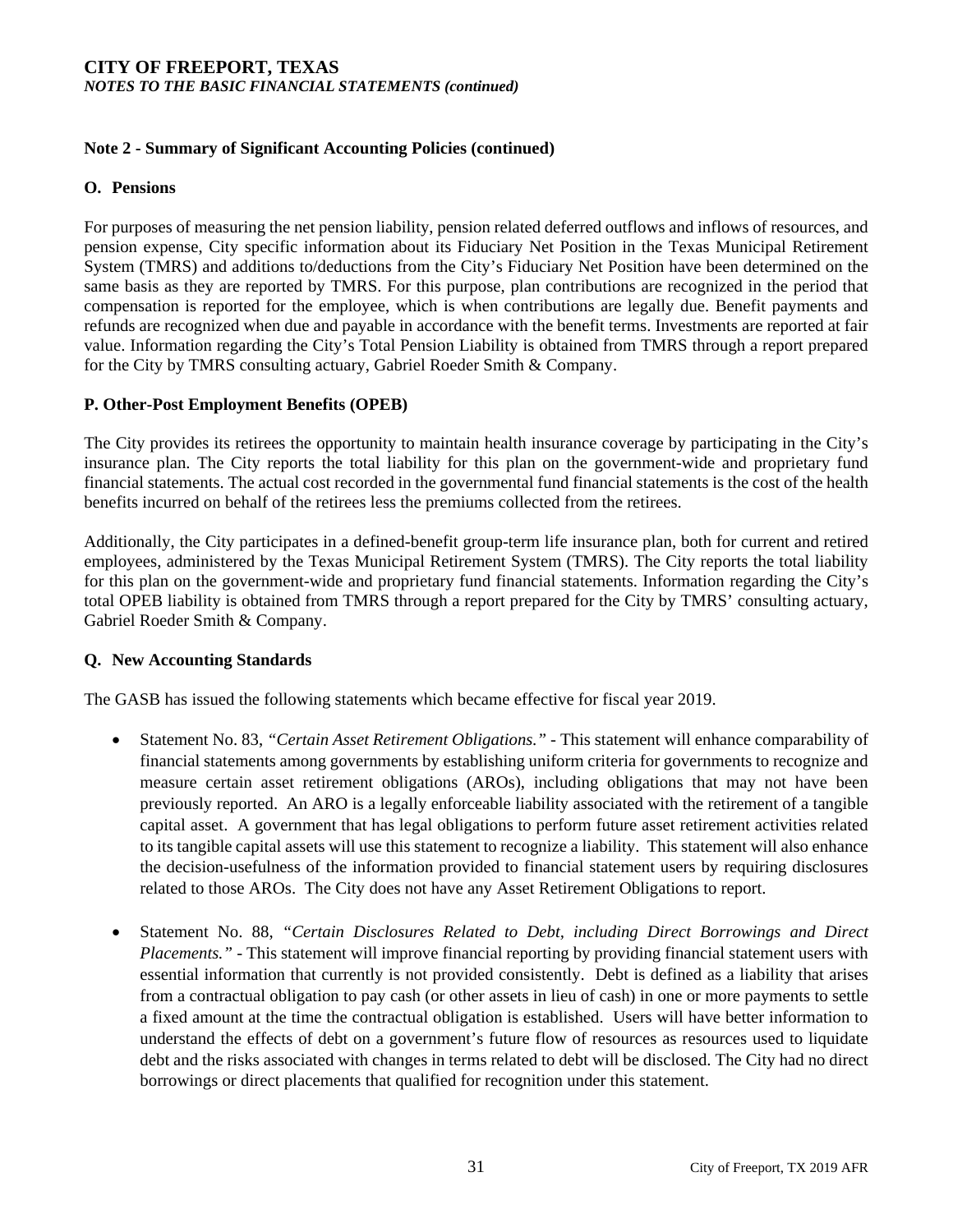# **CITY OF FREEPORT, TEXAS**  *NOTES TO THE BASIC FINANCIAL STATEMENTS (continued)*

# **Note 3 - Deposits and Investments**

The City classifies deposits and investments for financial statement purposes as cash and temporary investments, and investments based upon both liquidity (demand deposits) and maturity date (deposits and investments) of the asset at the date of purchase. For this purpose a temporary investment is one that when purchased had a maturity date of three months or less. At September 30, 2019, the City's cash in bank totaled \$4,704,915 while the carrying value was \$3,360,364 The City also maintained \$1,769 cash on hand. The pledge of approved securities is waived only to the extent of the depository bank's dollar amount of Federal Deposit Insurance Corporation (FDIC) insurance. The City's bank balances were fully insured or collateralized with securities held by the City's agent in the City's name at September 30, 2019.

The following schedule shows the City's recorded cash and cash equivalents at year-end:

|                                       | <b>Carrying Value</b> |  |
|---------------------------------------|-----------------------|--|
| <b>Governmental Activities</b>        |                       |  |
| Cash on hand                          | \$<br>1,589           |  |
| Cash deposits                         | 3,349,161             |  |
| Total cash                            | 3,350,750             |  |
| <b>Investments:</b>                   |                       |  |
| Local Government Investment Pools:    |                       |  |
| TexPool                               | 6,331,718             |  |
| <b>Total Governmental Activities</b>  | 9,682,468             |  |
| <b>Business-type Activites</b>        |                       |  |
| Cash on hand                          | 180                   |  |
| Cash deposits                         | 11,203                |  |
| <b>Total Business-type Activities</b> | 11,383                |  |
| <b>Total Cash and Investments</b>     | \$<br>9,693,851       |  |

# **Custodial Credit Risk**

Custodial credit risk is the risk that a government will not be able to recover (a) deposits if the depository financial institution fails or (b) the value of investment or collateral securities that are in the possession of an outside party if the counterparty to the investment or deposit transaction fails. To minimize such risk, the City requires collateralization of most deposits in excess of coverage, utilizes the delivery vs. payment method for investment purchases, and contracts with a third-party custodian as evidenced by safekeeping receipts of the institution with which the securities are deposited. The City requires all deposits with financial institutions be collateralized in an amount equal to 102 percent of uninsured balances.

Under Texas state law, a bank serving as the City depository must have a bond or in lieu thereof, deposited or pledged securities with the City or an independent third party agent, an amount equal to the highest daily balance of all deposits the City may have during the term of the depository contract, less any applicable FDIC insurance. Chapter 2256 of the Texas Government Code (the Public Funds Investment Act) authorizes the City to invest its funds under written investment policy (the "investment policy") that primarily emphasizes safety of principal and liquidity, addresses investment diversification, yield, and maturity and addresses the quality and capability of investment personnel. This investment policy defines what constitutes the legal list of investments allowed under the policies, which excludes certain instruments allowed under chapter 2256 of the Texas Government Code.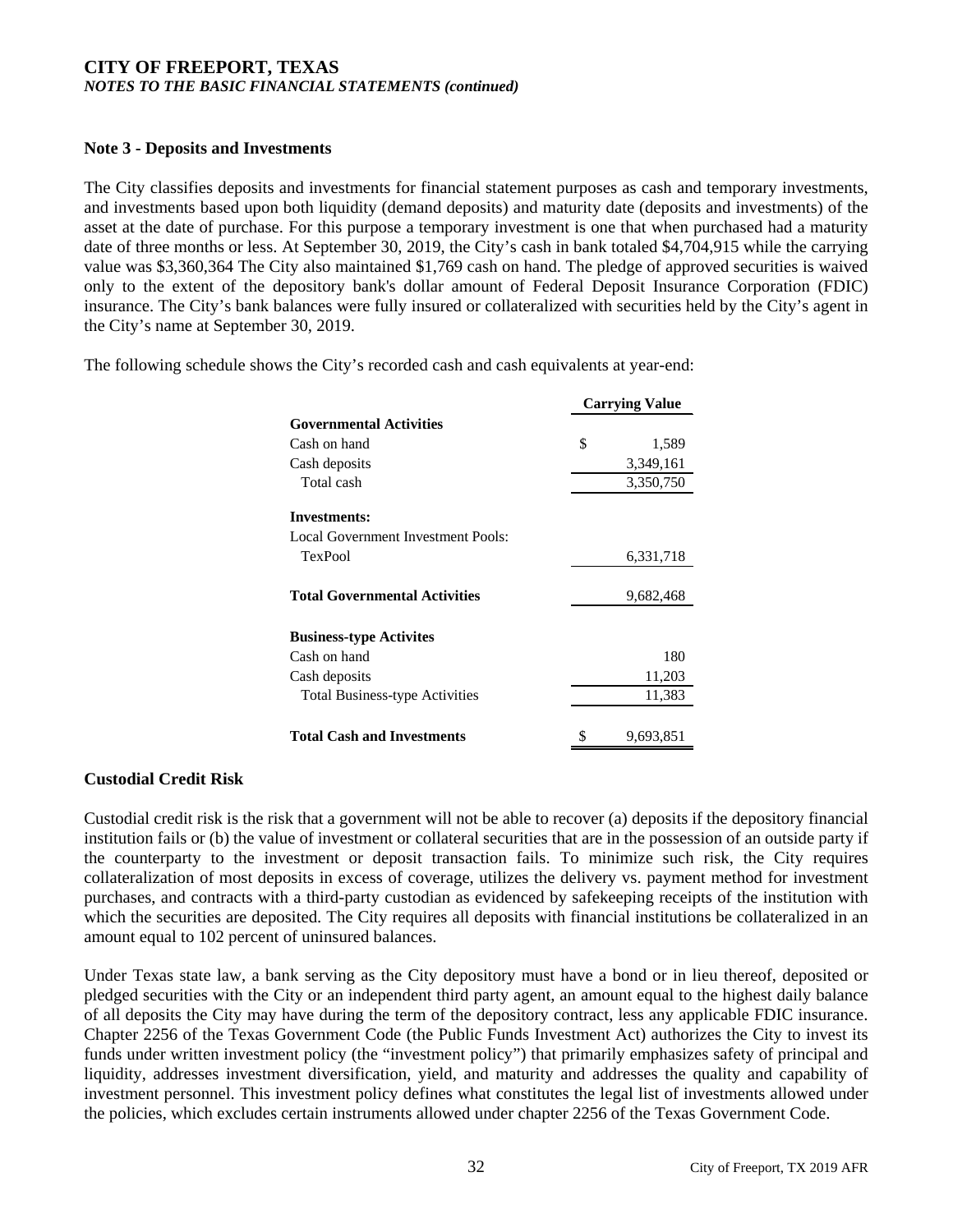#### **Note 3 - Deposits and Investments (continued)**

#### **Investments**

The City's deposits and investments are invested pursuant to the investment policy, which is approved by the City Council. The investment policy includes lists of authorized investment instruments and allowable stated maturity of individual investments. In addition it addresses the priorities of preservation of capital, liquidity, diversification and yield. Additionally, the soundness of financial institutions (including broker/dealers) in which the City will deposit funds is addressed. The City's investment policy and types of investments are governed by the Public Funds Investment Act (PFIA).

The City is authorized to invest in the following investment instruments provided that they meet the guidelines of the investment policy:

- 1. Obligations of the United States of America, its agencies and instrumentalities.
- 2. Certificates of Deposit issued by a depository institution that has its main office or a branch in Texas.
- 3. No-load Money Market Mutual Funds that 1) are registered and regulated by the Securities and Exchange Commission, 2) have a dollar weighted average stated maturity of 90 days or less, 3) seek to maintain a net asset value of \$1.00 per share and 4) are rated no lower than AAA or an equivalent rating by at least one nationally recognized rating service.
- 4. Local Government Investment Pools, authorized by a separate resolution, which meet the requirements of Chapter 2256.016 of the Public Funds Investment Act and are rated no lower than AAA or an equivalent rating by at least one nationally recognized rating service

For fiscal year 2019, the City invested in the State of Texas TexPool. TexPool operates in a manner consistent with the Security and Exchange Commission's Rule 2a7 of the Investment Company Act of 1940.

TexPool is duly chartered and overseen by the State Comptroller's Office and administered by Federated Investors, Inc. The State Street Bank is the custodial bank. The portfolio consists of U.S. T-Bills, T-Notes, collateralized repurchase and reverse repurchase agreements, and no-load money market mutual funds regulated by the Securities and Exchange Commission and rated AAA or equivalent by at least one nationally recognized rating service. Lone Star Investment Pool is duly chartered by the State of Texas Interlocal Cooperation Act, is administered by First Public, LLC, and managed by Standish Mellon and American Beacon Advisors. The Bank of New York is the custodial bank.

In accordance with GASB Statement No. 79, *Certain External Investment Pools and Pool Participants*, the local government investment pools do not have any limitations and restrictions on withdrawals such as notice periods or maximum transaction amounts. These pools do not impose any liquidity fees or redemption gates.

At year-end, the City had the following investments subject to interest rate risk disclosure, under U.S. generally accepted accounting principles:

|                                    |                   |                                   | Weighted                            |
|------------------------------------|-------------------|-----------------------------------|-------------------------------------|
|                                    | <b>Fair Value</b> | Percentage of<br><b>Portfolio</b> | Average<br><b>Maturities (Days)</b> |
| <b>Investment Type</b>             |                   |                                   |                                     |
| Local Government Investment Pools: |                   |                                   |                                     |
| <b>TexPool</b>                     | 6,331,718         | 100%                              | 34                                  |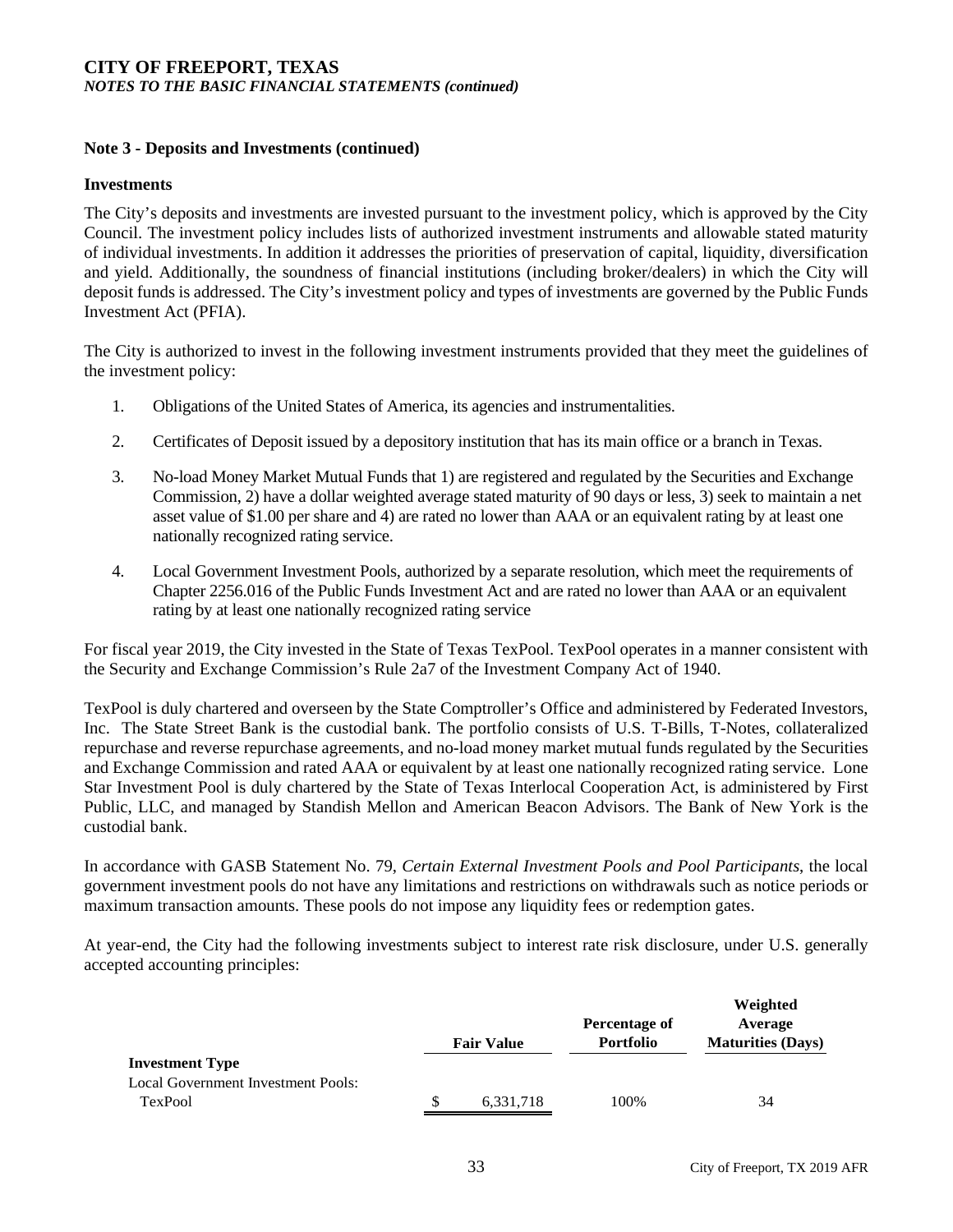#### **Note 3 - Deposits and Investments (continued)**

#### **Interest rate Risk**

Interest rate risk is the risk that changes in interest rates may adversely affect the value of the investments. The City monitors interest rate risk utilizing weighted average maturity analysis. In accordance with its investment policy, the City reduces its exposure to declines in fair values by limiting the weighted average maturity of the composite portfolio to 365 days or less.

#### **Credit Risk**

At year-end, balances in TexPool, a privately-managed public fund investment pools rated AAAm by Standard and Poor's Ratings Services. All credit ratings meet acceptable levels required by guidelines prescribed by both the PFIA and the City's investment policy.

#### **Note 4 - Receivables**

Amounts recorded as receivables as of September 30, 2019, for the government's individual major and non-major funds, including the applicable allowance for uncollectible accounts, are as follows:

|                              | <b>General Fund</b> | Non-Major<br>Governmental<br><b>Funds</b> |    | Water and<br><b>Sewer Fund</b> | <b>Total</b> |             |
|------------------------------|---------------------|-------------------------------------------|----|--------------------------------|--------------|-------------|
| <b>Receivables:</b>          |                     |                                           |    |                                |              |             |
| Property taxes               | \$<br>204,743       | \$<br>42,627                              | \$ |                                | \$           | 247,370     |
| Sales taxes                  | 363,067             | 201,992                                   |    |                                |              | 565,059     |
| Fines and forfeitures        | 2,641,418           |                                           |    |                                |              | 2,641,418   |
| EMS                          | 284,694             |                                           |    |                                |              | 284,694     |
| Garbage collection           | 162,629             |                                           |    |                                |              | 162,629     |
| Water and Sewer              |                     |                                           |    | 898,645                        |              | 898,645     |
| <b>Other Governments</b>     | 171,401             |                                           |    | 58,143                         |              | 229,544     |
| Other                        | 454,355             | 6,475                                     |    | 3,240                          |              | 464,070     |
| <b>Gross Receivables</b>     | 4,282,307           | 251,094                                   |    | 960,028                        |              | 5,493,429   |
| Less: allowance for          |                     |                                           |    |                                |              |             |
| uncollectibles               | (2,457,988)         | (6,392)                                   |    | (92,021)                       |              | (2,556,401) |
| <b>Net Total Receivables</b> | 1,824,319           | \$<br>244,702                             | S  | 868,007                        |              | \$2,937,028 |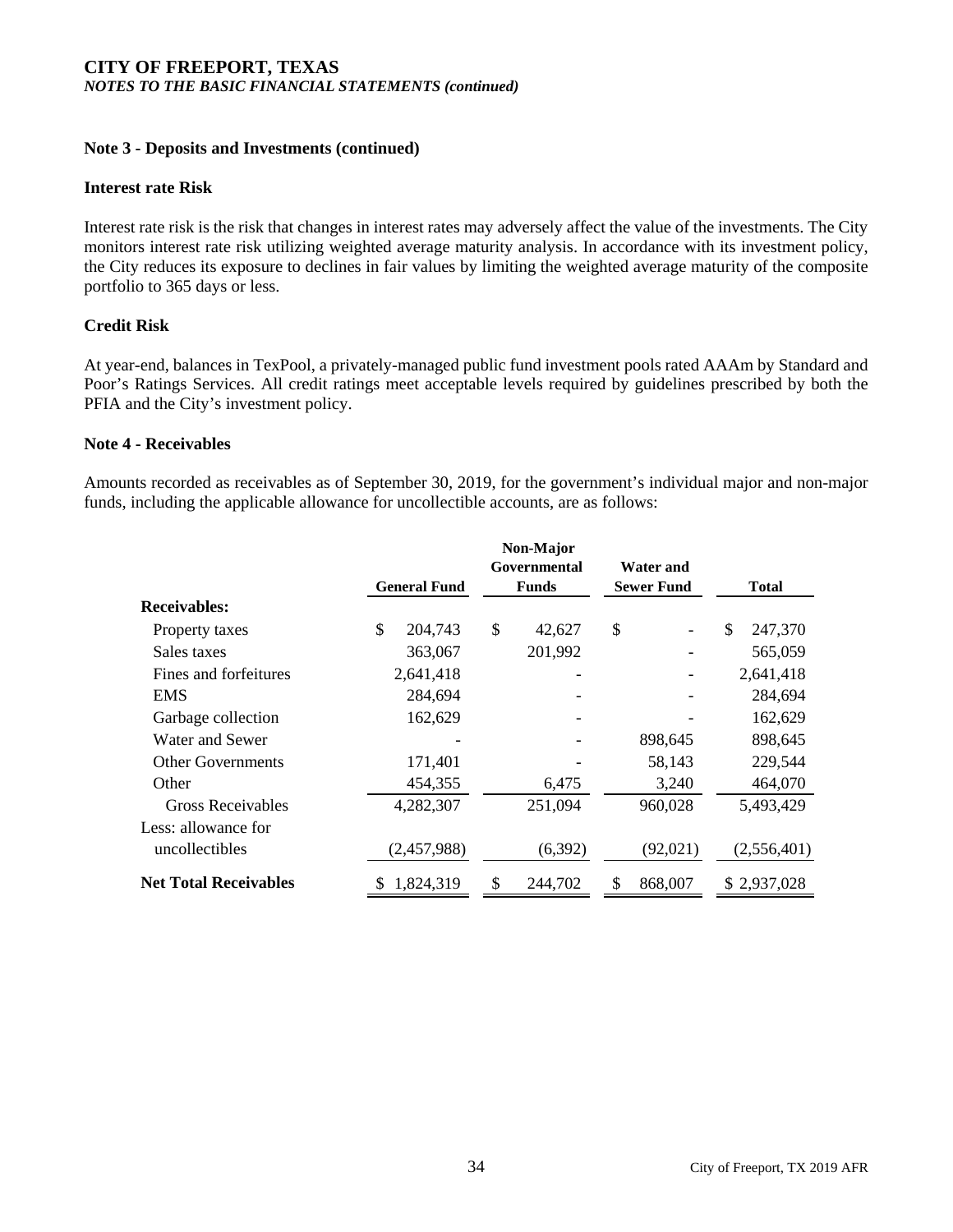#### **Note 4 - Receivables (continued)**

#### **Unavailable Revenue**

Governmental funds report deferred inflows of resources in connection with receivables for revenues that are not considered to be available to liquidate liabilities of the current period. As of September 30, 2019, the various components of deferred outflows of resources reported in the governmental funds were as follows:

|                       |                     |         | <b>Debt Service</b> |              |         |  |
|-----------------------|---------------------|---------|---------------------|--------------|---------|--|
|                       | <b>General Fund</b> |         | <b>Fund</b>         | <b>Total</b> |         |  |
| Property taxes        | \$                  | 174,032 | \$<br>36,235        |              | 210,267 |  |
| Fines and forfeitures |                     | 424,678 |                     |              | 424,678 |  |
| Ambulance services    |                     | 92,514  |                     |              | 92,514  |  |
| FEMA disaster relief  |                     | 171,401 |                     |              | 171,401 |  |
|                       | \$                  | 862,625 | \$<br>36,235        | S            | 898,860 |  |

#### **Note 5 - Capital Assets**

A summary of activity for capital assets capitalized by the City for the year ended September 30, 2019, follows:

|                                             | <b>Balance</b><br>October 01, 2018 |    | <b>Additions</b> |         | <b>Transfers and</b><br>(Retirements) |     | <b>Balance</b><br>September 30, 2019 |  |
|---------------------------------------------|------------------------------------|----|------------------|---------|---------------------------------------|-----|--------------------------------------|--|
| <b>Governmental Activities</b>              |                                    |    |                  |         |                                       |     |                                      |  |
| Capital assets, not being depreciated:      |                                    |    |                  |         |                                       |     |                                      |  |
| Land                                        | \$<br>4,918,826                    | \$ | 1,690            | \$      | (5,400)                               | \$. | 4,915,116                            |  |
| Construction in progress                    |                                    |    | 550,820          |         |                                       |     | 550,820                              |  |
| Total capital assets, not being depreciated | 4,918,826                          |    | 552,510          | (5,400) |                                       |     | 5,465,936                            |  |
| Capital assets being depreciated:           |                                    |    |                  |         |                                       |     |                                      |  |
| Streets and improvements                    | 23,927,787                         |    | 223,496          |         |                                       |     | 24, 151, 283                         |  |
| Buildings and improvements                  | 5,590,357                          |    | 500,822          |         | (166, 812)                            |     | 5,924,367                            |  |
| Furniture, equipment, and vehicles          | 12,896,544                         |    | 1,624,082        |         | (28,391)                              |     | 14,492,235                           |  |
| Assets under lease                          | 436,533                            |    | 273,751          |         |                                       |     | 710,284                              |  |
| Total capital assets, being depreciated     | 42,851,221                         |    | 2,622,151        |         | (195, 203)                            |     | 45,278,169                           |  |
| Less accumulated depreciation for:          |                                    |    |                  |         |                                       |     |                                      |  |
| Streets and improvements                    | (16,341,582)                       |    | (886, 566)       |         |                                       |     | (17,228,148)                         |  |
| Buildings and improvements                  | (4,097,622)                        |    | (260, 144)       |         | 156,550                               |     | (4,201,216)                          |  |
| Furniture, equipment, and vehicles          | (9,784,487)                        |    | (1,179,026)      |         | 10,582                                |     | (10,952,931)                         |  |
| Assets under lease                          | (229, 867)                         |    | (133,983)        |         |                                       |     | (363, 850)                           |  |
| <b>Total accumulated depreciation</b>       | (30, 453, 558)                     |    | (2,459,719)      |         | 167,132                               |     | (32, 746, 145)                       |  |
| <b>Total Governmental Activities</b>        |                                    |    |                  |         |                                       |     |                                      |  |
| <b>Capital Assets, net</b>                  | \$<br>17,316,489                   | \$ | 714,942          | S       | (33, 471)                             | S   | 17,997,960                           |  |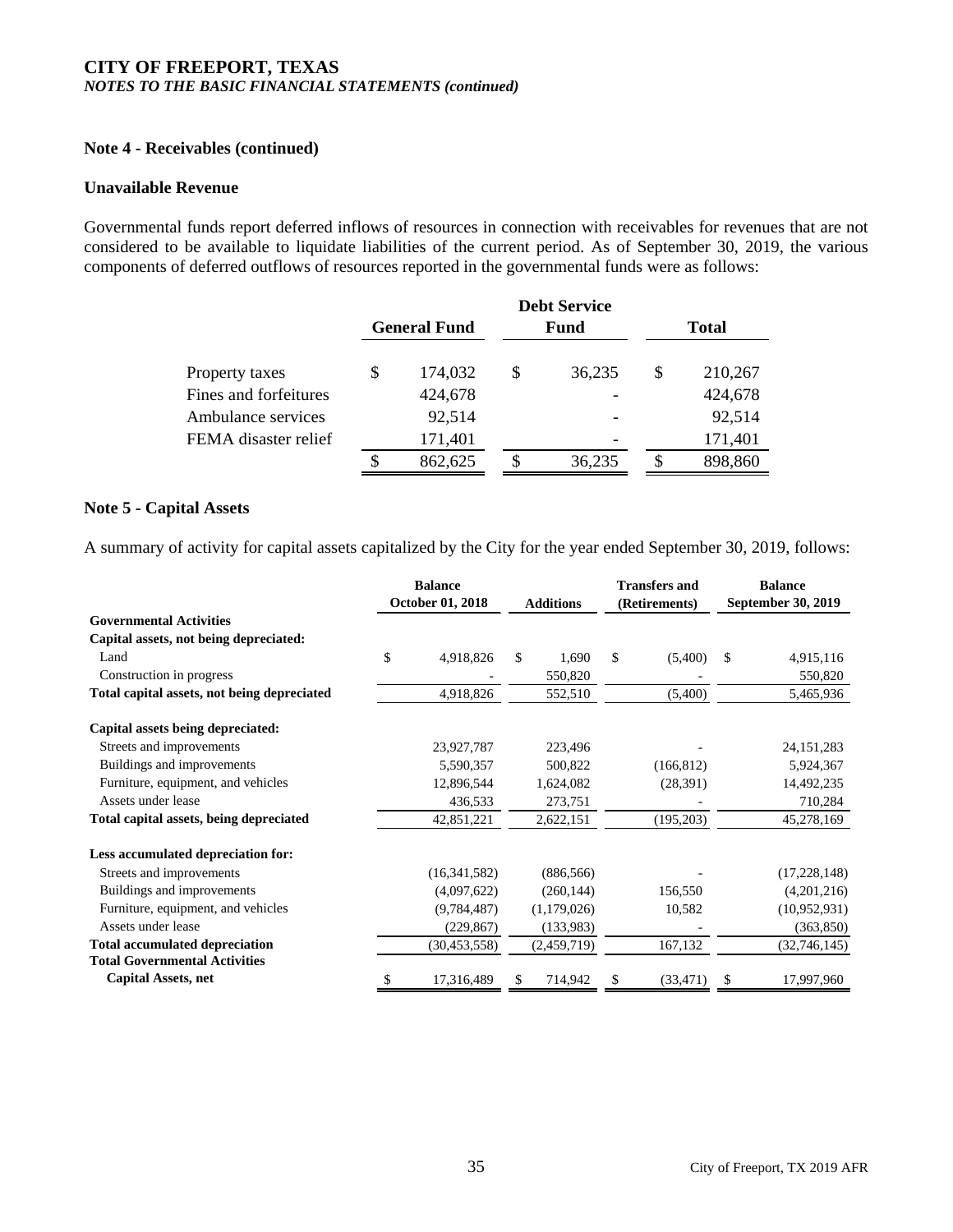# **Note 5 - Capital Assets (continued)**

|                                             | <b>Balance</b><br>October 01, 2018 |                | <b>Additions</b> |            | <b>Transfers and</b><br>(Retirements) |               | <b>Balance</b><br>September 30, 2019 |                |
|---------------------------------------------|------------------------------------|----------------|------------------|------------|---------------------------------------|---------------|--------------------------------------|----------------|
| <b>Business-type Activities</b>             |                                    |                |                  |            |                                       |               |                                      |                |
| Capital assets, not being depreciated:      |                                    |                |                  |            |                                       |               |                                      |                |
| Land                                        | \$                                 | 56,200         | \$               |            | \$                                    |               | \$.                                  | 56,200         |
| Construction in progress                    |                                    | 293,579        |                  | 833,222    |                                       | (1, 126, 801) |                                      |                |
| Total capital assets, not being depreciated |                                    | 349,779        |                  | 833,222    |                                       | (1,126,801)   |                                      | 56,200         |
| Capital assets being depreciated:           |                                    |                |                  |            |                                       |               |                                      |                |
| Water and sewer system                      |                                    | 24,219,852     |                  |            |                                       | 1,126,801     |                                      | 25,346,653     |
| Furniture, equipment, and vehicles          |                                    | 146,765        |                  |            |                                       |               |                                      | 146,765        |
| Total capital assets being depreciated      |                                    | 24,366,617     |                  |            |                                       | 1,126,801     |                                      | 25,493,418     |
| Less accumulated depreciation for:          |                                    |                |                  |            |                                       |               |                                      |                |
| Utility and street projects                 |                                    | (16, 304, 660) |                  | (483, 264) |                                       |               |                                      | (16, 787, 924) |
| Furniture, equipment, and vehicles          |                                    | (146, 765)     |                  |            |                                       |               |                                      | (146, 765)     |
| <b>Total accumulated depreciation</b>       |                                    | (16, 451, 425) |                  | (483, 264) |                                       |               |                                      | (16,934,689)   |
| <b>Business-type Activities</b>             |                                    |                |                  |            |                                       |               |                                      |                |
| <b>Capital Assets, Net</b>                  |                                    | 8,264,971      |                  | 349,958    |                                       |               |                                      | 8,614,929      |

Depreciation was charged to functions of the primary government as follows:

| <b>Function</b>                      |    | <b>Depreciation</b><br><b>Expense</b> |  |  |  |
|--------------------------------------|----|---------------------------------------|--|--|--|
| <b>Governmental Activities</b>       |    |                                       |  |  |  |
| General Administration               | \$ | 263,834                               |  |  |  |
| Economic Development                 |    | 90,010                                |  |  |  |
| <b>Public Safety</b>                 |    | 763,983                               |  |  |  |
| Service Center                       |    | 18,957                                |  |  |  |
| <b>Streets and Drainage</b>          |    | 821,100                               |  |  |  |
| Parks and Recreation                 |    | 501,835                               |  |  |  |
| <b>Total Governmental Activities</b> | ¢  | 2,459,719                             |  |  |  |
| <b>Business-type Activities</b>      |    |                                       |  |  |  |
| Water and sewer                      |    | 483,264                               |  |  |  |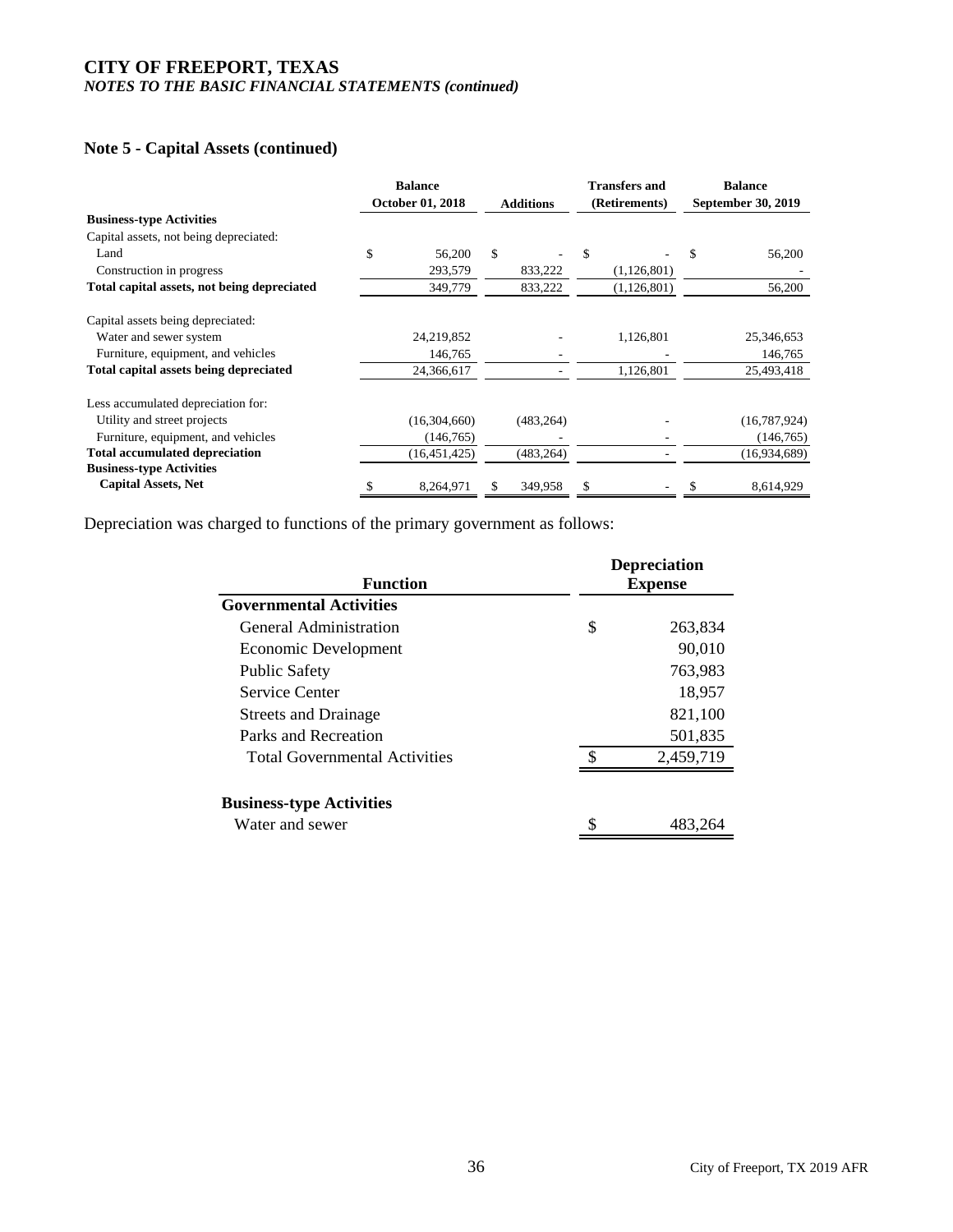# **Note 5 - Capital Assets (continued)**

Construction in progress for the various projects and remaining commitments under these construction contracts at September 30, 2019, are as follows:

|                                              | <b>Approved</b><br>Construction<br><b>Budget</b> | <b>Construction</b><br>in<br><b>Progress</b> | <b>Estimated</b><br><b>Remaining</b><br>Commitment |         |  |
|----------------------------------------------|--------------------------------------------------|----------------------------------------------|----------------------------------------------------|---------|--|
| <b>Governmental Activities</b>               |                                                  |                                              |                                                    |         |  |
| Concrete Streets (Sorrell Contract)          |                                                  |                                              |                                                    |         |  |
| <b>Yellowstone Street</b>                    | \$<br>25,182                                     | \$<br>29,147                                 | \$                                                 | (3,965) |  |
| Pecan Street                                 | 387,104                                          | 387,030                                      |                                                    | 74      |  |
| <b>Yaupon Street</b>                         | 380,786                                          | 121,615                                      |                                                    | 259,171 |  |
| <b>Skinner Street</b>                        | 126,390                                          |                                              |                                                    | 126,390 |  |
| Victoria Street                              | 163,510                                          |                                              |                                                    | 163,510 |  |
| <b>Total Concrete Streets</b>                | 1,082,972                                        | 537,792                                      |                                                    | 545,180 |  |
| Asphalt Streets (County Interlocal)          |                                                  |                                              |                                                    |         |  |
| Yellowstone St. (N. Ave R to N. Ave. T)      | 31,360                                           | 6,677                                        |                                                    | 24,683  |  |
| East 6th St. (HWY. 1495 to Sycamore)         | 29,830                                           | 6,351                                        |                                                    | 23,479  |  |
| East 6th St. (Spruce to Terminal)            | 17,710                                           |                                              |                                                    | 17,710  |  |
| Holly St. (2nd. To 5th)                      | 54,252                                           |                                              |                                                    | 54,252  |  |
| Mesquite St. (4th to 6th)                    | 29,310                                           |                                              |                                                    | 29,310  |  |
| West 7th St. (Velasco Blvd. to Mesquite St.) | 58,760                                           |                                              |                                                    | 58,760  |  |
| West 6th St. (Yaupon St. to Holly St.)       | 58,224                                           |                                              |                                                    | 58,224  |  |
| West 5th St. (Yaupon St. to Mulberry St.)    | 31,608                                           |                                              |                                                    | 31,608  |  |
| Splash Pad Parking Lot                       | 11,980                                           |                                              |                                                    | 11,980  |  |
| <b>Total Asphalt Streets</b>                 | 323,034                                          | 13,028                                       |                                                    | 310,006 |  |
| <b>Total Governmental Activities</b>         | \$<br>1,406,006                                  | \$<br>550,820                                | \$                                                 | 855,186 |  |

#### **Note 6 - Long-Term Debt**

During the year ended September 30, 2019, the following changes occurred in long-term liabilities:

|                                       | <b>Balance</b>   |                  |    |                   |   | <b>Balance</b>     |    | Due Within      |  |
|---------------------------------------|------------------|------------------|----|-------------------|---|--------------------|----|-----------------|--|
|                                       | October 01, 2018 | <b>Additions</b> |    | <b>Reductions</b> |   | September 30, 2019 |    | <b>One Year</b> |  |
| <b>Governmental Activities:</b>       |                  |                  |    |                   |   |                    |    |                 |  |
| Certificates of obligation            | \$<br>1.797.000  | \$<br>$\sim$     | \$ | (717.000)         | S | 1.080.000          | \$ | 255,000         |  |
| Notes payable                         | 895.265          |                  |    | (120.988)         |   | 774,277            |    | 774,277         |  |
| Capital leases                        | 177,344          | 1,353,113        |    | (1,189,978)       |   | 340,479            |    | 122,572         |  |
| Compensated absences                  | 310.427          | 339,065          |    | (187, 633)        |   | 461,859            |    | 184,744         |  |
| <b>Total Governmental Activities</b>  | 3.180.036        | 1.692.178        |    | (2,215,599)       |   | 2.656.615          |    | 1,336,593       |  |
| <b>Business-type Activities:</b>      |                  |                  |    |                   |   |                    |    |                 |  |
| Compensated absences                  | 5,987            | \$<br>3,806      | \$ | (2,897)           |   | 6.896              | S  | 2,758           |  |
| <b>Total Business-type Activities</b> | 5,987            | 3,806            |    | (2,897)           |   | 6,896              |    | 2,758           |  |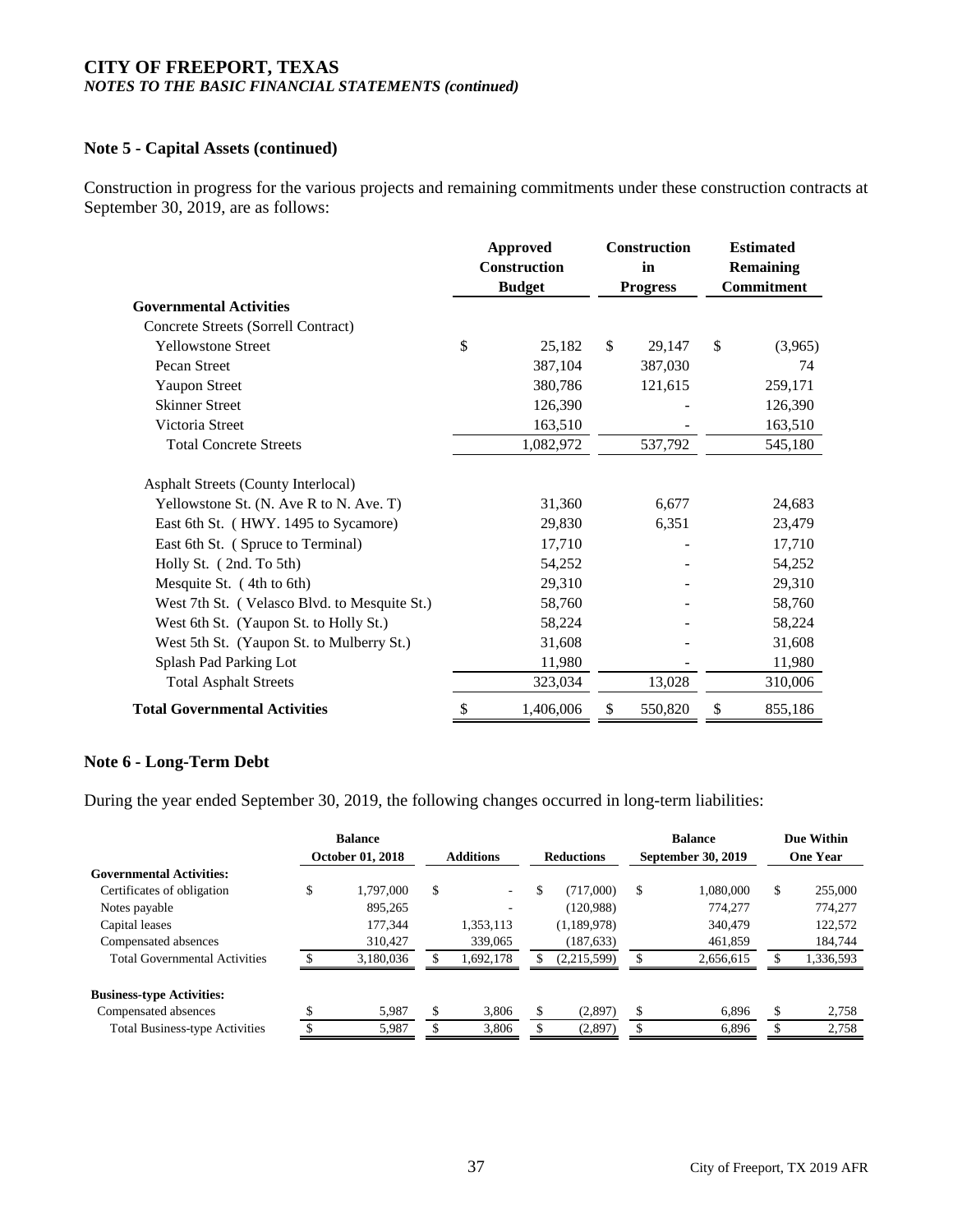# **Note 6 - Long-Term Debt (continued)**

#### Certificates of Obligation

On March 13, 2008, the City issued \$ 3,350,000 of Series 2008 Certificates of Obligation for authorized construction projects.

| Series                                  | <b>Interest Rate</b> | <b>Original Issue</b> | <b>Maturity Date</b> | <b>Debt Outstanding</b> |  |
|-----------------------------------------|----------------------|-----------------------|----------------------|-------------------------|--|
| Series 2008 Certificate of Obligation   | 3.79%                | 3.350.000             | 4/1/2023             | 080,000.1               |  |
| <b>Total Certificates of Obligation</b> |                      |                       |                      | .080.000                |  |

Annual debt service requirements to retire outstanding certificate of obligation bonds are as follows:

|                                     | <b>Governmental Activities</b> |              |         |    |           |  |  |  |  |
|-------------------------------------|--------------------------------|--------------|---------|----|-----------|--|--|--|--|
| <b>Year Ending</b><br>September 30, | <b>Principal</b>               | <b>Total</b> |         |    |           |  |  |  |  |
| 2020                                | \$<br>255,000                  | \$           | 40,932  | \$ | 295,932   |  |  |  |  |
| 2021                                | 265,000                        |              | 31,268  |    | 296,268   |  |  |  |  |
| 2022                                | 275,000                        |              | 21,224  |    | 296,224   |  |  |  |  |
| 2023                                | 285,000                        |              | 10,802  |    | 295,802   |  |  |  |  |
|                                     | \$<br>1,080,000                | S            | 104,226 | \$ | 1,184,226 |  |  |  |  |

#### **Notes Payable**

On November 21, 2014, the Freeport Economic Development Corporation (Corporation) refinanced the remaining First State Bank of Louise note balance of \$1,356,747 with the First State Bank of Clute. The loan is secured by the Corporation's sales tax remittance guaranty and subordination agreement. The note calls for an interest rate of 3.50% and monthly payments of \$13,234 and one (1) balloon payment on November 21, 2019 of \$765,602.

The notes payable at September 30, 2019 is summarized as follows:

| Purpose                    | <b>Interest Rate</b> | <b>Original Issue</b> | <b>Maturity Date</b> | <b>Debt Outstanding</b> |         |
|----------------------------|----------------------|-----------------------|----------------------|-------------------------|---------|
| EDC Loan                   | 3.50%                | 1.356.747             | 11/21/2019           |                         | 774,277 |
| <b>Total Notes Payable</b> |                      |                       |                      |                         | 774,277 |

Annual debt service requirements to retire outstanding notes payable are as follows:

|                                     | <b>Governmental Activities</b> |                  |  |                 |              |         |  |  |  |  |
|-------------------------------------|--------------------------------|------------------|--|-----------------|--------------|---------|--|--|--|--|
| <b>Year Ending</b><br>September 30, |                                | <b>Principal</b> |  | <b>Interest</b> | <b>Total</b> |         |  |  |  |  |
| 2020                                | J                              | 774.277          |  | 4.559           |              | 778,836 |  |  |  |  |
|                                     | J                              | 774.27.          |  | 4.559           |              | 778,836 |  |  |  |  |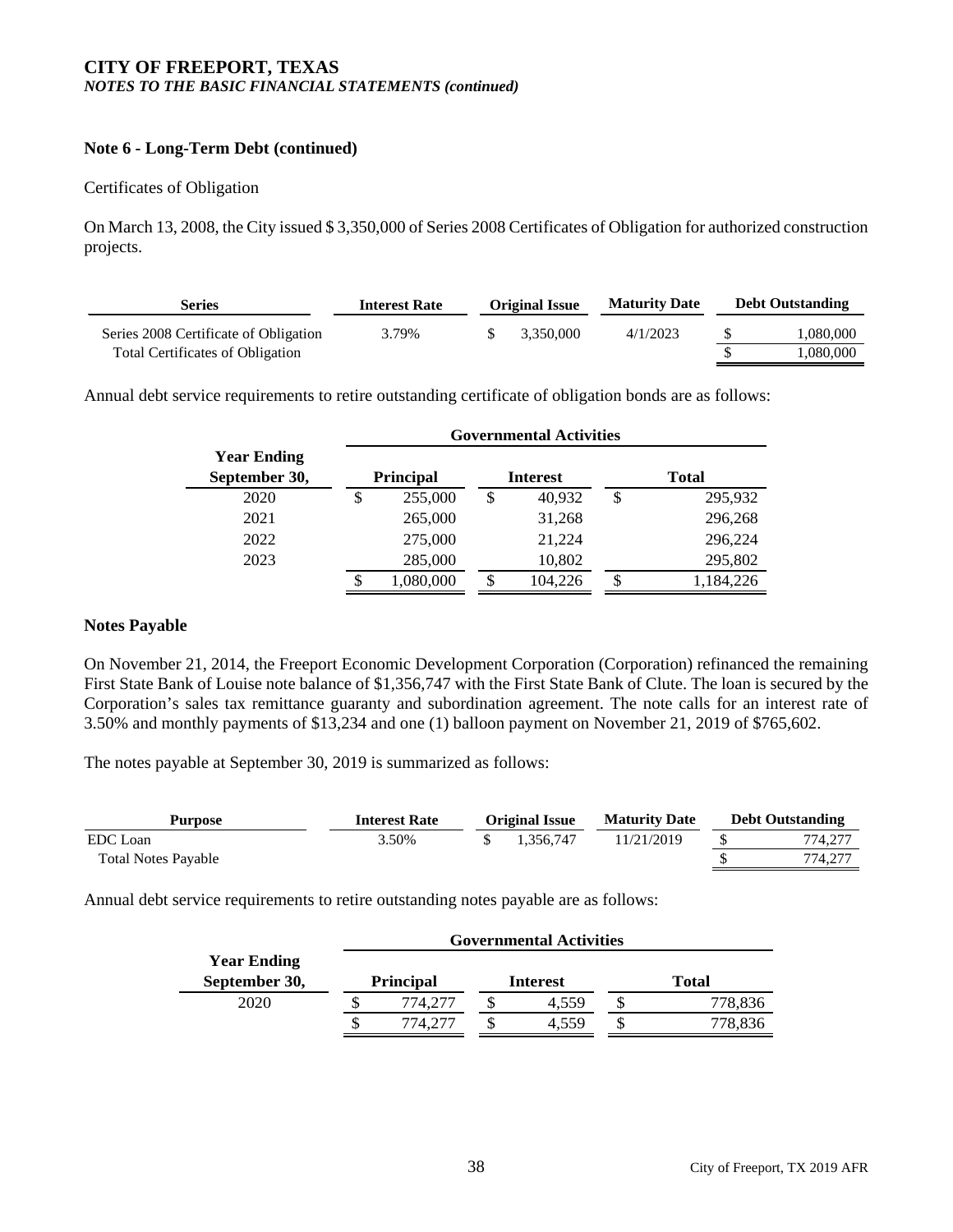#### **Note 6 - Long-Term Debt (continued)**

#### **Compensated absences**

Typically, the general fund and water and sewer fund have been used to liquidate the liabilities for compensated absences. At September 30, 2019, current sick and vacation leave payable for governmental activities amounted to \$184,744 and non-current sick and vacation leave payable amounted to \$461,859 . Current sick and vacation leave payable for business-type activities amounted to \$2,758 and non-current sick and vacation leave payable amounted to \$6,896 .

#### **Capital Leases**

The City is obligated under certain leases accounted for as capital leases. The leased assets and related obligations are accounted for in the statement of net position. Assets under capital leases totaled \$710,284 at September 30, 2019. The following is a schedule of future minimum lease payments under capital leases:

| <b>Payments DueYear Ending September 30,</b>  |               |
|-----------------------------------------------|---------------|
| 2020                                          | \$<br>135,444 |
| 2021                                          | 44,782        |
| 2022                                          | 44,782        |
| 2023                                          | 145,432       |
| Minimum lease payments for all capital leases | 370,440       |
| Imputed interest                              | (29,961)      |
| Present value - minimum lease payments        | 340,479       |
|                                               |               |
| Assets under capital leases                   | 340.479       |

During the year ended September 30, 2016, the City purchased a Case 621 F Wheel Loader for use in the Streets and Drainage Department under capital lease, with a cost of \$143,004 and an effective interest rate of 2.94%. Current requirements for principal and interest expenditures accounted for in the Streets and Drainage Department of the General Fund were \$28,578 and \$1,713 respectively.

During the year ended September 30, 2016, the City purchased a Gradall D152 2x4 for use in the Streets and Drainage Department under capital lease, with a cost of \$244,544 and an effective interest rate of 2.94%. Current requirements for principal and interest expenditures accounted for in the Streets and Drainage Department of the General Fund were \$48,870 and \$2,929 respectively.

On August 28, 2018, the City entered into a lease-purchase agreement for fifty- five (55) 2019 club car tempo EFI gas golf carts from September 1, 2018 through November 1, 2022, which calls for thirty-six (36) monthly payments of \$ 3,732. Current requirements for principal and interest expense accounted for in the culture and recreation department were \$35,626 and \$12,888

During the year ended September 30, 2015, the City purchased a John Deere Top Dresser for \$14,200, under capital lease, with an effective interest rate of 4.00%. Current requirements for principal and interest expense accounted for in the culture and recreation department were \$1,268 and \$11 respectively.

During the year ended September 30, 2016, the City purchased a Toro Greens Master (greens mower) 3150-Q w/attachments for \$34,785, under capital lease, with an effective interest rate of 3.59%. The lease calls for fortyeight (48) monthly payments of \$777 with final payment on August 31, 2020. Current requirements for principal and interest accounted for in the culture and recreation department were \$8,873 and \$476 respectively.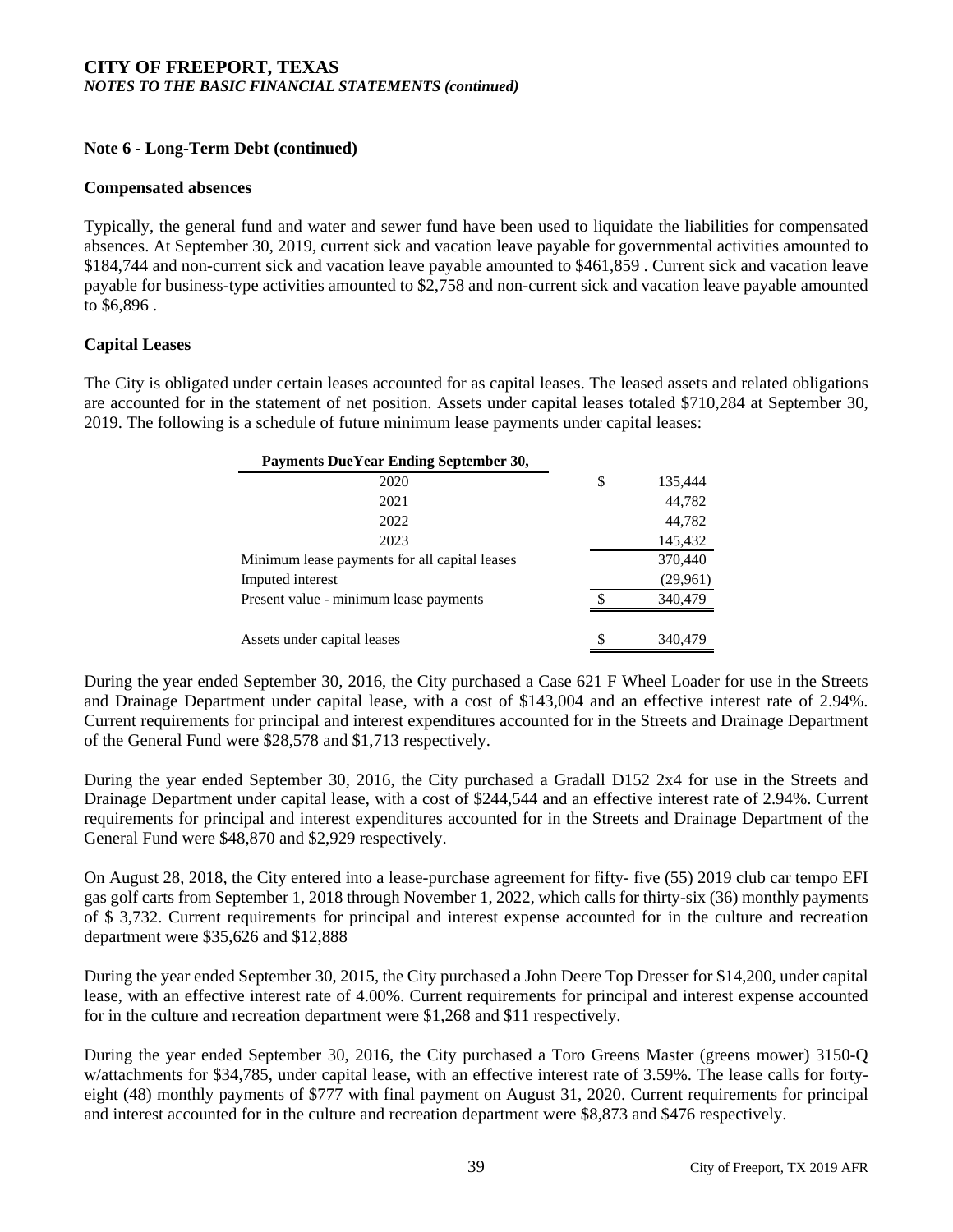#### **Note 6 - Long-Term Debt (continued)**

#### **Operating Leases**

#### **Lessor**

The City leases various office space as well as park and community house rentals as lessor. These leases are considered operating leases for accounting purposes and are reported as income in the General Fund. The office leases are on a month-to-month basis. The park and community house rentals are based upon usage.

Operating lease and rental income for the year ended September 30, 2019, was as follows:

| Office lease Income  | \$261,127 |
|----------------------|-----------|
| Office rental income | \$102,497 |

#### **Lessee**

During the year ended September 30, 2015, the City entered into a 5 year operating lease agreements for copy machines, meters, and maintenance which calls for monthly payments of \$397 and \$381.

During the year ended September 30, 2018, the City entered into a 5 year operating lease agreements for copy machines and a digital mailing system which calls for monthly payments of \$625 and \$153

Operating lease expense for the year ended September 30, 2019 was \$20,441

#### **Note 7 - Interfund receivables, payables, and transfers**

The composition of interfund balances as of September 30, 2019, is as follows:

|                                     |                     | <b>Receivable Fund</b> |                                           |    |                                |    |               |
|-------------------------------------|---------------------|------------------------|-------------------------------------------|----|--------------------------------|----|---------------|
|                                     | <b>General Fund</b> |                        | Non-major<br>Governmental<br><b>Funds</b> |    | <b>Water and Sewer</b><br>Fund |    | <b>Totals</b> |
| <b>Payable Fund</b>                 |                     |                        |                                           |    |                                |    |               |
| <b>Governmental activities</b>      |                     |                        |                                           |    |                                |    |               |
| General fund                        | \$                  | \$                     | 126,203                                   | \$ | 56,607                         | \$ | 182,810       |
| Nonmajor governmental funds         | 56,458              |                        | 13,871                                    |    |                                |    | 70,329        |
| Total governmental activities, net  | 56,458              |                        | 140,074                                   |    | 56,607                         |    | 253,139       |
| <b>Business-type activities</b>     |                     |                        |                                           |    |                                |    |               |
| Water and sewer Fund                | 187,901             |                        |                                           |    |                                |    | 187,901       |
| Total business-type activities, net | 187,901             |                        |                                           |    |                                |    | 187,901       |
| Net interfund totals                | 244,359             |                        | 140,074                                   | S  | 56,607                         | \$ | 441,040       |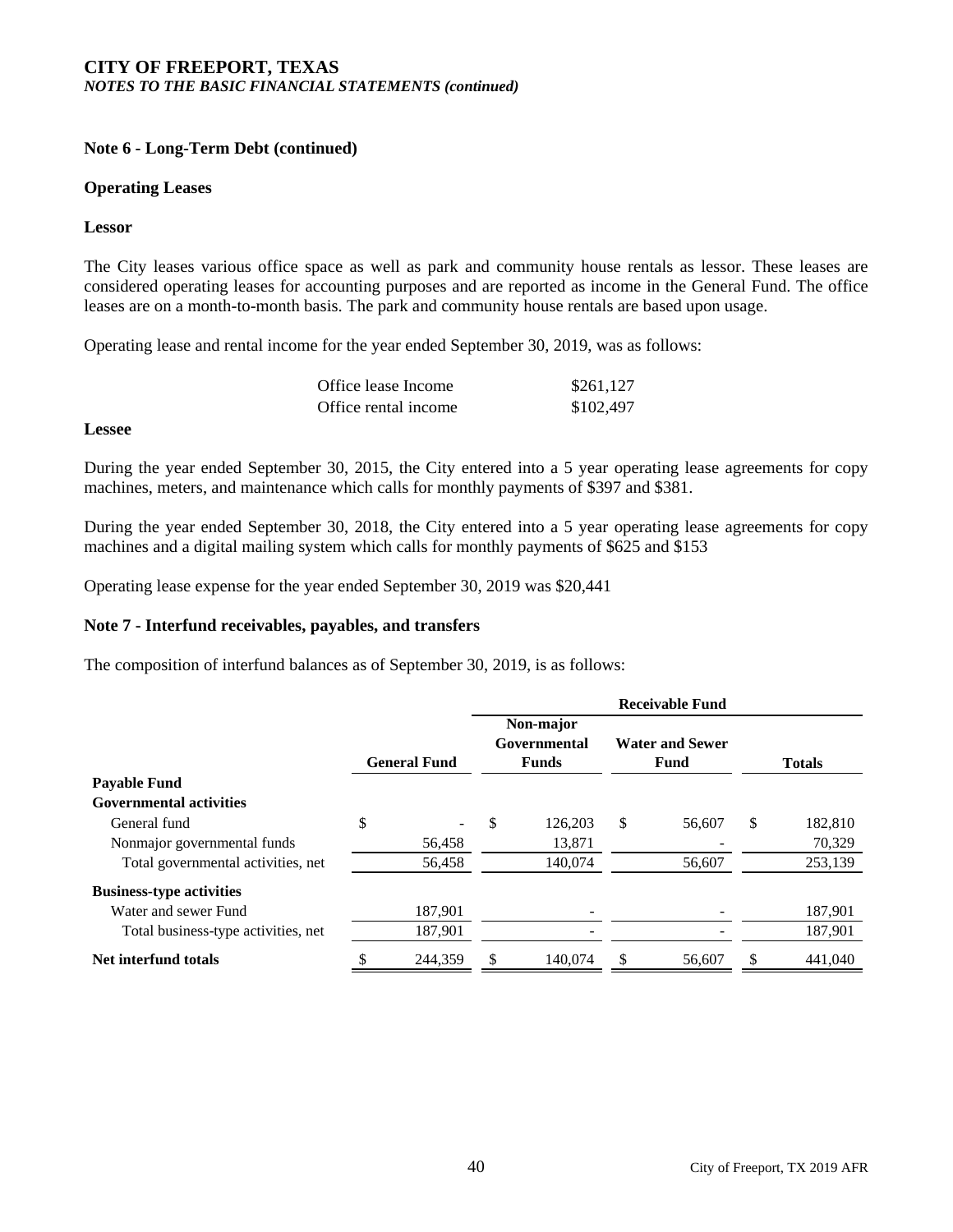*NOTES TO THE BASIC FINANCIAL STATEMENTS (continued)* 

#### **Note 7 - Interfund receivables, payables, and transfers (continued)**

|                                    | <b>Transfers in</b>                       |         |   |                                |    |            |
|------------------------------------|-------------------------------------------|---------|---|--------------------------------|----|------------|
|                                    | Non-major<br>Governmental<br><b>Funds</b> |         |   | Water and<br><b>Sewer Fund</b> |    | <b>Net</b> |
| <b>Transfers out</b>               |                                           |         |   |                                |    |            |
| <b>Governmental activities</b>     |                                           |         |   |                                |    |            |
| General fund                       | \$                                        | 153,454 | S | 959,159                        | \$ | 1,112,613  |
| Total governmental activities, net |                                           | 153,454 |   | 959,159                        |    | 1,112,613  |
| Net interfund totals               | \$                                        | 153,454 |   | 959,159                        | \$ | 1,112,613  |

Amounts recorded as interfund receivables and payables are considered to be temporary loans and will be repaid during the following fiscal year.

#### **Note 8 - Employee Retirement System**

# *Texas Municipal Retirement System*

#### **Plan Description and Provisions**

The City participates as one of 887 plans in the nontraditional, joint contributory, hybrid agent multiple-employer defined benefit pension plan administered by the Texas Municipal Retirement System ("TMRS"). TMRS is an agency created by the State of Texas and administered in accordance with the TMRS Act, Subtitle G, Title 8, Texas Government Code (the "TMRS Act") as an agent multiple-employer retirement system for municipal employees in the State of Texas. The TMRS Act places the general administration and management of the System with a sixmember Board of Trustees. Although the Governor, with the advice and consent of the Senate, appoints the Board, TMRS is not fiscally dependent on the State of Texas. TMRS's defined benefit pension plan is a tax-qualified plan under Section 401 (a) of the Internal Revenue Code. TMRS issue a comprehensive annual financial report ("CAFR") available to the public that can be obtained at www.tmrs.org.

All eligible employees of the City are required to participate in TMRS.

#### **Benefits Provided**

TMRS provides retirement, disability, and death benefits. Benefit provisions are adopted by the governing body of the City, within the options available in the state statutes governing TMRS.

At retirement, the benefit is calculated as if the sum of the employee's accumulated contributions, with interest, and the city-financed monetary credits with interest were used to purchase an annuity. Members may choose to receive their retirement benefit in one of seven payments options.

Members may also choose to receive a portion of their benefit as a Partial Lump Sum Distribution in an amount equal to 12, 24, or 36 monthly payments, which cannot exceed 75% of the member's deposits and interest.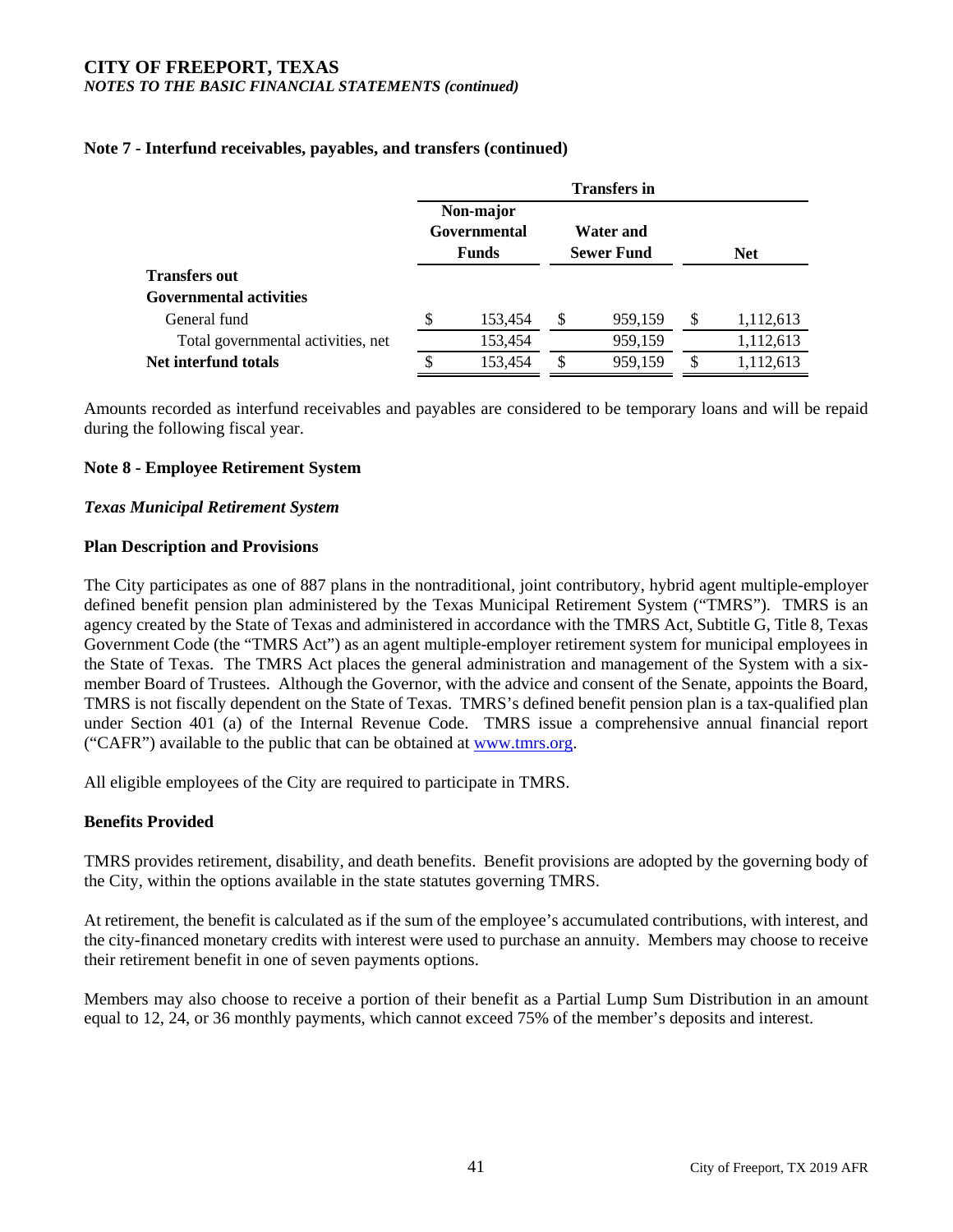*NOTES TO THE BASIC FINANCIAL STATEMENTS (continued)* 

#### **Note 8 - Employee Retirement System (continued)**

A summary of plan provisions for the City are as follows:

|                                                                | Plan Year 2018                                      |
|----------------------------------------------------------------|-----------------------------------------------------|
| Employee deposit rate:                                         | 7%                                                  |
| Matching ratio (City to employee):                             | $2$ to 1                                            |
| Years required for vesting:                                    | 5                                                   |
| Service retirement eligibility:                                | 20 years at any age; 5 years at age<br>60 and above |
| <b>Updated Service Credit:</b>                                 | 100% repeating transfers                            |
| Annuity Increase to retirees:                                  | 70% of CPI repeating                                |
| Supplemental death benefit – active<br>employees and retirees: | Yes                                                 |

At the December 31, 2018 valuation and measurement date, the following employees were covered by the benefit terms:

| Inactive employees or beneficiaries currently receiving benefits | 73  |
|------------------------------------------------------------------|-----|
| Inactive employees entitled to but not yet receiving benefits    | 120 |
| Number of active employees receiving benefits                    | 120 |
| Total                                                            | 313 |
|                                                                  |     |

#### **Contributions**

The contributions rate for employees in TMRS are either 5%, 6%, or 7% of the employee gross earnings, and the City matching percentages are either 100%, 150%, or 200%, both as adopted by the governing body of the city. Under the state law governing TMRS, the contribution rate for each city is determined annually by the actuary, using the Entry Age Normal (EAN) actuarial cost method. The actuarially determined rate is the estimated amount necessary to finance the cost of benefits earned by employees during the year, with an additional amount to finance any unfunded liability.

Employees of the City were required to contribute 7% of their annual gross earnings during the fiscal year. The contribution rates for the City was 14.25% in calendar years 2018 and 2019 respectively. The City's contributions to TMRS for the year ended September 30, 2019 were \$899,582, and were equal to the required contributions.

#### **Net Pension Liability**

The City's Net Pension Liability (NPL) was measured as of December 31, 2019, and the Total Pension Liability (TPL) used to calculate the Net Pension Liability was determined by an actuarial valuation as of that date.

#### **Actuarial Assumptions**

The Total Pension Liability in the December 31, 2018 actuarial valuation was determined using the following actuarial assumptions:

| Inflation rate            | 2.50%                               |
|---------------------------|-------------------------------------|
| Salary increases          | 3.50% to 10.50% including inflation |
| Investment rate of return | 6.75%                               |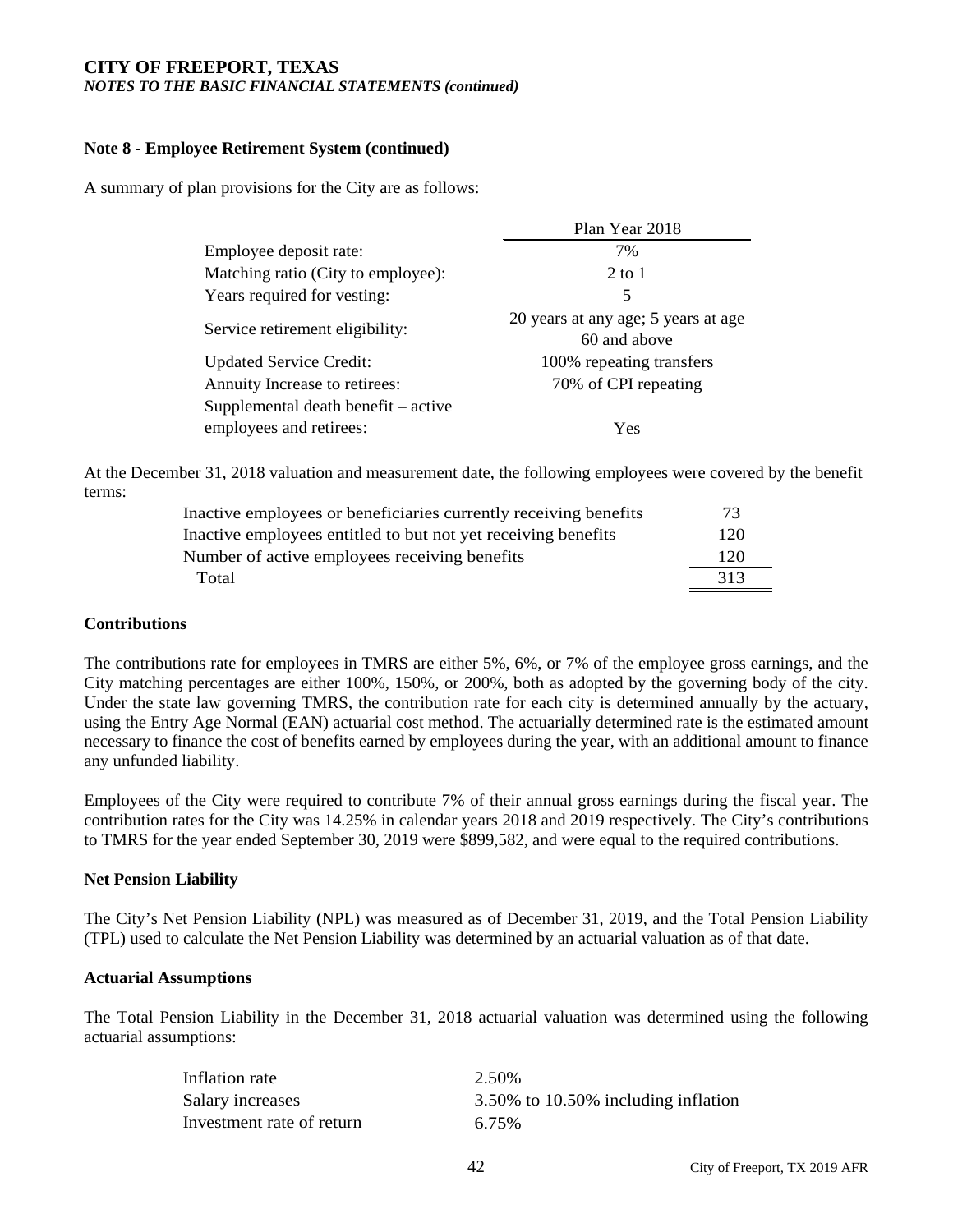#### **Note 8 - Employee Retirement System (continued)**

Salary increases were based on a service-related table. Mortality rates for active members, retirees, and beneficiaries were based on the gender-distinct RP2000 Combined Healthy Mortality Tables with Blue Collar Adjustment, with male rates multiplied by 109% and female rates multiplied by 103%. The rates are projected on a fully generational basis by scale BB to account for future mortality improvements. For disabled annuitants, the gender-distinct RP2000 Disabled Retiree Mortality Tables with Blue Collar Adjustment are used with males rates multiplied by 109% and female rates multiplied by 103% with a 3-year set-forward for both males and females.

In addition, a 3% minimum mortality rate is applied to reflect the impairment for younger members who become disabled. The rates are projected on a fully generational basis by scale BB to account for future mortality improvements subject to the 3% floor.

Actuarial assumptions used in the December 31, 2018, valuation were based on the results of actuarial experience studies. The experience study in TMRS was for the period January 1, 2010 through December 31, 2014. Healthy post-retirement mortality rates and annuity purchase rates were updated based on a Mortality Experience Investigation Study covering 2009 through 2011, and dated December 31, 2013. These assumptions were first used in the December 31, 2013 valuation, along with a change to the Entry Age Normal ("EAN") actuarial cost method. Assumptions are reviewed annually. Plan assets are managed on a total return basis with an emphasis on both capital appreciation as well as the production of income, in order to satisfy the short-term and long-term funding needs of TMRS.

The long-term expected rate of return on pension plan investment was determined using a building-block method in which best estimate ranges of expend future real rates of return (expected returns, net of pension plan investment expense and inflation) are developed for each major asset class. These ranges are combined to produce the longterm expected rate of return by weighting the expected future real rates of return by the target asset allocation percentage and by adding expected inflation. In determining their best estimate of a recommended investment return assumption under the various alternative asset allocation portfolios, GRS focused on the area between (1) arithmetic mean (aggressive) without an adjustment for time (conservative) and (2) the geometric mean (conservative) with an adjustment for time (aggressive). The target allocation and best estimates of arithmetic real rates of return for each major asset class in fiscal year 2019 are summarized in the following table:

|                             |                          | <b>Long-Term Expected</b><br><b>Real Rate of Return</b> |
|-----------------------------|--------------------------|---------------------------------------------------------|
| <b>Asset Class</b>          | <b>Target Allocation</b> | (Arithmetic)                                            |
| Domestic Equity             | 17.5%                    | 4.30%                                                   |
| <b>International Equity</b> | 17.5%                    | 6.10%                                                   |
| Core Fixed Income           | 10.0%                    | 1.00%                                                   |
| Non-core Fixed Income       | 20.0%                    | 3.39%                                                   |
| <b>Real Estate</b>          | 10.0%                    | 3.78%                                                   |
| <b>Real Return</b>          | 10.0%                    | 4.44%                                                   |
| Absolute Return             | 10.0%                    | 3.56%                                                   |
| Private Equity              | 5.0%                     | 7.75%                                                   |
| Total                       | 100.0%                   |                                                         |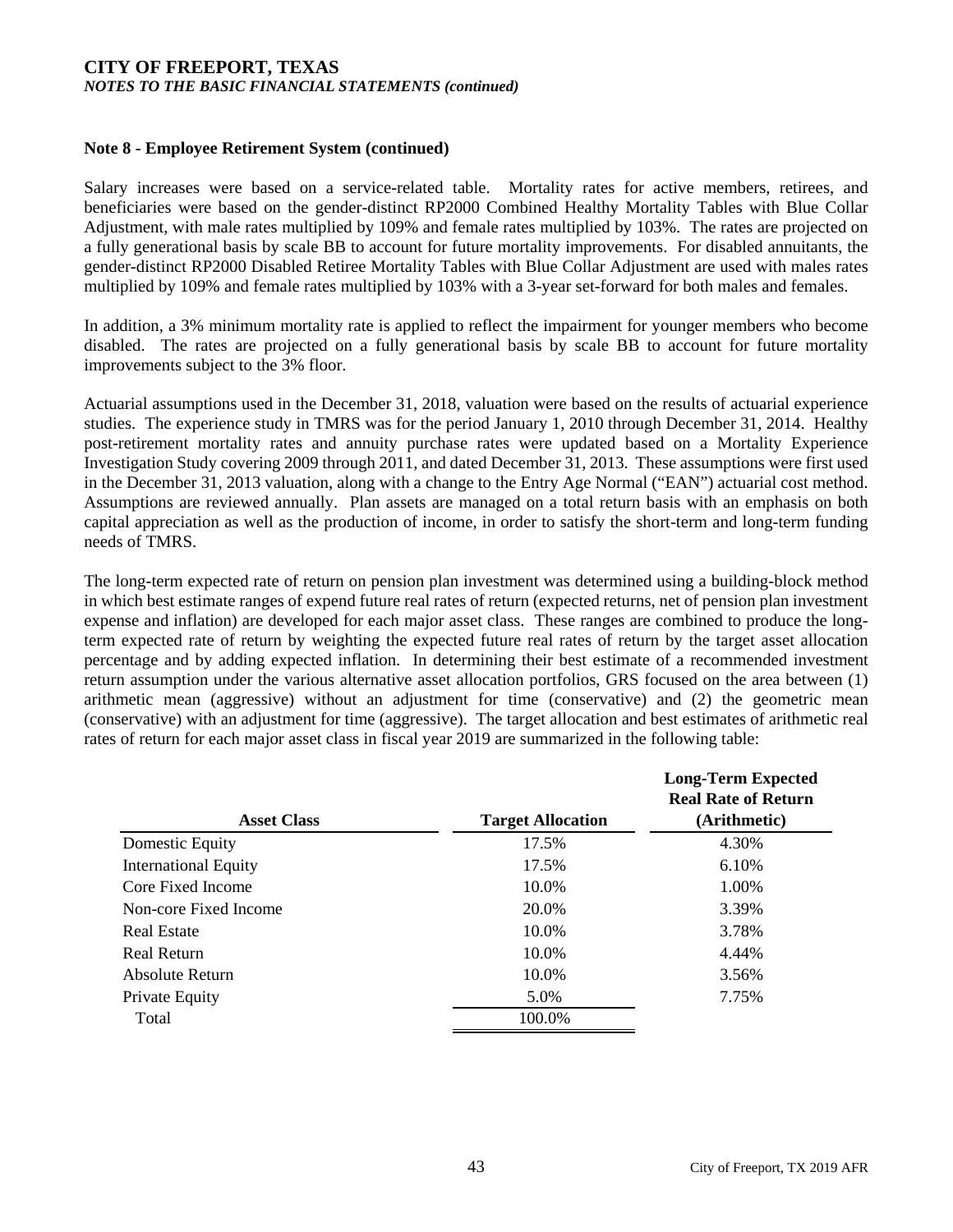#### **Note 8 - Employee Retirement System (continued)**

#### **Discount Rate**

The discount rate used to measure the Total Pension Liability was 6.75%. The projection of cash flows used to determine the discount rate assumed that employee and employer contributions will be made at the rates specified in the statute. Based on that assumption, the pension plan's Fiduciary Net Position was projected to be available to make all projected future benefit payments of current active and inactive employees. Therefore, the long-term expected rate of return on pension plan investments was applied to all period of projected benefit payments to determine the Total Pension Liability.

#### **Basis of Allocation**

Pension items are allocated between governmental activities and business-type activities on the basis of employee payroll funding. For the year ended September 30, 2019, those percentages were 99% and 1%, respectively, which approximated the prior year's allocations.

#### **Changes in the Net Pension Liability**

|                                                   | <b>Increase (Decrease)</b>        |             |                                              |             |    |                                 |
|---------------------------------------------------|-----------------------------------|-------------|----------------------------------------------|-------------|----|---------------------------------|
|                                                   | <b>Total Pension</b><br>Liability |             | <b>Plan Fiduciary</b><br><b>Net Position</b> |             |    | <b>Net Pension</b><br>Liability |
|                                                   |                                   | (a)         |                                              | (b)         |    | $(a) - (b)$                     |
| Balance at December 31, 2017                      | \$                                | 27,259,885  | \$                                           | 22,626,451  | \$ | 4,633,434                       |
| <b>Service Cost</b>                               |                                   | 972,644     |                                              |             |    | 972,644                         |
| Interest (on the Total Pension Liability)         |                                   | 1,828,285   |                                              |             |    | 1,828,285                       |
| Difference between expected and actual experience |                                   | (84,705)    |                                              |             |    | (84,705)                        |
| Contributions – employer                          |                                   |             |                                              | 896,313     |    | (896,313)                       |
| Contributions – employee                          |                                   |             |                                              | 440.294     |    | (440, 294)                      |
| Net investment income                             |                                   |             |                                              | (677, 553)  |    | 677,553                         |
| Administrative Expense                            |                                   |             |                                              | (13,099)    |    | 13,099                          |
| Other                                             |                                   |             |                                              | (684)       |    | 684                             |
| Benefit payments, including refunds of            |                                   |             |                                              |             |    |                                 |
| employee contributions                            |                                   | (1,321,000) |                                              | (1,321,000) |    |                                 |
| Balance at December 31, 2018                      |                                   | 28,655,109  |                                              | 21,950,722  | \$ | 6,704,387                       |

#### **Sensitivity of the net pension liability to changes in the discount rate**

The following presents the net pension liability of the City, calculated using the discount rate of 6.75%, as well as what the City's net pension liability or (asset) would be if it were calculated using a discount rate that is 1 percentage-point lower  $(5.75%)$  or 1 percentage-point higher  $(7.75%)$  than the current rate:

|                              | 1% Decrease |  | Current    | 1% Increase |
|------------------------------|-------------|--|------------|-------------|
|                              | $(5.75\%)$  |  | $(6.75\%)$ | $(7.75\%)$  |
| City's Net Pension Liability | 11.299.525  |  | 6.704.387  | 3.021.733   |

#### **Pension Plan Fiduciary Net Position**

Detailed information about the pension plan's Fiduciary Net Position is available in a separately-issued TMRS financial report. That report may be obtained on the Internet at www.tmrs.com.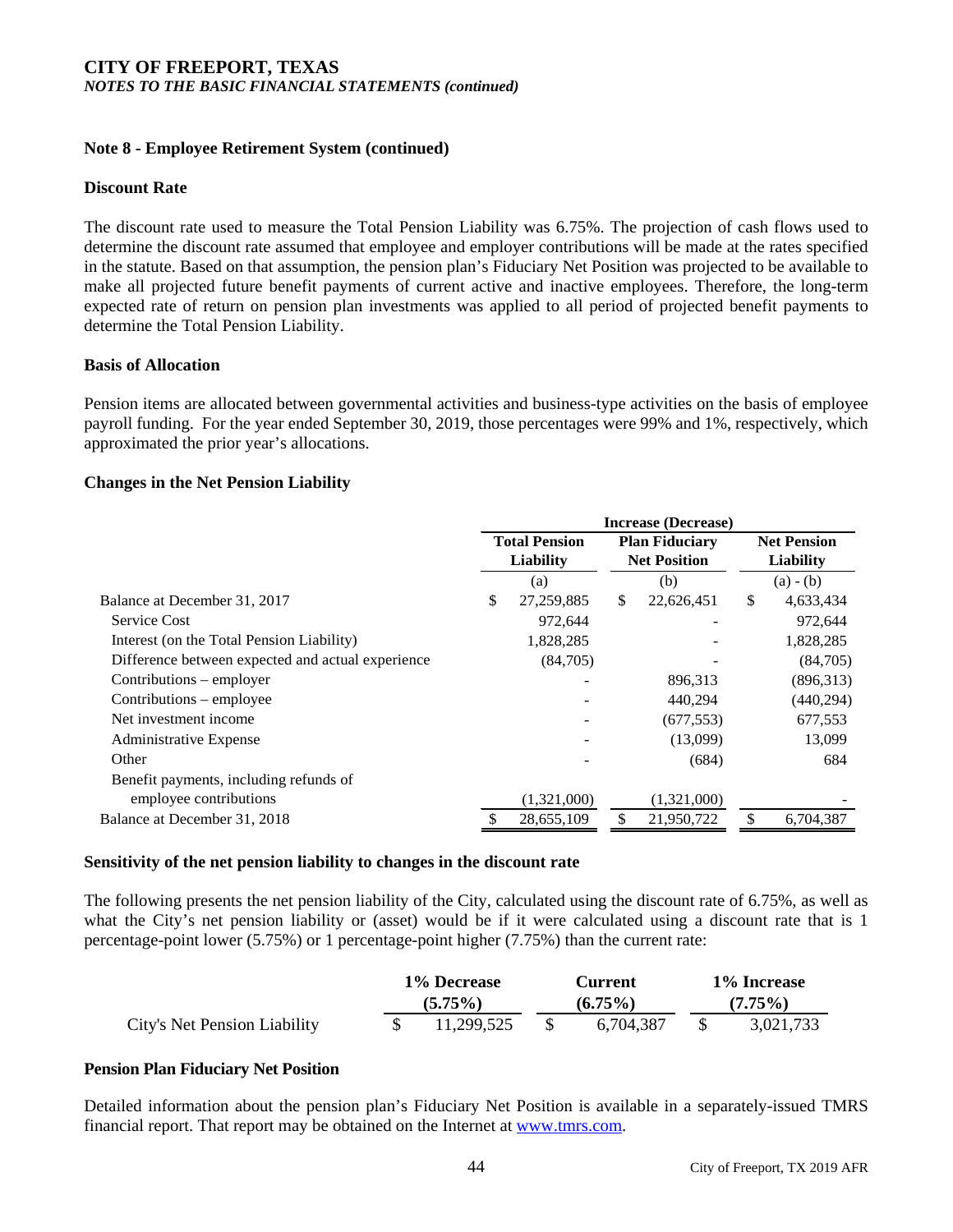#### **Note 8 - Employee Retirement System (continued)**

#### **Pension Expense, Deferred Outflows of Resources and Deferred Inflows of Resources Related to Pensions**

For the year ended September 30, 2019, the City recognized pension expense of \$1,426,241

At September 30, 2019, the City reported deferred outflows and inflows of resources related to pensions from the following sources:

|                                                      | <b>Deferred Outflows of</b><br><b>Resources</b> | <b>Deferred Inflows of</b><br><b>Resources</b> |
|------------------------------------------------------|-------------------------------------------------|------------------------------------------------|
| Difference in expected and actual experience         | 209.633                                         | \$<br>(65,064)                                 |
| Net difference between projected and actual earnings | 1,175,042                                       |                                                |
| Contributions made subsequent to measurement date    | 642,392                                         |                                                |
|                                                      | 2,027,067                                       | (65,064)                                       |

Deferred outflows of resources related to pensions resulting from contributions subsequent to the measurement date of \$642,392 will be recognized as a reduction of the net pension liability for the measurement year ending December 31, 2018 (recognized in the City's financial statements September 30, 2019). Other amounts reported as deferred outflows and inflows of resources related to pensions will be recognized in pension expense as follows:

| Year ended    |               |
|---------------|---------------|
| September 30: | <b>Amount</b> |
| 2020          | \$<br>506,728 |
| 2021          | 222,832       |
| 2022          | 149,085       |
| 2023          | 440,966       |
| Total         | 1,319,611     |

#### *Texas Emergency Services Retirement System*

#### **Plan Description and Provisions**

The Texas Emergency Services Retirement System (TESRS) administers a cost-sharing multiple employer pension system (the System) established and administered by the State of Texas to provide pension benefits for emergency services personnel who serve without significant monetary remuneration. Direct financial activity for the System is classified in the financial statements as pension trust funds. The System issues a stand-alone financial report that is available to the public at www.tesrs.org.

Due to the insignificance of the amounts and the time required to make such calculations, the City has opted not to record the transactions required to implement GASB No. 68 for the TESRS Pension Plan to the current year financial statements. The net pension liability is estimated to be \$15,484.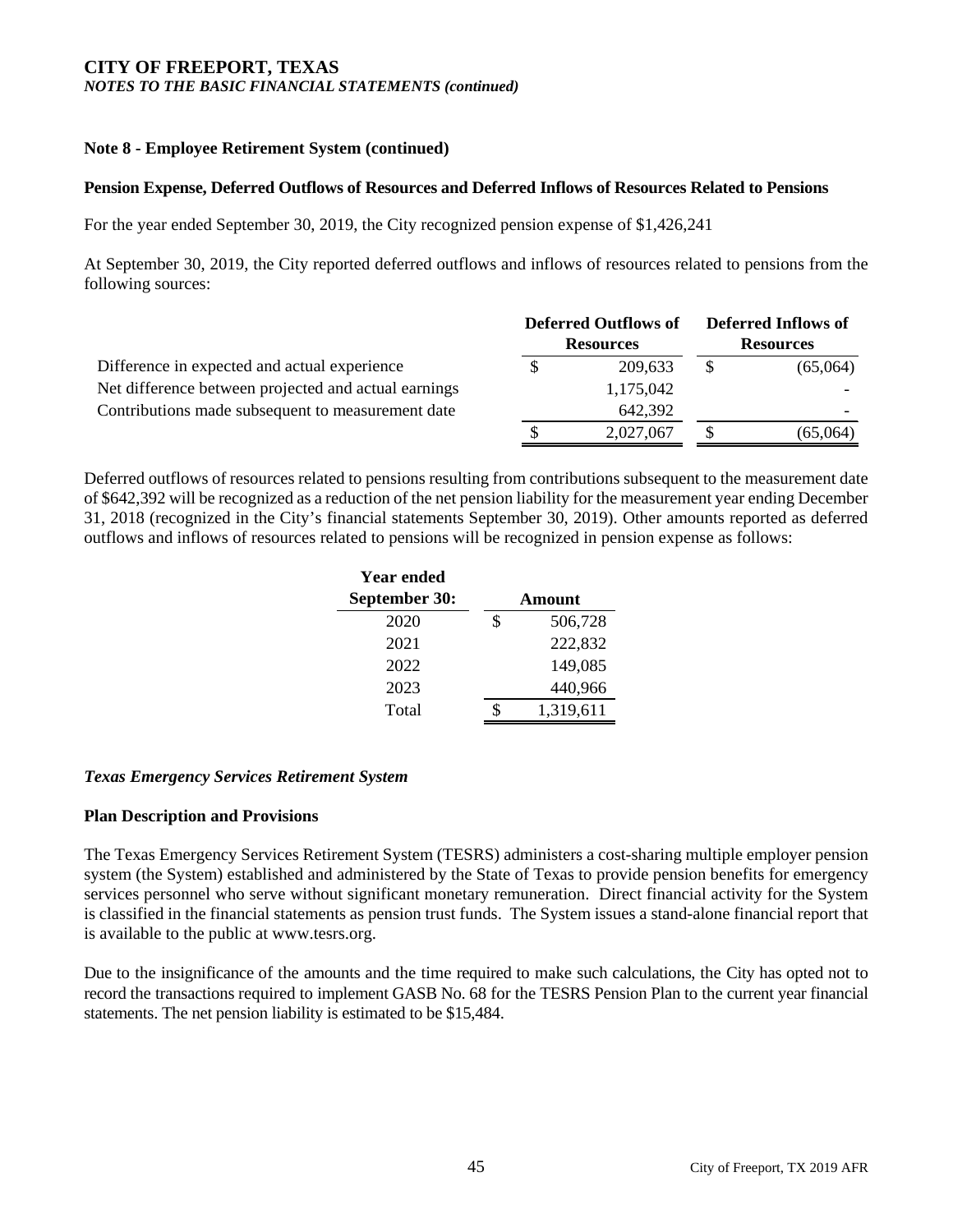#### **Note 9 - Other Post-Employment Benefits**

#### *TMRS Supplemental Death Benefits Fund*

#### **Plan Description**

The City's single-employer defined benefit group-term life insurance plan is operated by the Texas Municipal Retirement System (TMRS) via the Supplemental Death Benefits Fund (SDBF). The City elected, by ordinance, to provide group-term life insurance coverage to both current and retired employees. The City may terminate coverage under and discontinue participation in the SDBF by adopting an ordinance before November 1 of any year to be effective the following January 1.

#### **Benefits Provided**

The death benefit for active employees provides a lump-sum payment approximately equal to the employee's annual salary (calculated based on the employee's actual earnings, for the 12-month period preceding the month of death); retired employees are insured for \$7,500; this coverage is another post-employment benefit (OPEB). As the SDBF covers both active and retiree participants, with no segregation of assets, the SDBF is considered to be an unfunded OPEB plan (i.e. no assets are accumulated).

Membership in the plan as of the measurement date of December 31, 2018 was as follows:

| Inactive employees or beneficiaries currently receiving benefits | 47  |
|------------------------------------------------------------------|-----|
| Inactive employees entitled to but not yet receiving benefits    | 23  |
| Number of active employees receiving benefits                    | 120 |
| Total                                                            | 190 |

#### **Contributions**

Contributions are made monthly based on the covered payroll of employee members of the participating member city. The contractually required contribution rate is determined annually for each city (currently 0.15% of covered payroll). The rate is based on the mortality and service experience of all employees covered by the SDBF and the demographics specific to the workforce of the city. There is a one-year delay between the actuarial valuation that serves as the basis for the employer contribution rate and the calendar year when the rate goes into effect. The funding policy of this plan is to assure that adequate resources are available to meet all death benefit payments for the upcoming year; the intent is not to prefund retiree term life insurance during employees' entire careers. As such, contributions are utilized to fund active member deaths on a pay-as-you-go basis; any excess contributions and investment income over payments then become net position available for benefits.

#### **Discount Rate**

The TMRS SDBF program is treated as unfunded OPEB plan because the SDBF trust covers both active employees and retirees and the assets are not segregated for these groups. Under GASB Statement No. 75, the discount rate for an unfunded OPEB plan should be based on 20-year tax-exempt AA or higher Municipal Bonds. Therefore, a discount rate of 3.71% based on the Fidelity Index's "20-Year Municipal GO AA Index" rate as of December 31, 2018. At transition, GASB Statement No.75 also requires that the total OPEB liability as of the prior fiscal year end be estimated based on the 20 Year Bond GO Index as of the prior fiscal year end. The actuary has estimated the total OPEB liability, as of December 31, 2017, using a discount rate of 3.31%.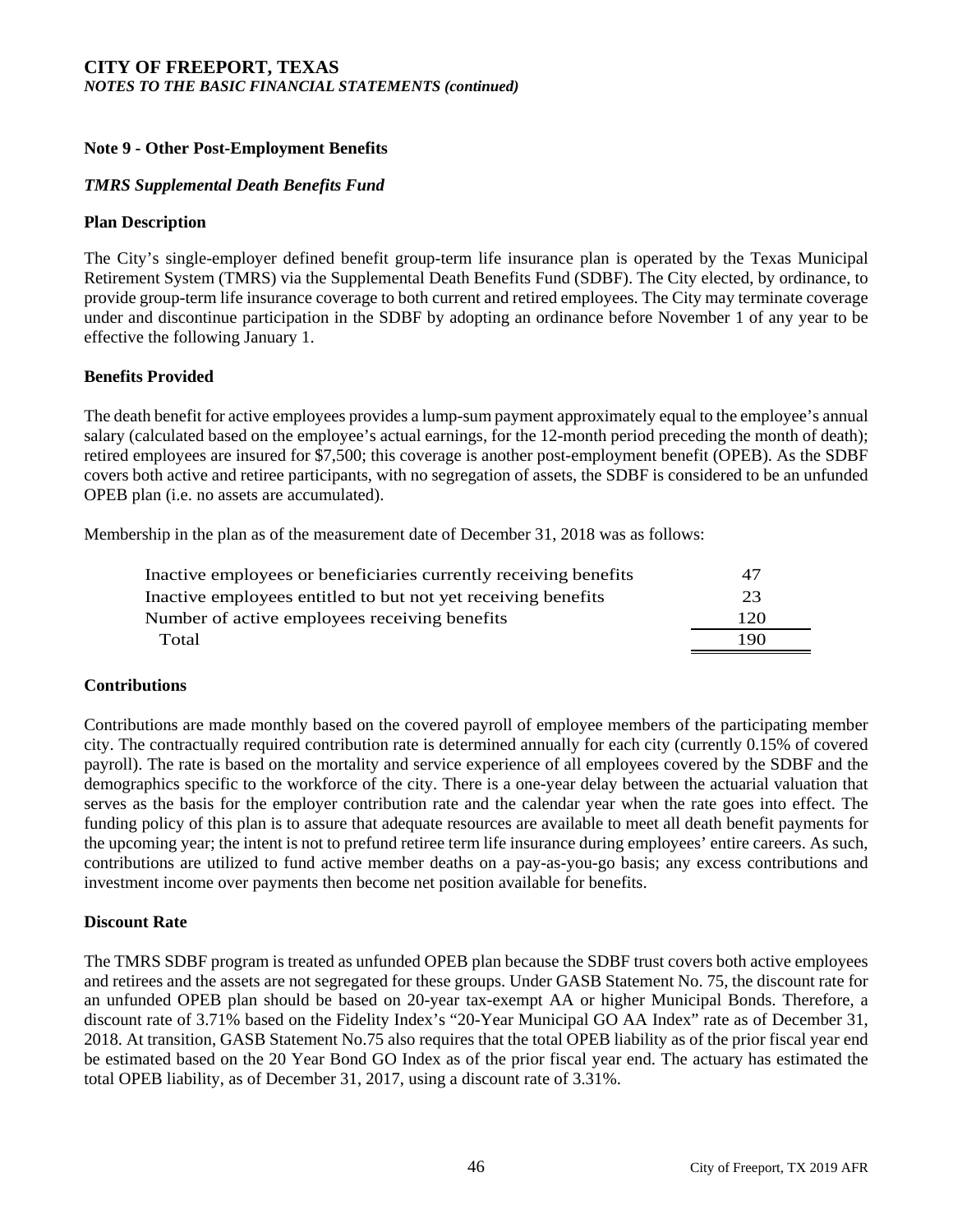*NOTES TO THE BASIC FINANCIAL STATEMENTS (continued)* 

#### **Note 9 - Other Post-Employment Benefits (continued)**

#### *TMRS Supplemental Death Benefits Fund (continued)*

#### **Actuarial Assumptions**

The City's Total OPEB Liability was measured at December 31, 2018 and was determined by an actuarial valuation as of that date using the following actuarial assumptions:

| Inflation                                | 2.50%                                                                                                                                                                                                                                                                                                                                          |
|------------------------------------------|------------------------------------------------------------------------------------------------------------------------------------------------------------------------------------------------------------------------------------------------------------------------------------------------------------------------------------------------|
| Salary increase                          | 3.50% to 10.50% including inflation                                                                                                                                                                                                                                                                                                            |
| Discount rate*                           | 3.71%                                                                                                                                                                                                                                                                                                                                          |
| Retirees' share of benefit-related costs | $0\%$                                                                                                                                                                                                                                                                                                                                          |
| Administrative expenses                  | All administrative expenses are paid through the Pension Trust and accounted for<br>under reporting requirements under GASB Statement No. 68.                                                                                                                                                                                                  |
| Mortality rates - service retirees       | RP2000 Combined Mortality Table with Blue Collar Adjustment with male rates<br>multiplied by 109% and female rates multiplied by 103% and projected on a fully<br>generational basis with scale BB.                                                                                                                                            |
| Mortality rates - disabled retirees      | RP2000 Combined Mortality Table with Blue Collar Adjustment with male rates<br>multiplied by 109% and female rates multiplied by 103% with a 3 year set-forward<br>for both males and females. The rates are projected on a fully generational basis<br>with scale BB to account for future mortality improvements subject to the 3%<br>floor. |
|                                          | $*$ The discount rate was bosed on the Eidelity Index's "00 Veen Municipal CO AA Index" rate so of December 21                                                                                                                                                                                                                                 |

\*The discount rate was based on the Fidelity Index's "20-Year Municipal GO AA Index" rate as of December 31, 2018.

Notes: The actuarial assumptions used in the December 31, 2018 valuation were based on the results of an actuarial experience study for the period December 31, 2010 to December 31, 2014.

#### **Basis of Allocation**

Pension items are allocated between governmental activities and business-type activities on the basis of employee payroll funding. For the year ended September 30, 2019, those percentages were 99% and 1%, respectively, which approximated the prior year's allocations.

#### **Changes in the Total OPEB Liability**

| Balance at December 31, 2017                      | S | 318.964   |
|---------------------------------------------------|---|-----------|
| Changes for the year:                             |   |           |
| Service cost                                      |   | 11,923    |
| Interest on Total OPEB Liability                  |   | 10,724    |
| Difference between expected and actual experience |   | (9,540)   |
| Changes in assumptions or other inputs            |   | (23, 177) |
| Benefit payments                                  |   | (1,883)   |
| Net changes                                       |   | (11,953)  |
| Balance at December 31, 2018                      |   | 307,011   |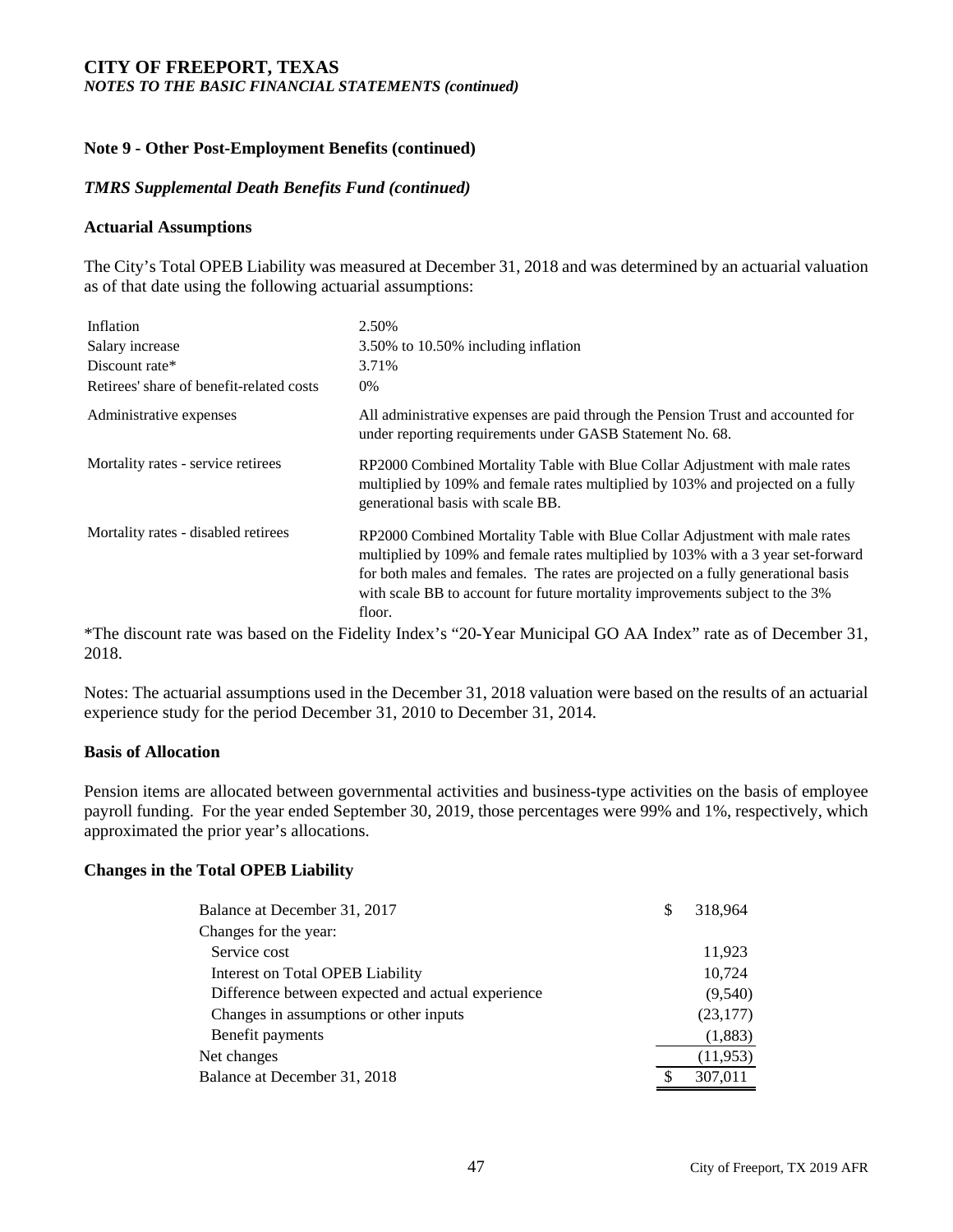*NOTES TO THE BASIC FINANCIAL STATEMENTS (continued)* 

#### **Note 9 - Other Post-Employment Benefits (continued)**

#### *TMRS Supplemental Death Benefits Fund (continued)*

Ending total OPEB liability is as of December 31, 2018. Changes of assumptions reflect a change in the discount rate from 3.31% as of December 31, 2017 to 3.71% as of December 31, 2018.

#### **Sensitivity Analysis**

The following presents the total OPEB liability of the employer, calculated using the discount rate of 3.71%, as well as what the City's total OPEB liability would be if it were calculated using a discount rate that is 1 percentage point lower (2.71%) or 1 percentage point higher (4.71%) than the current rate. Note that the healthcare cost trend rate does not affect the total OPEB liability, so sensitivity to the healthcare cost trend rate is not shown.

|                           | 1% Decrease | <b>Current</b> | 1% Increase |
|---------------------------|-------------|----------------|-------------|
|                           | $(2.71\%)$  | $(3.71\%)$     | $(4.71\%)$  |
| City's Net OPEB Liability | 369.619     | 307.011        | 258.431     |

#### **OPEB Expense, Deferred Outflows of Resources, and Deferred Inflows of Resources Related to OPEB Activity**

For the year ended September 30, 2019, the City recognized OPEB expense of \$21,613

As of September 30, 2019, the City reported deferred outflows of resources related to OPEB from the following sources:

|                                                   |   | <b>Deferred Outflows of</b><br><b>Resources</b> | <b>Deferred Inflows of</b><br><b>Resources</b> |
|---------------------------------------------------|---|-------------------------------------------------|------------------------------------------------|
| Difference in expected and actual experience      | S |                                                 | (7, 875)                                       |
| Change in assumptions                             |   | 17.444                                          | (19, 132)                                      |
| Contributions made subsequent to measurement date |   | 1,882                                           |                                                |
| Total                                             |   | 19.326                                          | 27,007                                         |

The \$1,882 reported as deferred outflows of resources related to OPEB resulting from City contributions subsequent to the measurement date will be recognized as a reduction of the OPEB liability in the year ending September 30, 2020.

Amounts currently reported as deferred outflows of resources related to OPEBs, excluding contributions subsequent to the measurement date, will be recognized in OPEB expense as follows:

| Year ended    |               |
|---------------|---------------|
| September 30: | Amount        |
| 2020          | \$<br>(1,034) |
| 2021          | (1,034)       |
| 2022          | (1,034)       |
| 2023          | (2,294)       |
| 2024          | (4,167)       |
| Total         | (9, 563)      |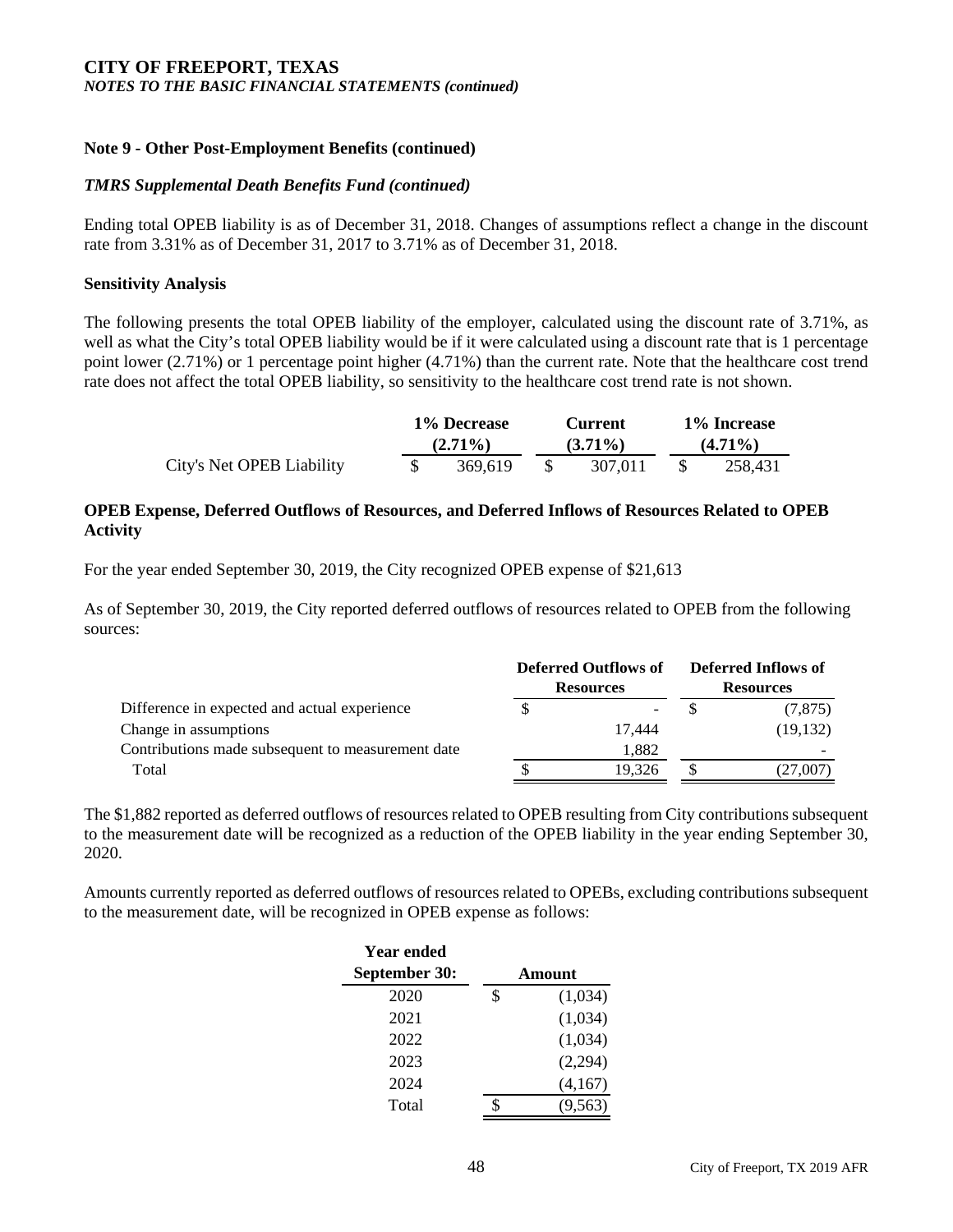#### **Note 9 - Other Post-Employment Benefits (continued)**

#### *Retiree Healthcare Plan*

#### **Plan Description**

The City of Freeport maintains a Retiree Health Care Plan (RHCP) through the TML Health Benefits Pool, a health risk pool established pursuant to Texas Local Government Code Chapter 172, Texas Government Code Chapter 791, and the Texas Trust Code to provide health care benefits coverage for employees and retirees and dependents of employees and retirees, of Texas political subdivisions under an interlocal agreement. The City is currently offering health benefits coverage through the RHCP which allows the extension of benefits to retirees of the City. The City provides health benefit s coverage to its retirees through the RHCP and the cost of such coverage be paid for by the City to a maximum of \$750 per month; any additional amount will be the responsibility of the retiree. An employee who is under 60 years of age and has been covered by TMRS (Texas Municipal Retirement System) for at least 20 years, or an employee who is 60 years or older and has been covered by TMRS for at least 5 years. The employee must also work for the City for a period of eight continuous years and meet the definition of retiree for purposes of the ordinance. The Interlocal Agreement in effect between the City and the TML Health Benefits Pool, adopted September 8, 2014, provides that the Board of Trustees may adopt rules and regulations which may amend this plan in the future. Other coverage's will be as established by the TML Health Benefits Pool Board of Trustees.

#### **Benefits Provided**

The RHCP provides pre sixty-five benefit coverage which will continue until the end of the month for the covered retiree's 65<sup>th</sup> birthday. Coverage for early retirees under these plans will require that the early retiree enroll in the TML Health Benefits Pool plan within 31 days of commencement of their pre 65 retirement, meet the plans definition of retiree, and that the retiree receive all other applicable benefits provided to the retiree population. The pre sixty-five plan offers the retirees a choice of one of four plan options which consist of a platinum, gold, silver, and bronze. Each plan has a specified rate that varies year over year.

At December 31, 2018, the following employees were covered by the benefit terms:

| Inactive plan members or beneficiaries currently receiving benefits |     |
|---------------------------------------------------------------------|-----|
| Active Plan Members                                                 | 113 |
| Total                                                               | 115 |

#### **Total OPEB Liability**

The City's total OPEB liability of \$502,717 was measured as of December 31, 2018, and was determined by an actuarial valuation as of December 31, 2017.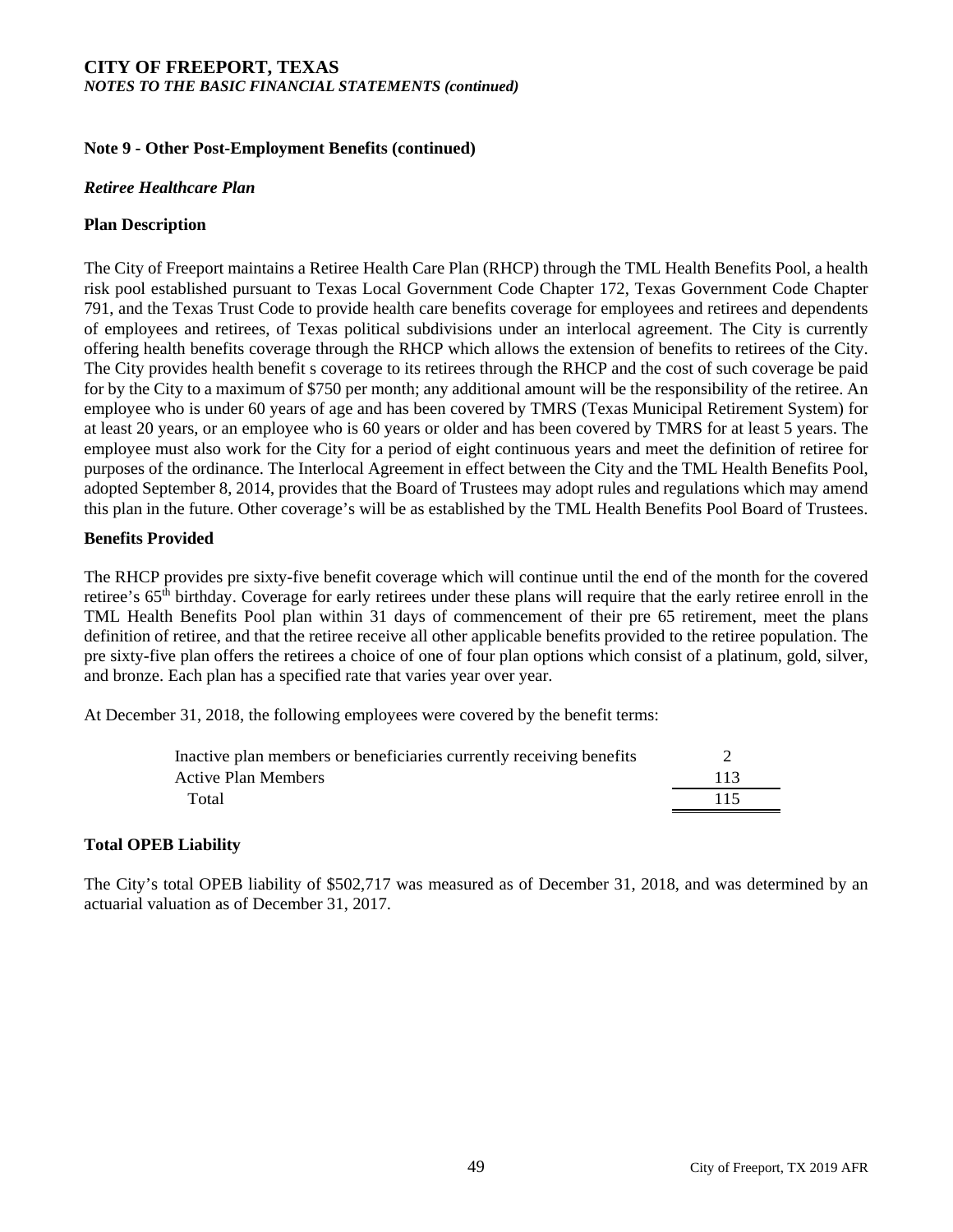*NOTES TO THE BASIC FINANCIAL STATEMENTS (continued)* 

#### **Note 9 - Other Post-Employment Benefits (continued)**

#### *Retiree Healthcare Plan (continued)*

#### **Actuarial Assumptions and Methods**

The total OPEB liability in the December 31, 2017 actuarial valuation was determined using the following actuarial assumptions and other inputs, applied to all periods included in the measurement, unless otherwise specified:

| <b>Actuarial Cost Method</b>   | Individual Entry-Age Normal                                                                                                                                                                                                                                                                                               |
|--------------------------------|---------------------------------------------------------------------------------------------------------------------------------------------------------------------------------------------------------------------------------------------------------------------------------------------------------------------------|
| Discount rate                  | 3.71%                                                                                                                                                                                                                                                                                                                     |
| Inflation                      | 2.50%                                                                                                                                                                                                                                                                                                                     |
| Salary increase                | 3.50% to 10.50% including inflation                                                                                                                                                                                                                                                                                       |
| Demographic Assumptions        | Based on the experience study covering the four-year period ending December 31, 2014<br>as conducted for the Texas Municipal Retirement System (TMRS)                                                                                                                                                                     |
| Mortality                      | For healthy retirees, the gender-distinct RP-2000 Combined Healthy Mortality Tables<br>with Blue Collar Adjustment are used with male rates multiplied by 109% and female<br>rates multiplied by 103%. The rates are projected on a fully generational basis by scale<br>BB to account for future mortality improvements. |
| <b>Health Care Trend Rates</b> | The explicit subsidy provided by the City is not assumed to increase in the future.                                                                                                                                                                                                                                       |
| <b>Participation Rates</b>     | 70% for retirees age 55 or older at retirement;<br>10% for retirees under age 55 at retirement                                                                                                                                                                                                                            |

#### **Discount Rate**

For plans that do not have formal assets, the discount rate should equal the tax-exempt municipal bond rate based on an index of 20-year general obligation bonds with an average AA credit rating as of the measurement date. For the purpose of this valuation, the municipal bond rate is 3.71% (based on the daily rate closest to but not later than the measurement date of the Fidelity "20-Year Municipal GO AA Index"). The discount rate was 3.31% as of the prior measurement date.

#### **Plan Assets**

There are no plan assets accumulated in a trust that meets the criteria in paragraph 4 of GASB Statement No. 75.

#### **Changes in the Total OPEB Liability**

| Balance at December 31, 2017                      | S | 495,578   |
|---------------------------------------------------|---|-----------|
| Changes for the year:                             |   |           |
| Service cost                                      |   | 27,301    |
| Interest on Total OPEB Liability                  |   | 16,533    |
| Difference between expected and actual experience |   | (715)     |
| Changes in assumptions or other inputs            |   | (16, 480) |
| Benefit payments                                  |   | (19,500)  |
| Net changes                                       |   | 7,139     |
| Balance at December 31, 2018                      |   | 502,717   |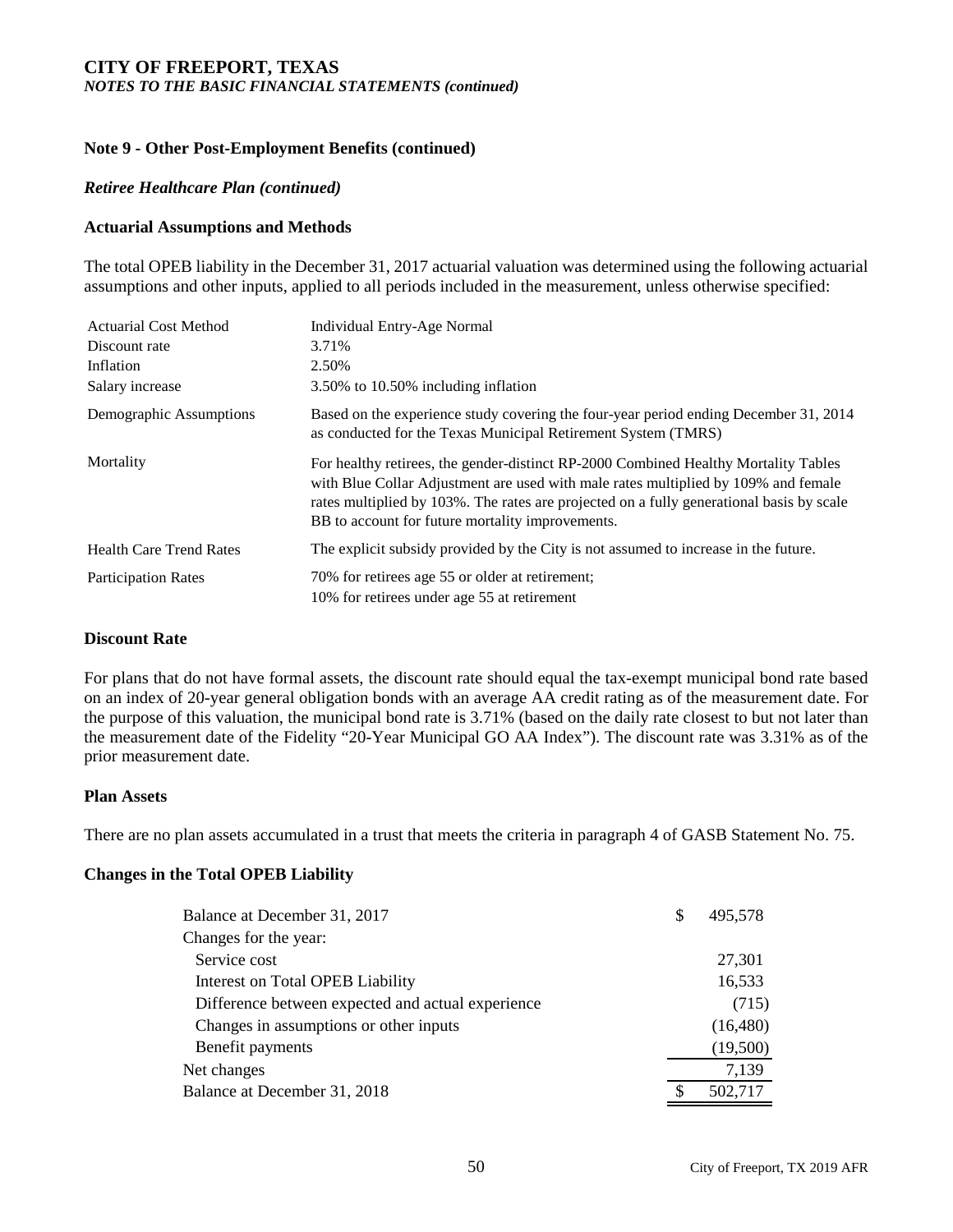*NOTES TO THE BASIC FINANCIAL STATEMENTS (continued)* 

#### **Note 9 - Other Post-Employment Benefits (continued)**

#### *Retiree Healthcare Plan (continued)*

The ending Total OPEB Liability was \$502,717 as of December 31, 2018.

Changes of assumptions reflect a change in the discount rate from 3.31% as of December 31, 2017 to 3.71% as of December 31, 2018, and minor updates to the health care trend assumption.

#### **Sensitivity of the total OPEB liability to changes in the discount rate**

The following presents the plan's total OPEB liability, calculated using a discount rate of 3.71%, as well as what the plan's total OPEB liability would be if it were calculated using a discount rate that is one percent lower or one percent higher:

|                          |             | <b>Current Discount</b> |             |
|--------------------------|-------------|-------------------------|-------------|
|                          | 1% Decrease | <b>Rate Assumption</b>  | 1% Increase |
|                          | $(2.71\%)$  | $(3.71\%)$              | $(4.71\%)$  |
| Retiree Health Care Plan | 545.148     | 502.717                 | 464.326     |

#### **Sensitivity of the total OPEB liability to changes in the healthcare cost trend rates**

The employer provided benefit is not affected by sensitivity in healthcare trends

### **OPEB Expense and Deferred Outflows of Resources and Deferred Inflows of Resources Related to OPEB**

For the year ended September 30, 2019, the City recognized OPEB expense of \$44,167

At September 30, 2019, the City reported deferred outflows of resources and deferred inflows of resources related to OPEB from the following sources:

|                                                   | <b>Deferred Outflows of</b> |                  | <b>Deferred Inflows of</b> |                  |  |
|---------------------------------------------------|-----------------------------|------------------|----------------------------|------------------|--|
|                                                   |                             | <b>Resources</b> |                            | <b>Resources</b> |  |
| Difference in expected and actual experience      |                             | -                |                            | (632)            |  |
| Change in assumptions                             |                             | 15,435           |                            | (14, 573)        |  |
| Contributions made subsequent to measurement date |                             | 13,500           |                            |                  |  |
| Total                                             |                             | 28,935           |                            | (15,205)         |  |

The \$13,500 reported as deferred outflows of resources related to OPEB resulting from City contributions subsequent to the measurement date will be recognized as a reduction of the total OPEB liability in the year ending September 30, 2020.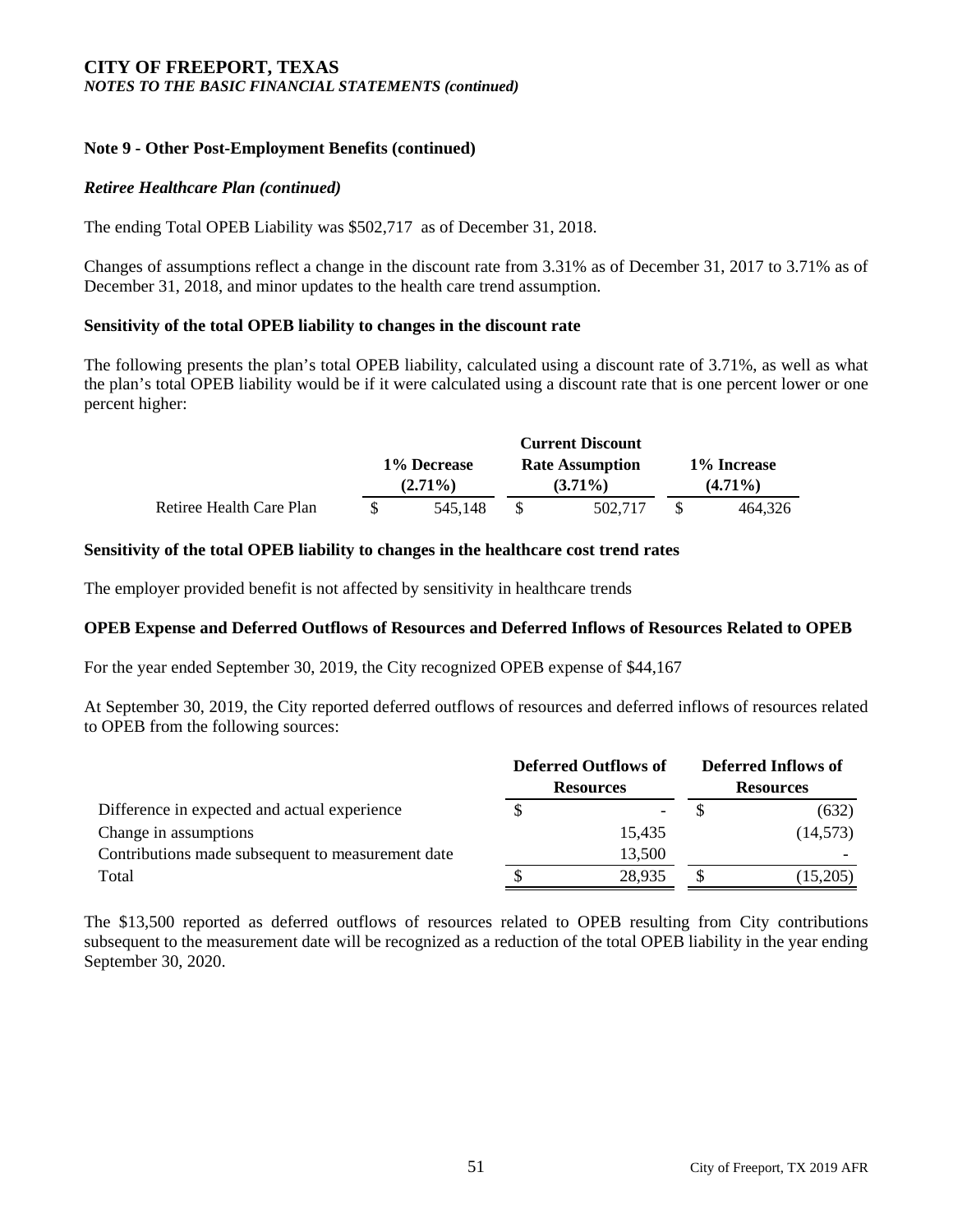*NOTES TO THE BASIC FINANCIAL STATEMENTS (continued)* 

#### **Note 9 - Other Post-Employment Benefits (continued)**

#### *Retiree Healthcare Plan (continued)*

Amounts currently reported as deferred outflows of resources related to OPEB, excluding contributions subsequent to the measurement date, will be recognized in OPEB expense as follows:

| <b>Year ended</b> |           |
|-------------------|-----------|
| September 30:     | Amount    |
| 2020              | \$<br>333 |
| 2021              | 333       |
| 2022              | 333       |
| 2023              | 333       |
| 2024              | 333       |
| Thereafter        | (1, 435)  |
| Total             | 230       |
|                   |           |

#### **Note 10 - Deferred Compensation Plan**

The City offers its employees the opportunity to participate in a deferred compensation plan created in accordance with Internal Revenue Code Section 457. The plan is an additional retirement savings option for the City employees; however, no contributions will be made by the City. The retirement plan is offered to public service personnel only.

#### **Note 11 - Industrial Contract Agreements**

The City three Industrial Development Agreements: Brazosport IDA (Interlocal with Lake Jackson and Clute), Freeport IDA, and Freeport LNG. Brazosport IDA and Freeport IDA, are calculated based on property values or CPI - whichever is greater. Freeport LNG Industrial District payments are made in accordance to a payment schedule outline in the agreement. The amount received under this contract and various other industrial district contracts during the year ended September 30, 2019 was \$7,532,865 and is reported in the General Fund.

#### **Note 12 - Subsurface Lease Agreement**

The City entered into a subsurface lease agreement with the Dow Chemical Corporation in July 2017. The terms of the lease agreement is July 31, 2017 through July 31, 2037 with an option to extend the term for an additional 5 years through July 31, 2042. The City will receive a total of \$8,000,000 throughout the life of the lease. The amount received under this contract during the year ended September 30, 2019 was \$100,000

# **Note 13 - Water Supply Contract**

The City entered into a water supply contract with the Brazosport Water Authority on February 20, 1987. The contract term is forty years and may not be terminated as long as bonds are outstanding. The City agrees to take and pay for, whether taken or not, 2 million gallons of water per day. The actual supply of water under this contract started in March, 1989.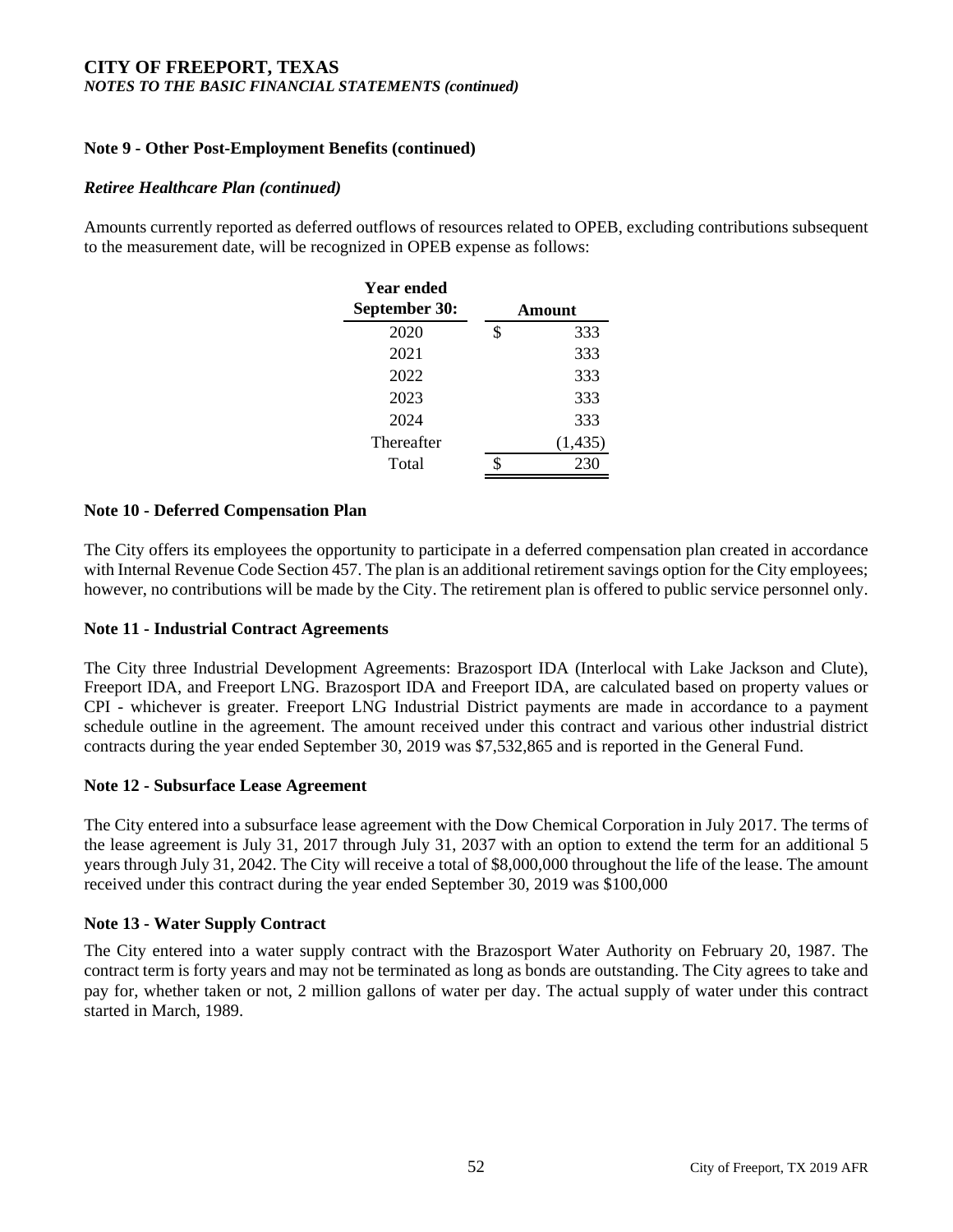#### **Note 14 - Joint Venture**

The City is party to an agreement with the City of Oyster Creek to share costs associated with the operation of a sewer treatment plant. The plant went on-line during the fiscal year ended September 30, 1989. The percentage for sharing the operating expenses is determined based upon meter flow calibrations. For the year ended September 30, 2019, the City of Freeport's portion of these expenses \$82,434.

During the year ended September 30, 2003, the City began a joint venture with the City of Clute, City of Lake Jackson, and the SPCA for an animal shelter. The shelter is located in Lake Jackson and provides programs for the claiming and adoption of lost or abandoned animals for the three cities. The term of the agreement is from March 1, 2003 through February 28, 2023. The City and Clute contributed \$150,000 each and the SPCA contributed \$250,000 for a total of \$550,000 to Lake Jackson for the design, construction, and furnishing of the \$1,100,000 facility. The City pays each year for administrative operating costs. For the year ended September 30, 2019, the City paid \$125,000 for their portion of the operating costs.

#### **Note 15 - Commitments and Contingencies**

#### **Litigation and Other Contingencies**

From time to time, the City is a defendant in various lawsuits. Although the outcome of these lawsuits is not presently determinable, it is the opinion of City Management and legal counsel that any ultimate uninsured liability to the City from these lawsuits will not be material.

#### **Arbitrage Rebate**

In accordance with the provisions of the Internal Revenue Code, sections 103, 103A, and 148, as amended, a governmental debt issuance must qualify and maintain tax-exempt status by satisfying certain arbitrage requirements contained in these provisions. As part of the requirements, certain amounts earned on the non-purpose investment of debt issuance proceeds, in excess of the yield on an issue, earned as arbitrage, will be required to be paid to the U.S. Treasury. As part of this process, the City annually determines potential arbitrage liabilities on its debt issues, on component unit debt issues and on debt issues assumed by the City from various Municipal Utility Districts.

#### **Note 16 - Risk Management**

The City is exposed to various risks of loss related to torts; theft of, damage to and destruction of assets; errors and omissions; and natural disasters for which the City participates in the Texas Municipal League's General Liability Fund. In addition, the City participates in the Texas Municipal League's Workers Compensation Fund to insure the City for workers compensation claims. The Texas Municipal League is not intended to operate as an insurance company but rather as contracting mechanism by which the city provides self-insurance benefits to its employees. The fund contracts with a third-party administrator for administration, investigation and adjustment services in the handling of claims. Premiums are based on the estimated City payroll risk factor and rates. The premiums are adjusted by the City's experience modifier. All loss contingencies, including claims incurred but not reported, if any, are recorded and accounted for by the TML Pool. The City has not significantly reduced insurance coverage in the last three years.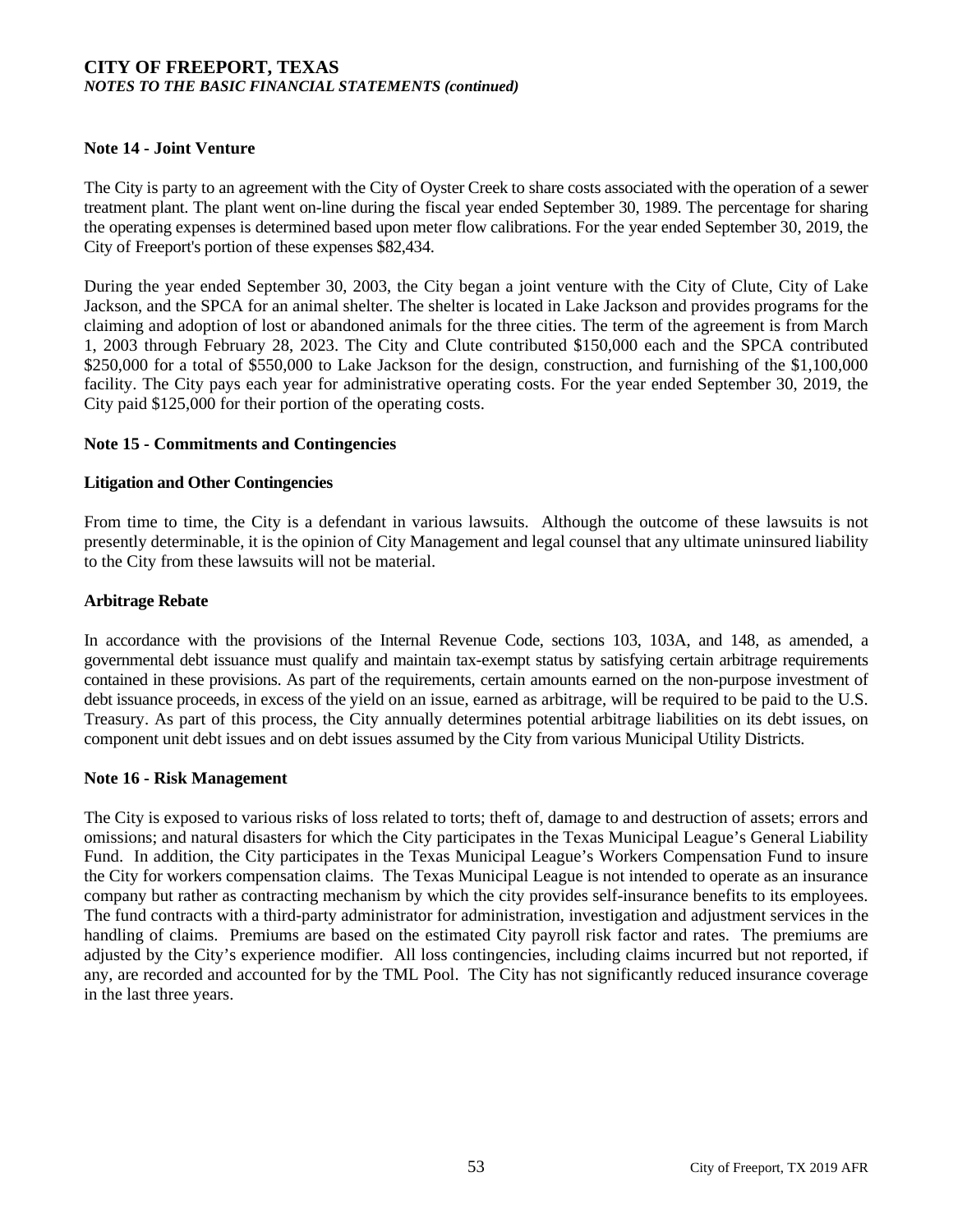#### **Note 17 - Prior Period Adjustment**

Statement No. 75, *"Accounting and Financial Reporting for Postemployment Benefits Other Than Pensions."* – This statement changes the focus of accounting of postemployment benefits other than pensions from whether they are responsibly funding the benefits over time to a point-in time liability that is reflected on the employer's financial statements for any actuarially underfunded portion of benefits earned to date. The implementation of GASB Statement No. 75 for the City's retiree healthcare plan resulted in restatement of beginning net position for removal of the OPEB liability previously recorded under GASB Statement No. 45, the recording of the total OPEB liability under Statement No. 75, and the beginning deferred outflow for contributions made after the measurement date.

|                                                                              | Governmental<br>Activities |            |  |  |  |
|------------------------------------------------------------------------------|----------------------------|------------|--|--|--|
| Ending Net Position at September 30, 2018, as previously reported            | S                          | 21,006,013 |  |  |  |
| Change in Accounting Standards:                                              |                            |            |  |  |  |
| Adoption of GASB No. 75 for Retiree Healthcare Plan                          |                            |            |  |  |  |
| Removal of Net OPEB obligation under GASB No. 45                             |                            | 94,358     |  |  |  |
| Add: Deferred outflows of resources from OPEB Activity at September 30, 2018 |                            | 32,758     |  |  |  |
| Less: Total Healthcare OPEB liability as of September 30, 2018               |                            | (495, 578) |  |  |  |
| Net prior period adjustments                                                 |                            | (368, 462) |  |  |  |
| Beginning Net Position as of October 1, 2018, as restated                    |                            | 20,637,551 |  |  |  |

#### **Note 18 - Subsequent Events**

#### *Tax Increment Reinvestment Zone No. 1 ("TIRZ No. 1")*

On December 2, 2019, the City passed ordinance No. 2019-2590 designating a 345 acre tract of land to promote development along the Brazos River and the downtown area of the City. It creates dedicated funding for infrastructure within the district and an incentive for people to come and do business through the TIRZ from the additional property tax dollars generated in the district as a result of development. This district is set to collect 50% of the incremental new tax dollars generated to plug back into the district to foster additional development. The operations of the TIRZ are set to continue through December 31, 2049. The TIRZ can be dissolved at an earlier time if a subsequent ordinance is passed by the City and all subsequent issuances of tax increment bonds including interest, if any, along with project costs are paid in full.

#### *Sales Tax Overpayment*

In February 2020, the City received notification from the State Comptroller that the City of Freeport was overpaid \$533,636.43 in local sales and use taxes due to a filed refund claim by a taxpayer. The taxpayer has been refunded and the City has the option to enter into a payback agreement over 29 months. The City has not selected the option it will choose as a repayment method as of March 20, 2020.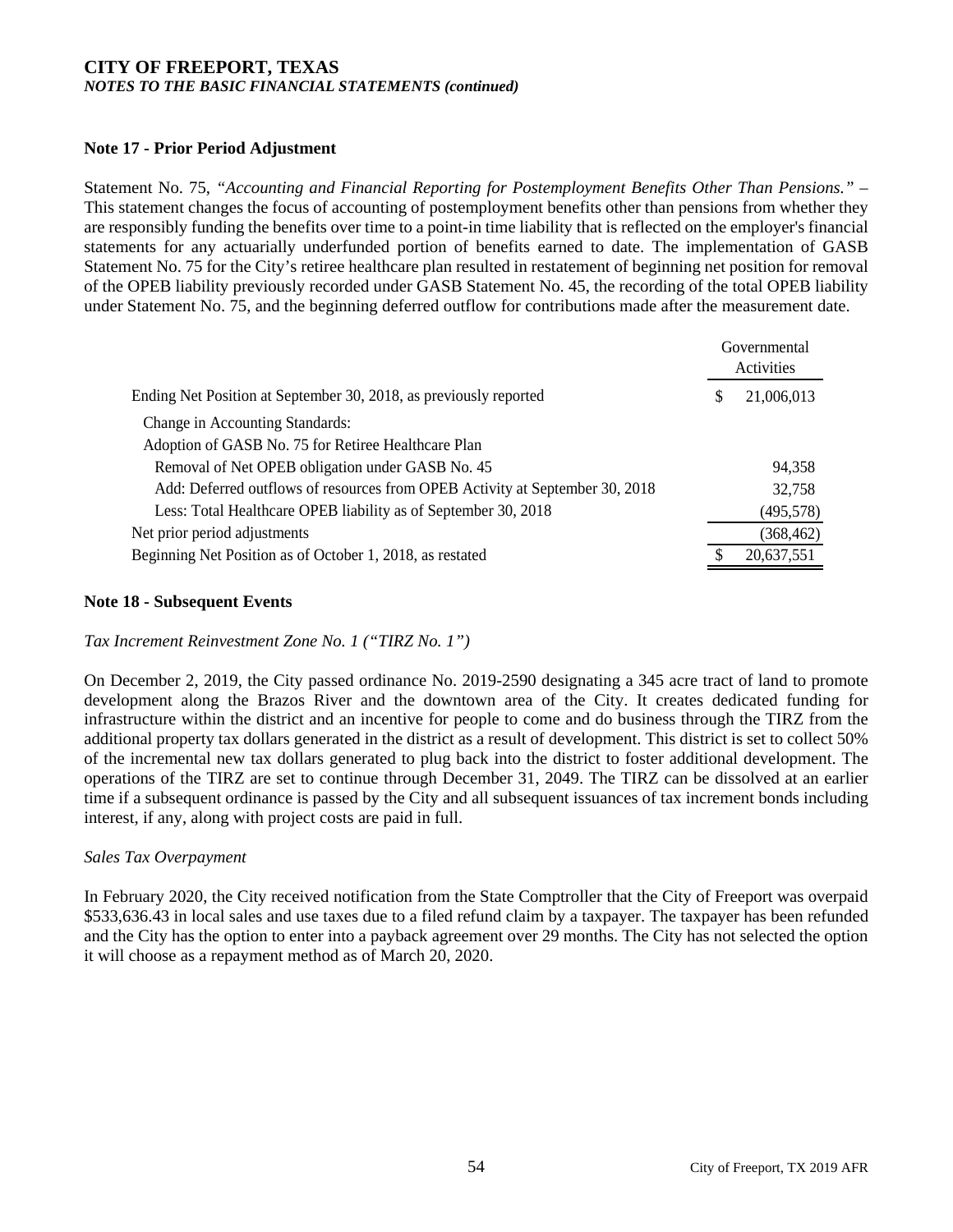# **REQUIRED SUPPLEMENTARY INFORMATION**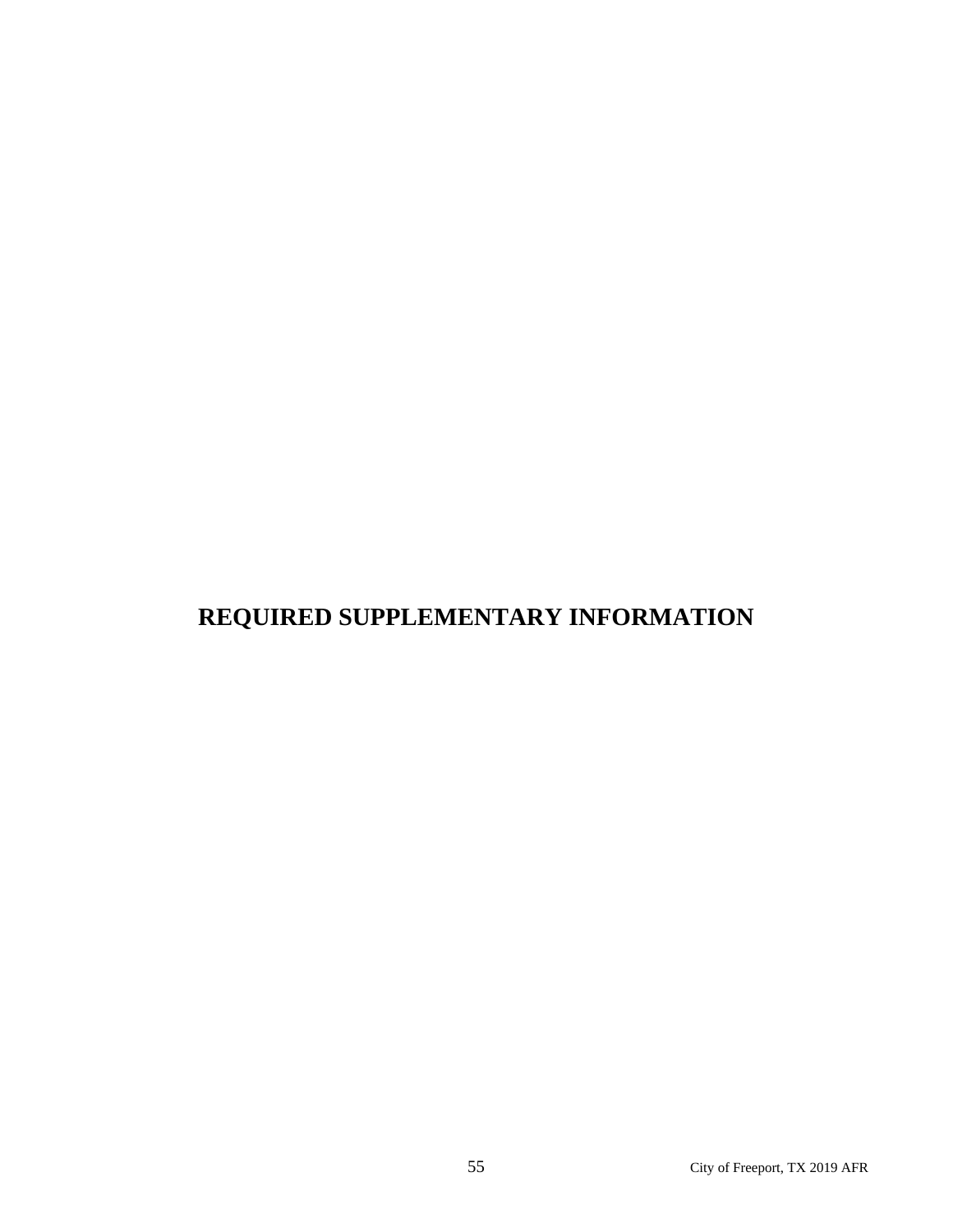*(This page intentionally left blank.)*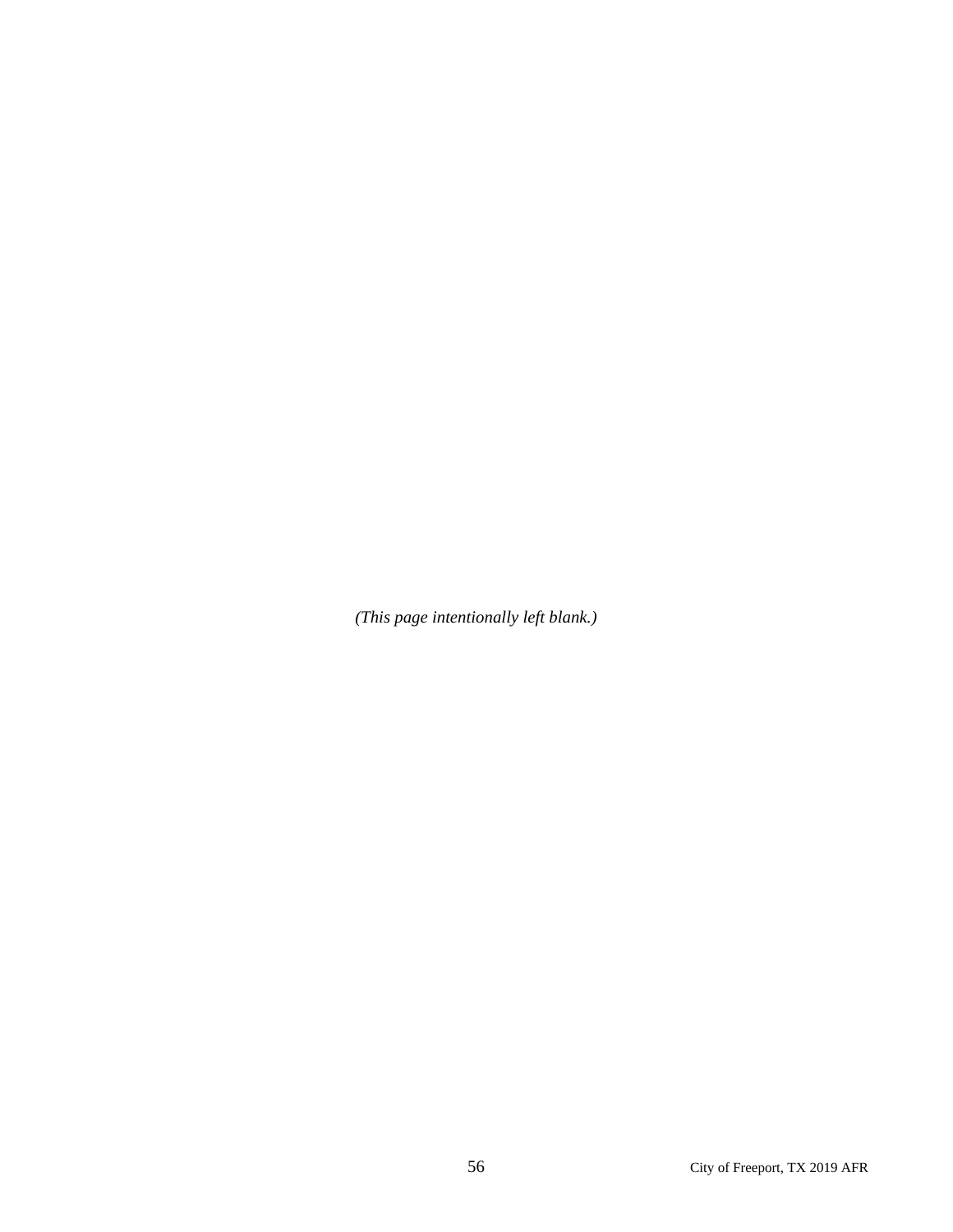#### *GENERAL FUND*

# *SCHEDULE OF REVENUES, EXPENDITURES AND CHANGES IN FUND BALANCE BUDGETARY COMPARISON SCHEDULE - GENERAL FUND For the Year Ended September 30, 2019*

|                                       | Original<br><b>Budget</b> | <b>Final Budget</b> | <b>Actual</b>   | <b>Variance</b><br><b>Positive</b><br>(Negative) |
|---------------------------------------|---------------------------|---------------------|-----------------|--------------------------------------------------|
| <b>Revenues</b>                       |                           |                     |                 |                                                  |
| Taxes:                                |                           |                     |                 |                                                  |
| Property taxes                        | \$<br>2,412,831           | 2,421,831<br>\$     | \$<br>2,423,536 | \$<br>1,705                                      |
| Sales and use taxes                   | 2,250,000                 | 2,350,000           | 2,134,644       | (215,356)                                        |
| Franchise fees and other              | 659,800                   | 659,800             | 656,340         | (3,460)                                          |
| Industrial district                   | 6,100,000                 | 7,532,865           | 7,532,865       |                                                  |
| Fines and forfeitures                 | 444,400                   | 426,800             | 367,728         | (59,072)                                         |
| Licenses and permits                  | 174,531                   | 174,531             | 111,835         | (62, 696)                                        |
| Intergovernmental                     | 80,000                    | 178,149             | 283,820         | 105,671                                          |
| Charges for services                  | 2,294,229                 | 2,384,229           | 2,355,053       | (29,176)                                         |
| Investment earnings                   | 150,000                   | 175,000             | 246,756         | 71,756                                           |
| Miscellaneous                         | 465,495                   | 492,620             | 199,376         | (293,244)                                        |
| Lease income                          | 230,478                   | 230,478             | 261,127         | 30,649                                           |
| <b>Total Revenues</b>                 | 15,261,764                | 17,026,303          | 16,573,080      | (453,223)                                        |
|                                       |                           |                     |                 |                                                  |
| <b>Expenditures</b>                   |                           |                     |                 |                                                  |
| Current:                              |                           |                     |                 |                                                  |
| General government                    | 1,843,755                 | 1,860,387           | 1,773,256       | 87,131                                           |
| Public safety                         | 6,853,954                 | 6,888,682           | 6,756,492       | 132,190                                          |
| Streets and drainage                  | 1,343,399                 | 1,212,259           | 1,135,290       | 76,969                                           |
| Sanitation                            | 945,000                   | 979,000             | 899,603         | 79,397                                           |
| Service center                        | 197,443                   | 197,779             | 157,600         | 40,179                                           |
| Culture and recreaction               | 3,336,693                 | 3,202,096           | 2,940,884       | 261,212                                          |
| Economic development                  |                           | 35,000              | 25,000          | 10,000                                           |
| Capital outlay                        | 1,469,087                 | 3,611,591           | 3,179,214       | 432,377                                          |
| Debt service:                         |                           |                     |                 |                                                  |
| Principal                             | 29,080                    | 1,410,993           | 1,222,117       | 188,876                                          |
| Interest and other charges            |                           | 76,094              | 59,723          | 16,371                                           |
| <b>Total Expenditures</b>             | 16,018,411                | 19,473,881          | 18,149,179      | 1,324,702                                        |
| Excess (deficiency) of revenues over  |                           |                     |                 |                                                  |
| (under) expenditures                  | (756, 647)                | (2,447,578)         | (1,576,099)     | 871,479                                          |
| <b>Other Financing Sources (Uses)</b> |                           |                     |                 |                                                  |
| Proceeds from capital lease           |                           |                     | 1,353,113       | 1,353,113                                        |
| Insurance recoveries                  | 20,000                    | 35,524              | 36,913          | 1,389                                            |
| Transfers out                         | (1,070,719)               | (1,112,659)         | (1, 112, 613)   | 46                                               |
| Total other financing sources (uses)  | (1,050,719)               | (1,077,135)         | 277,413         | 1,354,548                                        |
| Net changes in fund balances          | (1,807,366)               | (3,524,713)         | (1,298,686)     | 2,226,027                                        |
| <b>Fund balances - beginning</b>      | 10,122,308                | 10,122,308          | 10,122,308      |                                                  |
| <b>Fund balances - ending</b>         | \$<br>8,314,942           | \$<br>6,597,595     | 8,823,622<br>\$ | \$<br>2,226,027                                  |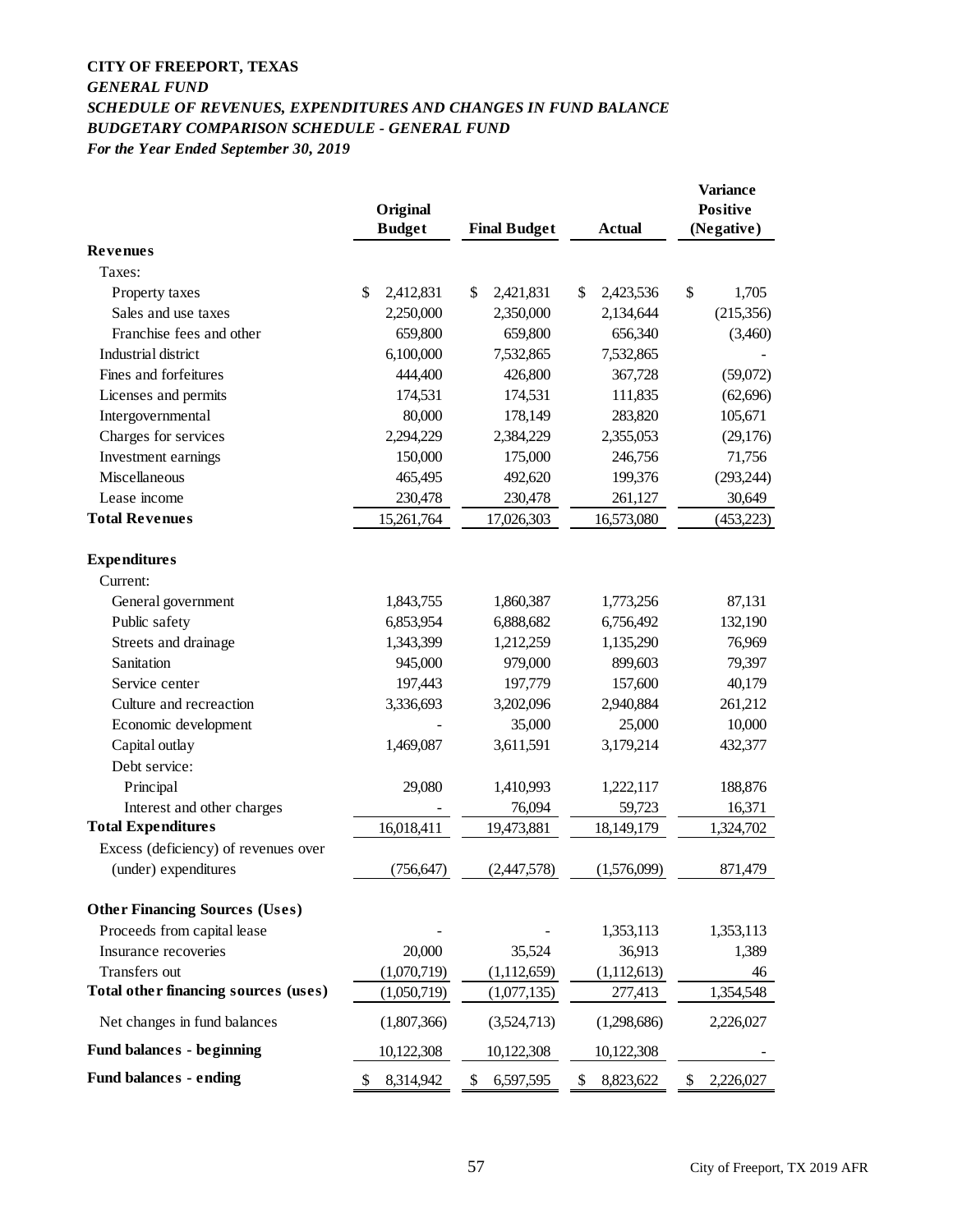#### **CITY OF FREEPORT, TEXAS**  *NOTES TO THE REQUIRED SUPPLEMENTARY BUDGET INFORMATION Year Ended September 30, 2019*

# **General Budget Policies**

The original budget is adopted by the City Council prior to the beginning of the fiscal year for the General Fund and Debt Service Fund. The legal level of budgetary control (i.e., the level at which expenditures may not legally exceed appropriations) is the department level. Transfers of appropriations between departments require the approval of the City Council.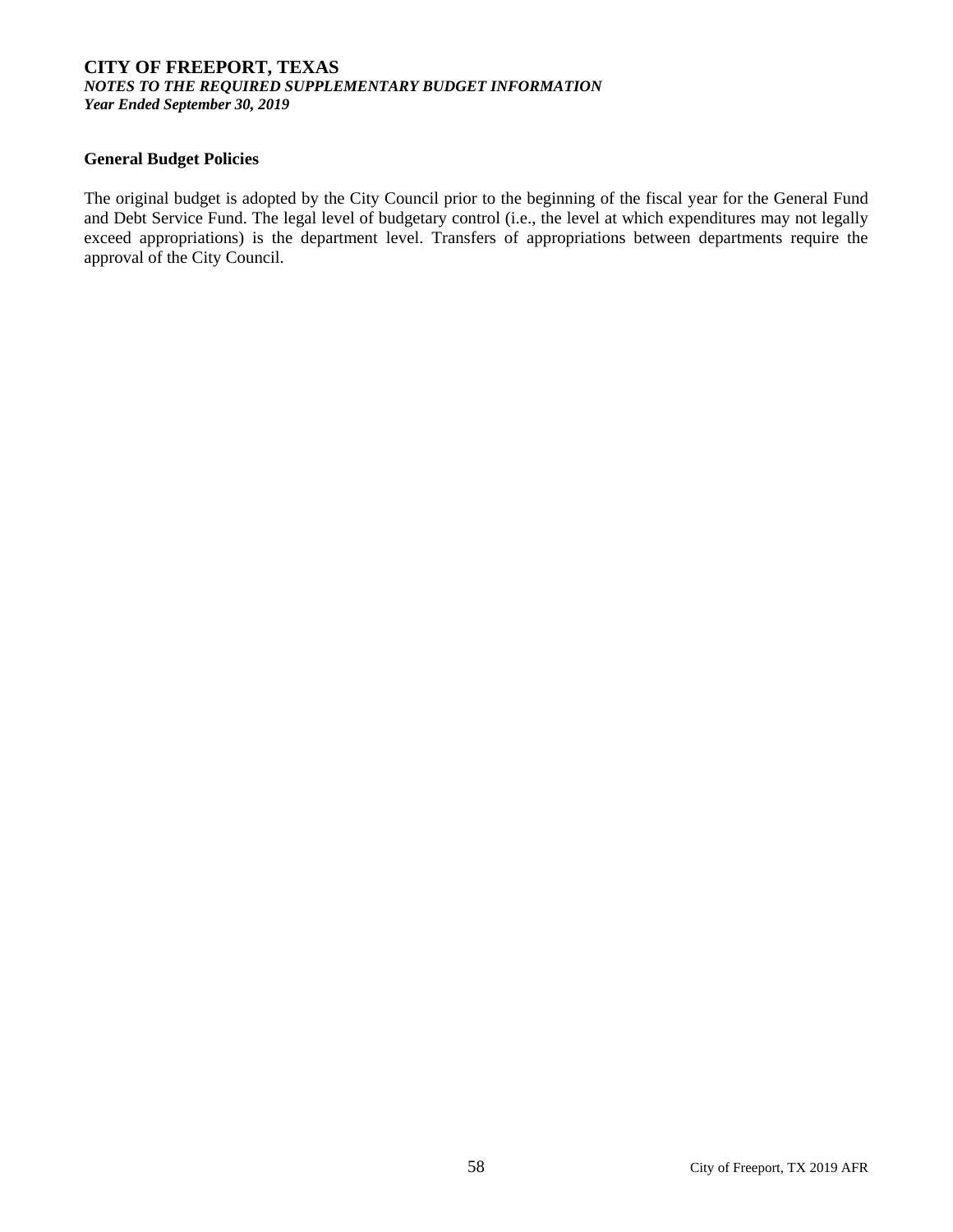## *TEXAS MUNICIPAL RETIREMENT SYSTEM (UNAUDITED)*

#### *Schedule of Changes in Net Pension Liability and Related Ratios*

*Last Five Measurement Years*

|                                            | 2018                     | 2017                       | 2016                       | 2015                     | 2014                       |
|--------------------------------------------|--------------------------|----------------------------|----------------------------|--------------------------|----------------------------|
| <b>Total pension liability:</b>            |                          |                            |                            |                          |                            |
| Service cost                               | \$<br>972,644            | 1,069,778<br>\$            | \$<br>941,887              | 867,502<br>\$            | \$<br>749,370              |
| Interest                                   | 1,828,285                | 1,693,736                  | 1,586,800                  | 1,511,254                | 1,424,774                  |
| Difference between expected                |                          |                            |                            |                          |                            |
| and actual experience                      | (84,705)                 | 462,205                    | (31,659)                   | 276,833                  | (132,087)                  |
| Change in assumptions                      |                          |                            |                            | 116,881                  |                            |
| Benefit payments, including refunds        |                          |                            |                            |                          |                            |
| of employee contributions                  |                          |                            |                            |                          |                            |
|                                            | (1,321,000)<br>1,395,224 | (1,046,653)<br>2,179,066   | (906, 817)<br>1,590,211    | (874, 894)<br>1,897,576  | (856, 501)                 |
| Net change in total pension liability      |                          |                            |                            |                          | 1,185,556                  |
| Total pension liability - beginning        | 27,259,885               | 25,080,819<br>\$27,259,885 | 23,490,608<br>\$25,080,819 | 21,593,032               | 20,407,476<br>\$21,593,032 |
| Total pension liability - ending (a)       | \$28,655,109             |                            |                            | $\overline{$}23,490,608$ |                            |
| Plan fiduciary net position:               |                          |                            |                            |                          |                            |
| Contributions - employer                   | \$<br>896,313            | \$<br>944,578              | 773,757<br>\$              | \$<br>699,079            | \$<br>600,889              |
| Contributions - employee                   | 440,294                  | 464,589                    | 409,932                    | 385,600                  | 348,367                    |
| Net investment income                      | (677, 553)               | 2,709,724                  | 1,221,694                  | 26,362                   | 962,281                    |
| Benefit payments, including refunds        |                          |                            |                            |                          |                            |
| of employee contributions                  | (1,321,000)              | (1,046,653)                | (906, 817)                 | (874, 894)               | (856, 501)                 |
| Administrative expense                     | (13,099)                 | (14,056)                   | (13,803)                   | (16,057)                 | (10,047)                   |
| Other                                      | (684)                    | (712)                      | (744)                      | (792)                    | (826)                      |
| Net change in plan fiduciary net position  | (675, 729)               | 3,057,470                  | 1,484,019                  | 219,298                  | 1,044,163                  |
| Plan fiduciary net position - beginning    | 22,626,451               | 19,568,981                 | 18,084,962                 | 17,865,664               | 16,821,501                 |
| Plan fiduciary net position - ending (b)   | 21,950,722               | 22,626,451                 | 19,568,981                 | 18,084,962               | 17,865,664                 |
|                                            |                          |                            |                            |                          |                            |
| Net pension liability - ending $(a) - (b)$ | 6,704,387                | 4,633,434<br>\$            | 5,511,838<br>S             | 5,405,646<br>\$          | 3,727,368                  |
| Plan fiduciary net position as a           |                          |                            |                            |                          |                            |
| percentage of total pension liability      | 76.60%                   | 83.00%                     | 78.02%                     | 76.99%                   | 82.74%                     |
| <b>Covered payroll</b>                     | 6,275,121<br>\$          | \$<br>6,636,342            | 5,846,596<br>\$            | 5,501,315<br>\$          | 4,976,675<br>\$.           |
| Net pension liability as a percentage      |                          |                            |                            |                          |                            |
| of covered payroll                         | 106.84%                  | 69.82%                     | 94.27%                     | 98.26%                   | 74.90%                     |

The amounts presented are for each measurement year, which end the preceding December 31 of the City's fiscal year end. Net pension liability is calculated using a new methodology and will be presented prospectively in accordance with GASB 68.

Ten years of data should be presented in this schedule but data was unavailable prior to 2014.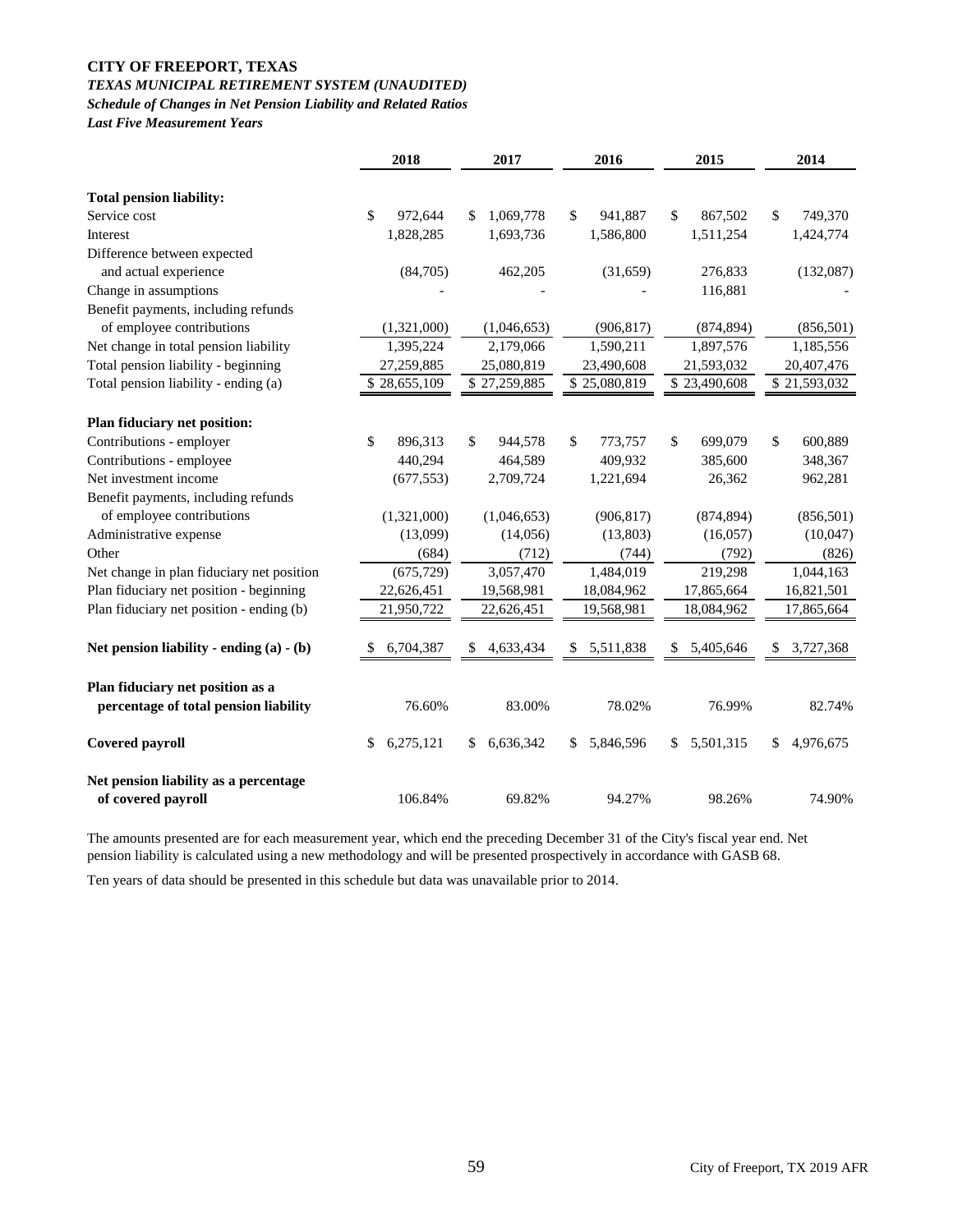#### **CITY OF FREEPORT, TEXAS** *TEXAS MUNICIPAL RETIREMENT SYSTEM (UNAUDITED)*

# *Schedule of the City's Pension Contributions*

*Last Five Fiscal Years*

|                                                               |                                                                                                                                                                                       | 2019                                                                                                                                              |              | 2018      |              | 2017      | 2016 |           |  |
|---------------------------------------------------------------|---------------------------------------------------------------------------------------------------------------------------------------------------------------------------------------|---------------------------------------------------------------------------------------------------------------------------------------------------|--------------|-----------|--------------|-----------|------|-----------|--|
| Actuarially determined contribution                           | $\mathbb{S}$                                                                                                                                                                          | 892,025                                                                                                                                           | \$           | 912,207   | \$           | 773,757   | \$   | 699,079   |  |
| Contribution in relation of the actuarially                   |                                                                                                                                                                                       |                                                                                                                                                   |              |           |              |           |      |           |  |
| determined contribution                                       | $\boldsymbol{\$}$                                                                                                                                                                     | 892,025                                                                                                                                           |              | 912,207   | $\mathbb{S}$ | 773,757   |      | 699,079   |  |
| Contribution deficiency (excess)                              |                                                                                                                                                                                       |                                                                                                                                                   | $\mathbb{S}$ |           |              |           | $\$$ |           |  |
| Covered payroll                                               | \$                                                                                                                                                                                    | 6,444,398                                                                                                                                         | \$           | 6,461,534 | \$           | 5,846,596 | \$   | 5,501,315 |  |
| Contributions as a percentage of                              |                                                                                                                                                                                       |                                                                                                                                                   |              |           |              |           |      |           |  |
| covered payroll                                               |                                                                                                                                                                                       | 13.8%                                                                                                                                             |              | 14.1%     |              | 13.2%     |      | 12.7%     |  |
|                                                               |                                                                                                                                                                                       | 2015                                                                                                                                              |              |           |              |           |      |           |  |
| Actuarially determined contribution                           | $\mathbb{S}$                                                                                                                                                                          | 677,622                                                                                                                                           |              |           |              |           |      |           |  |
| Contribution in relation of the actuarially                   |                                                                                                                                                                                       |                                                                                                                                                   |              |           |              |           |      |           |  |
| determined contribution                                       |                                                                                                                                                                                       | 677,622                                                                                                                                           |              |           |              |           |      |           |  |
| Contribution deficiency (excess)                              | $\$$                                                                                                                                                                                  |                                                                                                                                                   |              |           |              |           |      |           |  |
| Covered payroll                                               | \$                                                                                                                                                                                    | 4,976,675                                                                                                                                         |              |           |              |           |      |           |  |
| Contributions as a percentage of                              |                                                                                                                                                                                       |                                                                                                                                                   |              |           |              |           |      |           |  |
| covered payroll                                               |                                                                                                                                                                                       | 13.6%                                                                                                                                             |              |           |              |           |      |           |  |
| <b>Valuation Date</b>                                         | later.                                                                                                                                                                                | Actuarially determined contribution rates are calculated on a calendar<br>year basis as of December 31, and become effective in January 13 months |              |           |              |           |      |           |  |
| Methods and Assumptions Used to Determine Contribution Rates: |                                                                                                                                                                                       |                                                                                                                                                   |              |           |              |           |      |           |  |
| Actuarial cost method                                         |                                                                                                                                                                                       | <b>Entry Age Normal</b>                                                                                                                           |              |           |              |           |      |           |  |
| Amortization method                                           |                                                                                                                                                                                       | Level Percentage of Payroll, Closed                                                                                                               |              |           |              |           |      |           |  |
| Remaining amortization period                                 |                                                                                                                                                                                       | 27 Years                                                                                                                                          |              |           |              |           |      |           |  |
| Asset valuation method                                        |                                                                                                                                                                                       | 10-year smoothed market; 15% soft corridor                                                                                                        |              |           |              |           |      |           |  |
| Inflation rate                                                | 2.50%                                                                                                                                                                                 |                                                                                                                                                   |              |           |              |           |      |           |  |
| Salary increases                                              |                                                                                                                                                                                       | 3.50% to 10.50% including inflation                                                                                                               |              |           |              |           |      |           |  |
| Investment rate of return                                     | 6.75%                                                                                                                                                                                 |                                                                                                                                                   |              |           |              |           |      |           |  |
| Retirement Age                                                | Experience-based table of rates that are specific to the City's plan of<br>benefits. Last updated for the 2015 valuation pursuant to an experience<br>study of the period 2010 - 2014 |                                                                                                                                                   |              |           |              |           |      |           |  |

Mortality rate

RP2000 Combined Mortality Table with Blue Collar Adjustment with male rates multiplied by 109% and female rates multiplied by 103% and projected on a fully generational basis with scale BB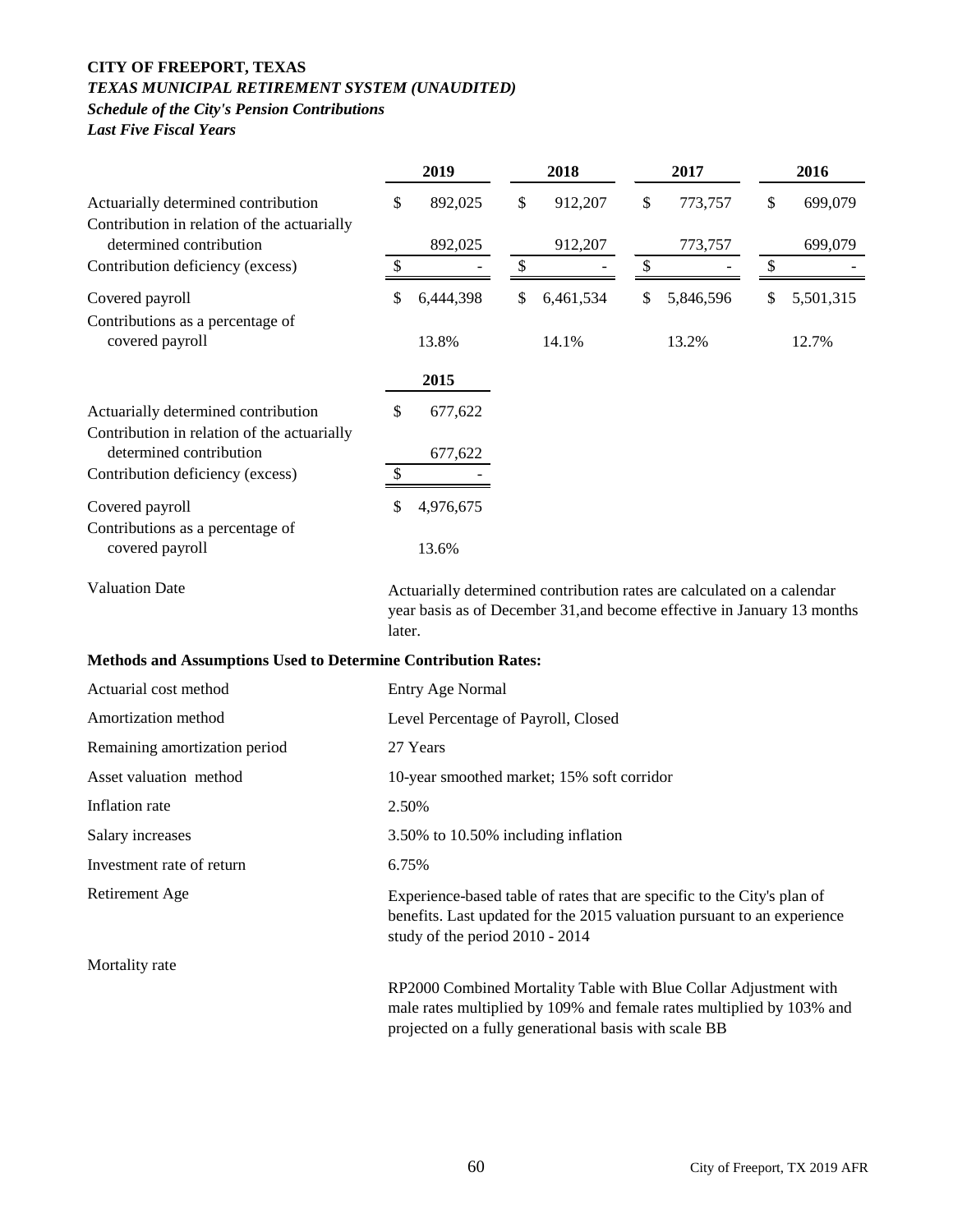# *TEXAS MUNICIPAL RETIREMENT SYSTEM SUPPLEMENTAL DEATH BENEFIT (UNAUDITED)*

*Schedule of Changes in Total OPEB Liability and Related Ratios*

*Last Two Measurement Years*

|                                                                   | 2018 |           |    | 2017      |  |  |
|-------------------------------------------------------------------|------|-----------|----|-----------|--|--|
| <b>Total OPEB liability:</b>                                      |      |           |    |           |  |  |
| Service cost                                                      | \$   | 11,923    | \$ | 10,618    |  |  |
| Interest                                                          |      | 10,724    |    | 10,509    |  |  |
| Difference between expected and actual experience                 |      | (9,540)   |    |           |  |  |
| Change in assumptions                                             |      | (23, 177) |    | 26,796    |  |  |
| Benefit payments                                                  |      | (1,883)   |    | (3,318)   |  |  |
| Total change in total OPEB liability                              |      | (11,953)  |    | 44,605    |  |  |
| Total OPEB liability - beginning                                  |      | 318,964   |    | 274,359   |  |  |
| Total OPEB liability - ending (a)                                 |      | 307.011   | \$ | 318,964   |  |  |
| <b>Covered payroll</b>                                            | \$   | 6,275,121 | \$ | 6,636,342 |  |  |
| <b>Total OPEB liability as a percentage</b><br>of covered payroll |      | 4.89%     |    | 4.81%     |  |  |

The amounts presented are for each measurement year, which end the preceding December 31 of the City's fiscal year end. Total OPEB liability is calculated using a new methodology and will be presented prospectively in accordance with GASB 75.

Ten years of data should be presented in this schedule but data was unavailable prior to 2017.

#### **Notes to Schedule:**

No assets are accumulated in a trust that meets the criteria in paragraph 4 of GASB Statement No. 75 to pay related benefits

|  |  |  | <b>Summary of Actuarial Assumptions:</b> |
|--|--|--|------------------------------------------|
|--|--|--|------------------------------------------|

| Inflation                                | 2.50%                                                                                                                                                                                                                                                                                                                                             |
|------------------------------------------|---------------------------------------------------------------------------------------------------------------------------------------------------------------------------------------------------------------------------------------------------------------------------------------------------------------------------------------------------|
| Salary increase                          | 3.50% to 10.50% including inflation                                                                                                                                                                                                                                                                                                               |
| Discount rate*                           |                                                                                                                                                                                                                                                                                                                                                   |
| Retirees' share of benefit-related costs |                                                                                                                                                                                                                                                                                                                                                   |
| Administrative expenses                  | All administrative expenses are paid through the Pension<br>Trust and accounted for under reporting requirements under<br>GASB Statement No. 68.                                                                                                                                                                                                  |
| Mortality rates - service retirees       | RP2000 Combined Mortality Table with Blue Collar<br>Adjustment with male rates multiplied by 109% and female<br>rates multiplied by 103% and projected on a fully generational<br>basis with scale BB.                                                                                                                                            |
| Mortality rates - disabled retirees      | RP2000 Combined Mortality Table with Blue Collar<br>Adjustment with male rates multiplied by 109% and female<br>rates multiplied by 103% with a 3 year set-forward for both<br>males and females. The rates are projected on a fully<br>generational basis with scale BB to account for future<br>mortality improvements subject to the 3% floor. |

\*The discount rate was based on the Fidelity Index's "20-Year Municipal GO AA Index" rate as of December 31, 2018.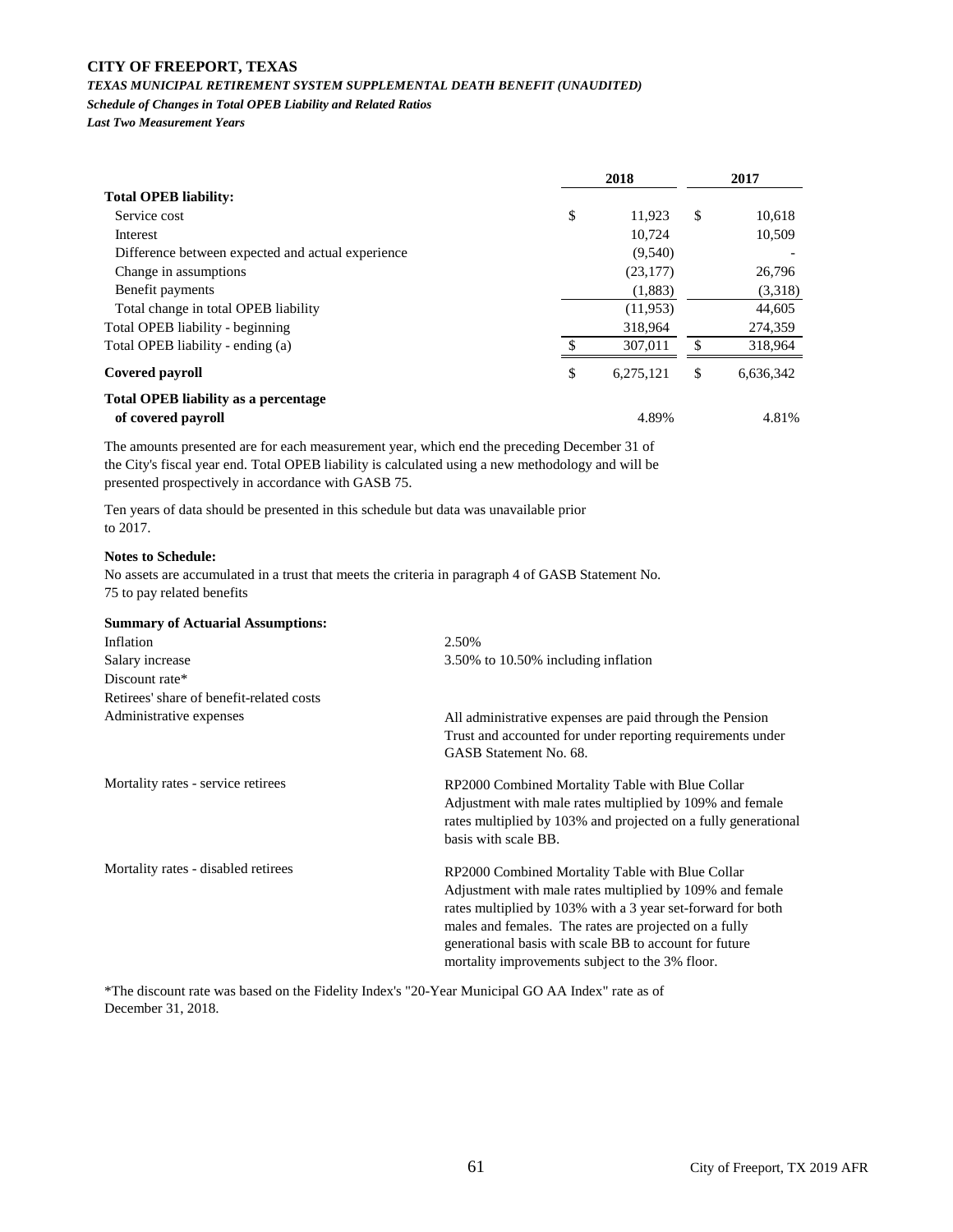# **CITY OF FREEPORT, TEXAS** *RETIREE HEALTH CARE PLAN (UNAUDITED) Schedule of Changes in Total OPEB Liability and Related Ratios Last Two Fiscal Years*

|                                                   | 2019 |             |    | 2018    |  |
|---------------------------------------------------|------|-------------|----|---------|--|
| <b>Total OPEB liability</b>                       |      |             |    |         |  |
| Service cost                                      | \$   | 27,301      | \$ | 24,443  |  |
| Interest on the total OPEB liability              |      | 16,533      |    | 17,182  |  |
| Difference between expected and actual experience |      | (715)       |    |         |  |
| Change in assumptions                             |      | (16, 480)   |    | 20,081  |  |
| Benefit payments                                  |      | (19,500)    |    | (9,750) |  |
| Total change in total OPEB liability              |      | 7,139       |    | 51,956  |  |
| Total OPEB liability - beginning                  |      | 495,578     |    | 443,622 |  |
| Total OPEB liability - ending (a)                 |      | 502,717     | S  | 495,578 |  |
| <b>Covered payroll</b>                            |      | \$6,275,121 |    | 6636342 |  |
| <b>Total OPEB liability as a percentage</b>       |      |             |    |         |  |
| of covered payroll                                |      | 8.01%       |    | 7.47%   |  |

# **Notes to Schedule:**

Changes of assumptions reflect the effects of changes in the discount rate each period. The discount rate for fiscal years 2019, 2018, and 2017 were 3.71%, 3.31%, and 3.81%, respectively.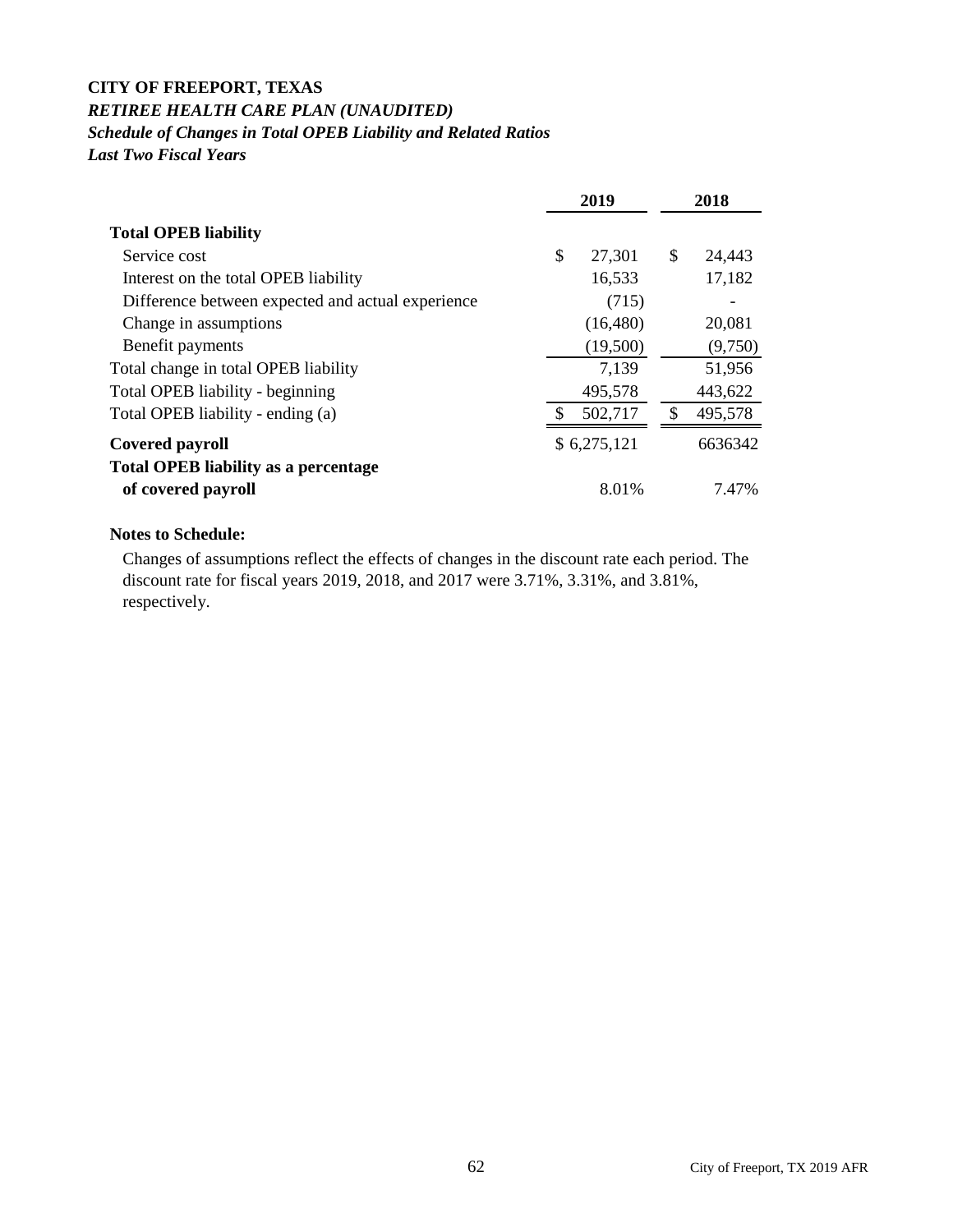# **OTHER SUPPLEMENTARY INFORMATION**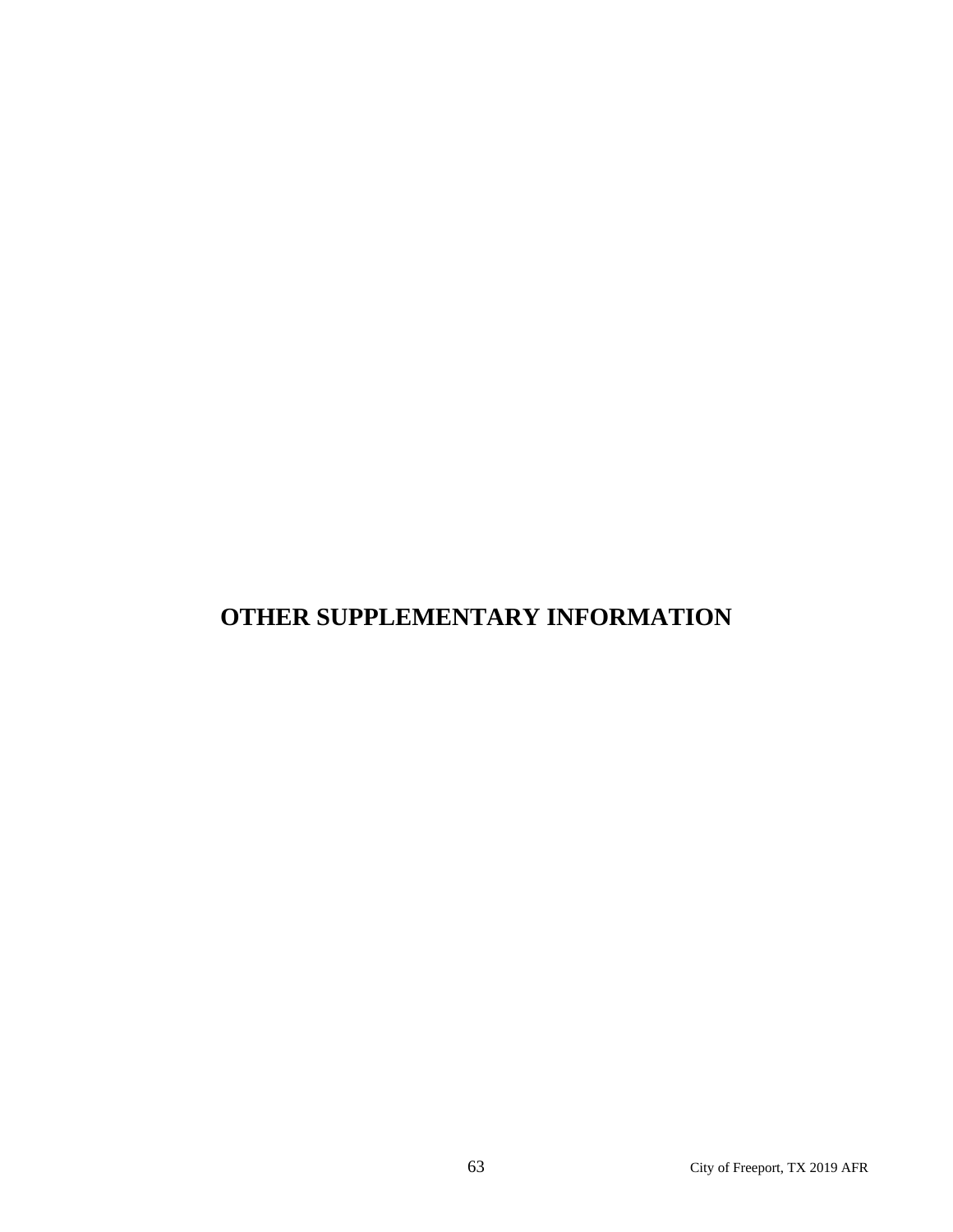# **CITY OF FREEPORT, TEXAS** *Page 1 of 2*

### *COMBINING BALANCE SHEET NON-MAJOR GOVERNMENTAL FUNDS*

*As of September 30, 2019*

|                                               |                           | <b>Debt Service</b><br>Fund | Hotel/Motel<br><b>Tax</b> | Economic<br><b>Development</b><br>Corporation |         |  |
|-----------------------------------------------|---------------------------|-----------------------------|---------------------------|-----------------------------------------------|---------|--|
| <b>Assets</b>                                 |                           |                             |                           |                                               |         |  |
| Cash and cash equivalents                     | \$                        | 64,836                      | \$<br>8,668               | \$                                            | 582,539 |  |
| Receivables, net of allowance                 |                           |                             |                           |                                               |         |  |
| Taxes receivables                             |                           | 36,235                      | 20,459                    |                                               | 181,533 |  |
| Other receivables                             |                           |                             |                           |                                               | 5,000   |  |
| Due from other funds                          |                           | 13,871                      |                           |                                               | 73,880  |  |
| <b>Total Assets</b>                           | $\boldsymbol{\mathsf{S}}$ | 114,942                     | \$<br>29,127              | \$                                            | 842,952 |  |
| <b>Liabilities</b>                            |                           |                             |                           |                                               |         |  |
| Accounts payable                              | \$                        |                             | \$                        | \$                                            | 68,965  |  |
| <b>Accrued liabilities</b>                    |                           |                             |                           |                                               |         |  |
| Due to other funds                            |                           | 299                         |                           |                                               | 59,483  |  |
| <b>Total Liabilities</b>                      |                           | 299                         |                           |                                               | 128,448 |  |
| <b>Deferred Inflows of Resources</b>          |                           |                             |                           |                                               |         |  |
| Unavailable revenues                          |                           | 36,235                      |                           |                                               |         |  |
| <b>Total Deferred Inflows of Resources</b>    |                           | 36,235                      |                           |                                               |         |  |
| <b>Fund Balances (Deficits)</b>               |                           |                             |                           |                                               |         |  |
| <b>Restricted:</b>                            |                           |                             |                           |                                               |         |  |
| Debt service                                  |                           | 78,408                      |                           |                                               |         |  |
| Capital projects                              |                           |                             |                           |                                               |         |  |
| Municipal court operations                    |                           |                             |                           |                                               |         |  |
| Economic Development                          |                           |                             | 29,127                    |                                               | 714,504 |  |
| Unassigned                                    |                           |                             |                           |                                               |         |  |
| <b>Total Fund Balances (Deficits)</b>         |                           | 78,408                      | 29,127                    |                                               | 714,504 |  |
| <b>Total Liabilities, Deferred Inflows of</b> |                           |                             |                           |                                               |         |  |
| <b>Resources, and Fund Balances</b>           | \$                        | 114,942                     | \$<br>29,127              | \$                                            | 842,952 |  |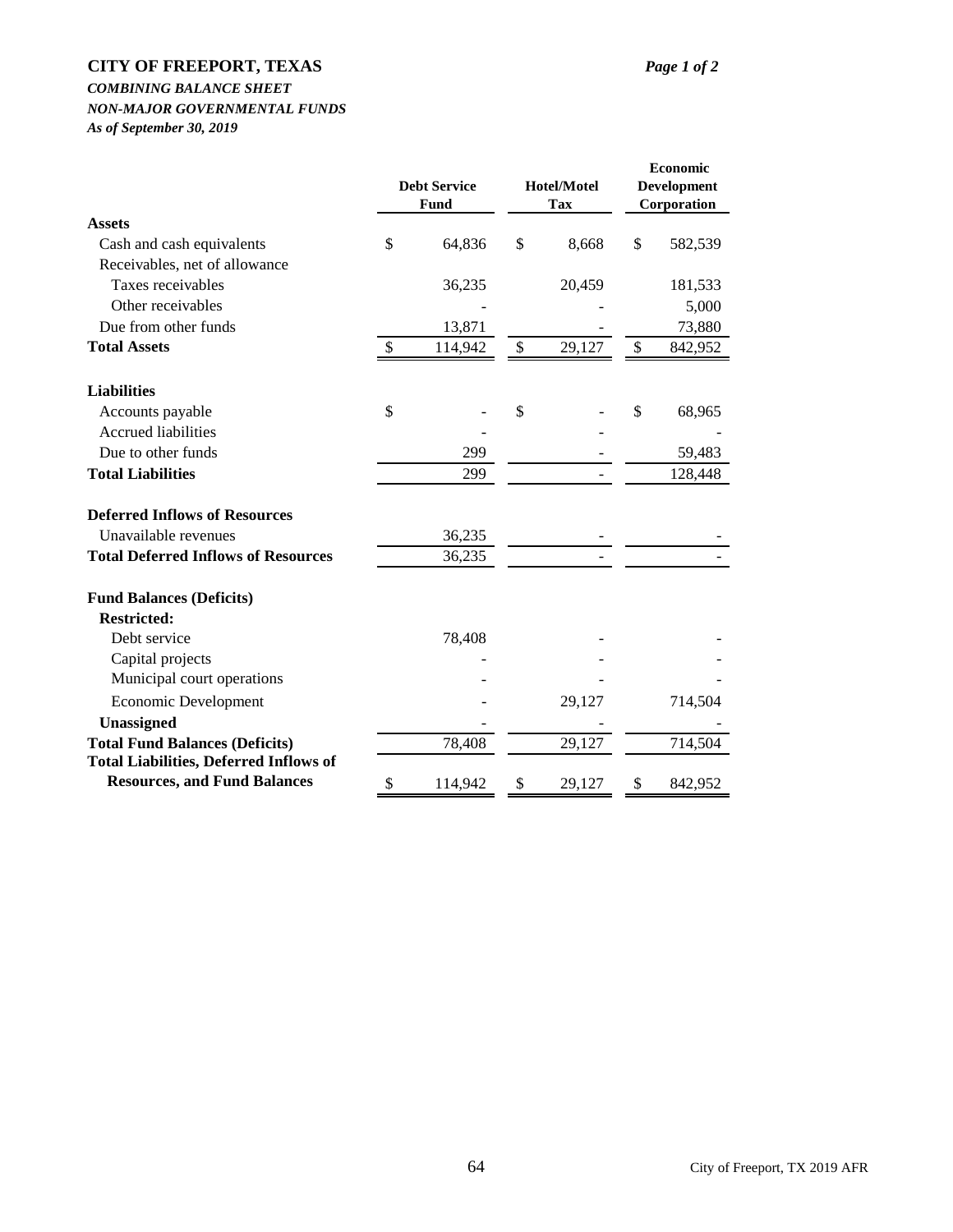# **CITY OF FREEPORT, TEXAS** *Page 2 of 2*

#### *COMBINING BALANCE SHEET*

# *NON-MAJOR GOVERNMENTAL FUNDS*

*As of September 30, 2019*

|                                               | <b>Beach</b><br>Maintenance |          | Court<br>Revenue |         | Capital<br>Projects<br>Fund |        | <b>Total Non-Major</b><br>Governmental<br><b>Funds</b> |           |
|-----------------------------------------------|-----------------------------|----------|------------------|---------|-----------------------------|--------|--------------------------------------------------------|-----------|
| <b>Assets</b>                                 |                             |          |                  |         |                             |        |                                                        |           |
| Cash and cash equivalents                     | \$                          |          | \$               | 138,136 | \$                          | 1,745  | \$                                                     | 795,924   |
| Receivables, net of allowance                 |                             |          |                  |         |                             |        |                                                        |           |
| Taxes receivables                             |                             |          |                  |         |                             |        |                                                        | 238,227   |
| Other receivables                             |                             |          |                  | 1,475   |                             |        |                                                        | 6,475     |
| Due from other funds                          |                             |          |                  |         |                             | 52,323 |                                                        | 140,074   |
| <b>Total Assets</b>                           | \$                          |          | \$               | 139,611 | \$                          | 54,068 | \$                                                     | 1,180,700 |
| <b>Liabilities</b>                            |                             |          |                  |         |                             |        |                                                        |           |
| Accounts payable                              | \$                          | 618      | \$               |         | \$                          |        | \$                                                     | 69,583    |
| <b>Accrued liabilities</b>                    |                             | 353      |                  |         |                             |        |                                                        | 353       |
| Due to other funds                            |                             | 10,547   |                  |         |                             |        |                                                        | 70,329    |
| <b>Total Liabilities</b>                      |                             | 11,518   |                  |         |                             |        |                                                        | 140,265   |
| <b>Deferred Inflows of Resources</b>          |                             |          |                  |         |                             |        |                                                        |           |
| Unavailable revenues                          |                             |          |                  |         |                             |        |                                                        | 36,235    |
| <b>Total Deferred Inflows of Resources</b>    |                             |          |                  |         |                             |        |                                                        | 36,235    |
| <b>Fund Balances (Deficits)</b>               |                             |          |                  |         |                             |        |                                                        |           |
| <b>Restricted:</b>                            |                             |          |                  |         |                             |        |                                                        |           |
| Debt service                                  |                             |          |                  |         |                             |        |                                                        | 78,408    |
| Capital projects                              |                             |          |                  |         |                             | 54,068 |                                                        | 54,068    |
| Municipal court operations                    |                             |          |                  | 139,611 |                             |        |                                                        | 139,611   |
| Economic Development                          |                             |          |                  |         |                             |        |                                                        | 743,631   |
| Unassigned                                    |                             | (11,518) |                  |         |                             |        |                                                        | (11,518)  |
| <b>Total Fund Balances (Deficits)</b>         |                             | (11,518) |                  | 139,611 |                             | 54,068 |                                                        | 1,004,200 |
| <b>Total Liabilities, Deferred Inflows of</b> |                             |          |                  |         |                             |        |                                                        |           |
| <b>Resources, and Fund Balances</b>           | \$                          |          | \$               | 139,611 | \$                          | 54,068 | \$                                                     | 1,180,700 |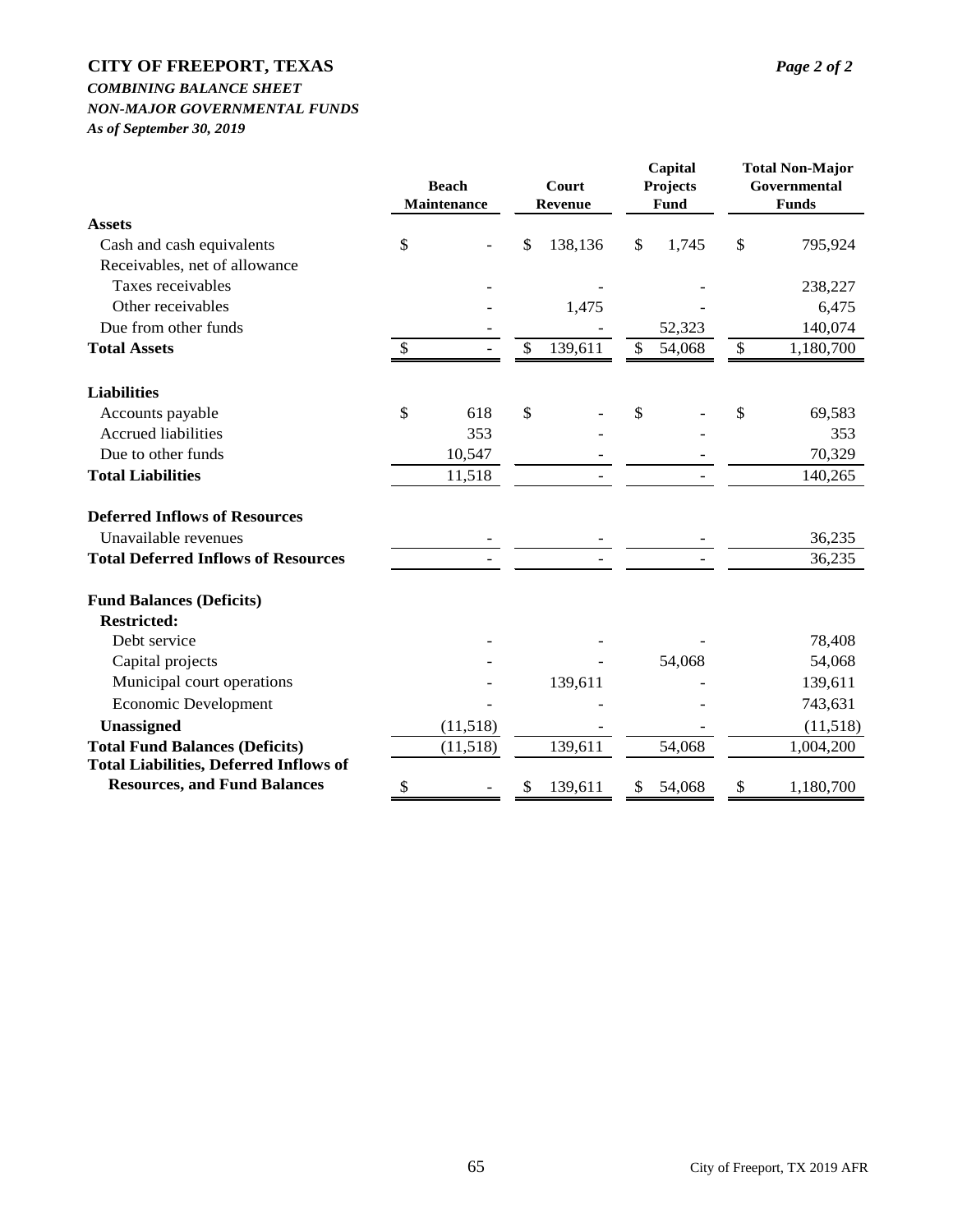# **CITY OF FREEPORT, TEXAS** *Page 1 of 2*

### *COMBINING STATEMENT OF REVENUES, EXPENDITURES AND CHANGES IN FUND BALANCES NON-MAJOR GOVERNMENTAL FUNDS For the Year Ended September 30, 2019*

|                                       | <b>Debt Service Fund</b> | <b>Hotel/Motel Tax</b> | Economic<br><b>Development</b><br>Corporation |            |  |
|---------------------------------------|--------------------------|------------------------|-----------------------------------------------|------------|--|
| <b>Revenues</b>                       |                          |                        |                                               |            |  |
| Taxes:                                |                          |                        |                                               |            |  |
| Property taxes                        | \$<br>599,048            | \$                     | \$                                            |            |  |
| Sales and use taxes                   |                          |                        |                                               | 1,067,322  |  |
| Franchise fees and other              |                          | 36,586                 |                                               |            |  |
| Fines and forfeitures                 |                          |                        |                                               |            |  |
| Intergovernmental                     |                          |                        |                                               |            |  |
| Investment earnings                   | 615                      | 95                     |                                               |            |  |
| Miscellaneous                         |                          |                        |                                               | 11,003     |  |
| <b>Total Revenues</b>                 | 599,663                  | 36,681                 |                                               | 1,078,325  |  |
| <b>Expenditures</b>                   |                          |                        |                                               |            |  |
| Current:                              |                          |                        |                                               |            |  |
| Public safety                         |                          |                        |                                               |            |  |
| Culture and recreaction               |                          |                        |                                               |            |  |
| Economic development                  |                          | 11,000                 |                                               | 274,239    |  |
| Debt service:                         |                          |                        |                                               |            |  |
| Principal                             | 805,849                  |                        |                                               |            |  |
| Interest and other charges            | 92,088                   |                        |                                               |            |  |
| <b>Total Expenditures</b>             | 897,937                  | 11,000                 |                                               | 274,239    |  |
| Excess (deficiency) of revenues over  |                          |                        |                                               |            |  |
| (under) expenditures                  | (298, 274)               | 25,681                 |                                               | 804,086    |  |
| <b>Other Financing Sources (Uses)</b> |                          |                        |                                               |            |  |
| Transfers in                          | 312,604                  |                        |                                               |            |  |
| <b>Transfers</b> out                  |                          |                        |                                               | (312, 604) |  |
| Total other financing sources (uses)  | 312,604                  |                        |                                               | (312, 604) |  |
| Net changes in fund balances          | 14,330                   | 25,681                 |                                               | 491,482    |  |
| <b>Fund balances - beginning</b>      | 64,078                   | 3,446                  |                                               | 223,022    |  |
| <b>Fund balances - ending</b>         | \$<br>78,408             | \$<br>29,127           | \$                                            | 714,504    |  |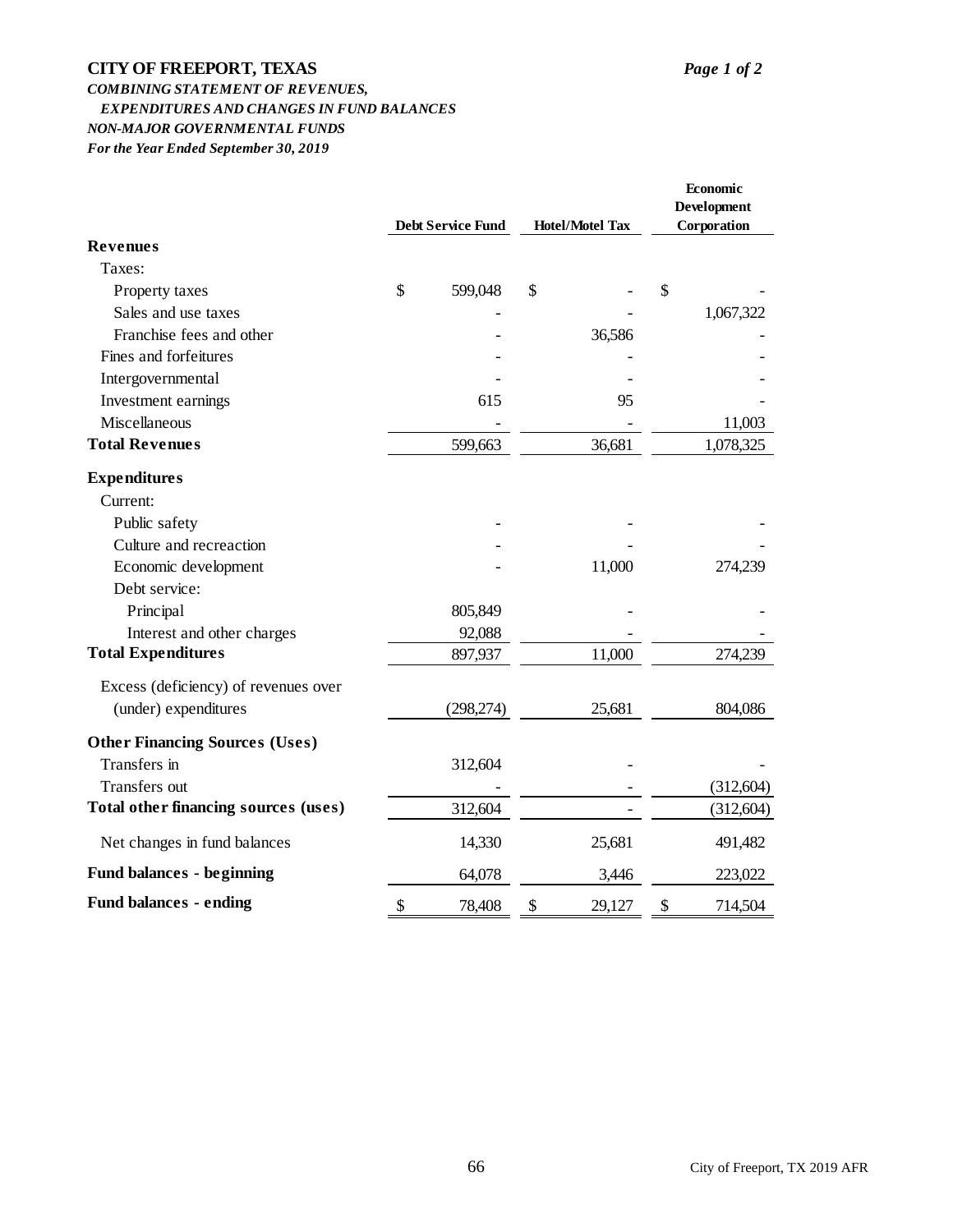# **CITY OF FREEPORT, TEXAS** *Page 2 of 2*

#### *COMBINING STATEMENT OF REVENUES, EXPENDITURES AND CHANGES IN FUND BALANCES NON-MAJOR GOVERNMENTAL FUNDS For the Year Ended September 30, 2019*

|                                       |    | <b>Beach</b><br><b>Maintenance</b> |               | <b>Revenue</b> | Capital<br>Projects<br>Fund |        | <b>Total Non-Major</b><br>Governmental<br><b>Funds</b> |            |
|---------------------------------------|----|------------------------------------|---------------|----------------|-----------------------------|--------|--------------------------------------------------------|------------|
| <b>Revenues</b>                       |    |                                    |               |                |                             |        |                                                        |            |
| Taxes:                                |    |                                    |               |                |                             |        |                                                        |            |
| Property taxes                        | \$ |                                    | \$            |                | \$                          |        | \$                                                     | 599,048    |
| Sales and use taxes                   |    |                                    |               |                |                             |        |                                                        | 1,067,322  |
| Franchise fees and other              |    |                                    |               |                |                             |        |                                                        | 36,586     |
| Fines and forfeitures                 |    |                                    | 61,882        |                |                             |        |                                                        | 61,882     |
| Intergovernmental                     |    | 9,405                              |               |                |                             |        |                                                        | 9,405      |
| Investment earnings                   |    |                                    | 1,872         |                |                             | 39     |                                                        | 2,621      |
| Miscellaneous                         |    |                                    |               |                |                             |        |                                                        | 11,003     |
| <b>Total Revenues</b>                 |    | 9,405                              | 63,754        |                |                             | 39     |                                                        | 1,787,867  |
| <b>Expenditures</b>                   |    |                                    |               |                |                             |        |                                                        |            |
| Current:                              |    |                                    |               |                |                             |        |                                                        |            |
| Public safety                         |    |                                    | 77,597        |                |                             |        |                                                        | 77,597     |
| Culture and recreaction               |    | 9,398                              |               |                |                             |        |                                                        | 9,398      |
| Economic development                  |    |                                    |               |                |                             |        |                                                        | 285,239    |
| Debt service:                         |    |                                    |               |                |                             |        |                                                        |            |
| Principal                             |    |                                    |               |                |                             |        |                                                        | 805,849    |
| Interest and other charges            |    |                                    |               |                |                             |        |                                                        | 92,088     |
| <b>Total Expenditures</b>             |    | 9,398                              | 77,597        |                |                             |        |                                                        | 1,270,171  |
| Excess (deficiency) of revenues over  |    |                                    |               |                |                             |        |                                                        |            |
| (under) expenditures                  |    | 7                                  | (13, 843)     |                |                             | 39     |                                                        | 517,696    |
| <b>Other Financing Sources (Uses)</b> |    |                                    |               |                |                             |        |                                                        |            |
| Transfers in                          |    |                                    | 153,454       |                |                             |        |                                                        | 466,058    |
| Transfers out                         |    |                                    |               |                |                             |        |                                                        | (312, 604) |
| Total other financing sources (uses)  |    |                                    | 153,454       |                |                             |        |                                                        | 153,454    |
| Net changes in fund balances          |    | $\tau$                             | 139,611       |                |                             | 39     |                                                        | 671,150    |
| <b>Fund balances - beginning</b>      |    | (11, 525)                          |               |                |                             | 54,029 |                                                        | 333,050    |
| <b>Fund balances - ending</b>         | \$ | (11,518)                           | \$<br>139,611 |                | \$                          | 54,068 | \$                                                     | 1,004,200  |